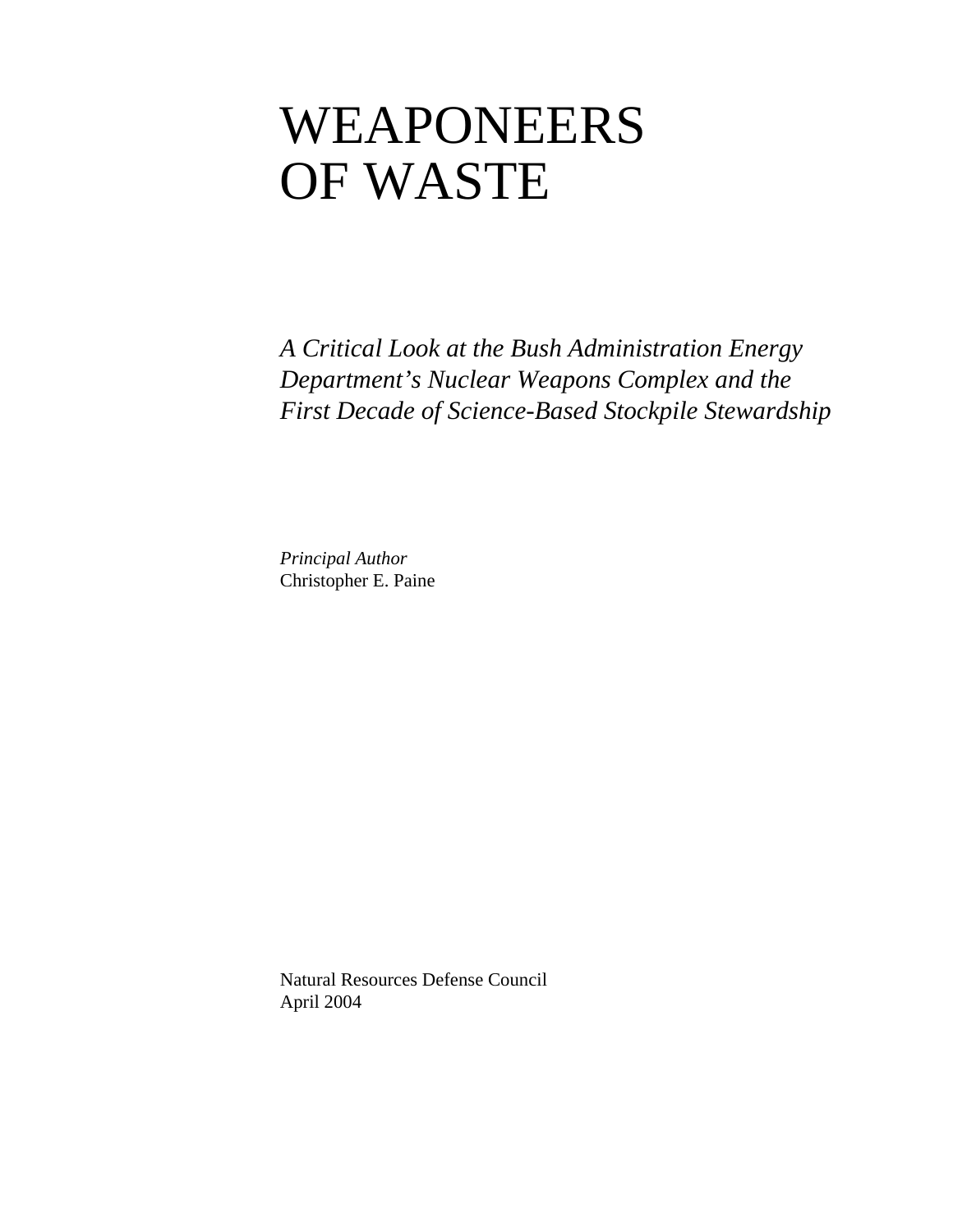### **ABOUT NRDC**

The Natural Resources Defense Council is a national, nonprofit environmental organization with more than 1 million members and online activists. Since 1970, our lawyers, scientists, and other environmental specialists have worked to protect the world's natural resources, public health, and the environment. NRDC has offices in New York City, Washington, D.C., Los Angeles, and San Francisco. Visit us on the World Wide Web at www.nrdc.org.

### **ACKNOWLEDGMENTS**

The Natural Resources Defense Council nuclear program gratefully acknowledges the John D. and Catherine T. MacArthur Foundation, David and Katherine Moore Family Foundation, the Ploughshares Fund, the Prospect Hill Foundation, and the Turner Foundation, Inc. for their support of the program's research on the U.S. nuclear weapons program.

Copyright 2004 by the Natural Resources Defense Council.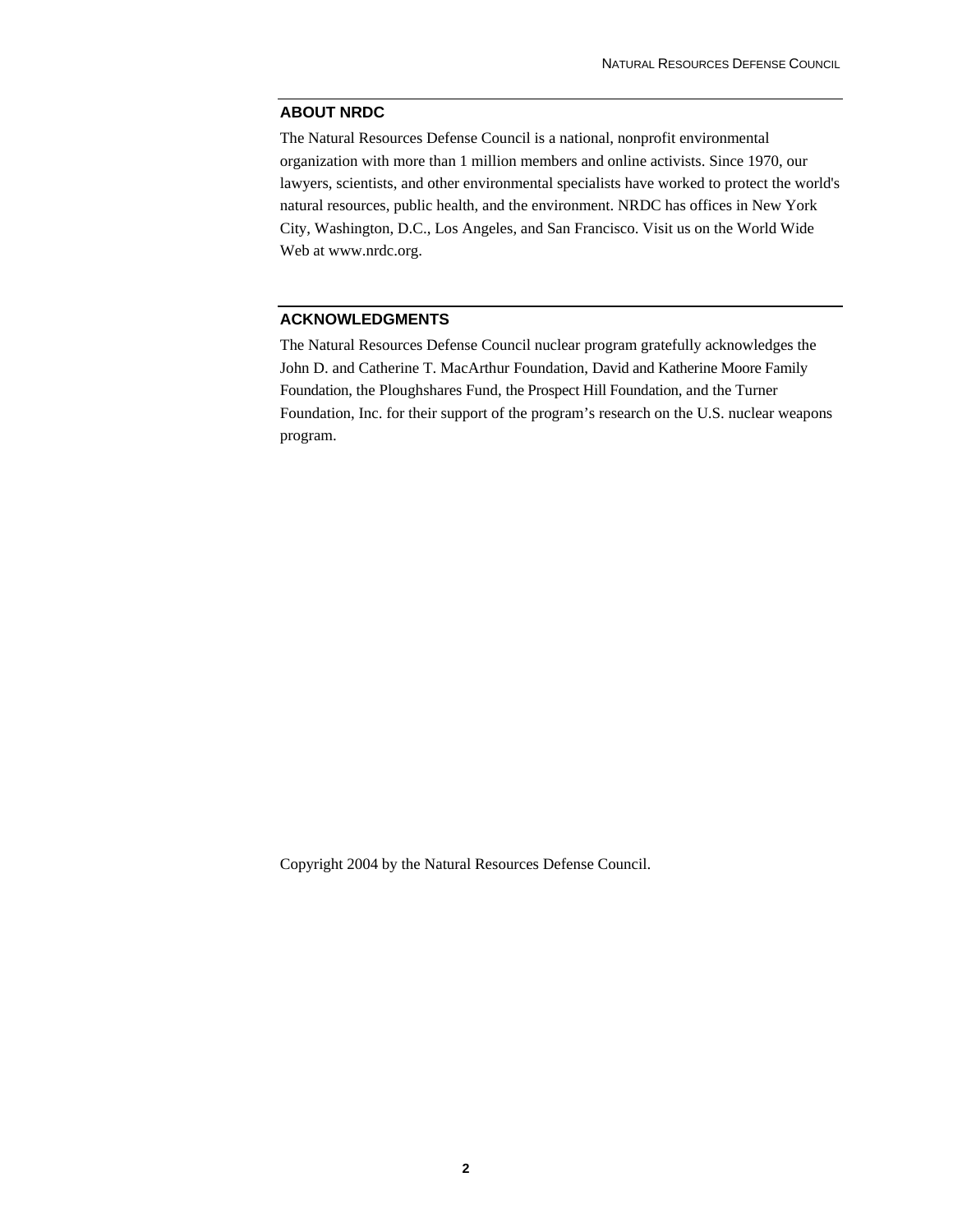## TABLE OF CONTENTS

| <b>Introduction</b>                                                           | 5  |
|-------------------------------------------------------------------------------|----|
|                                                                               |    |
| Chapter 1: Real Funding Growth for Nuclear Weapons in a Budget                |    |
| <b>Burdened by Deficits</b>                                                   | 10 |
| The Science Campaign: Spending Billions to Make Sure Bombs "Perform"          | 13 |
| <b>Chapter 2: The Dual Axis Radiographic Hydrotest Facility (DARHT)</b>       | 14 |
| Chapter 3: Does the Nation Really Need Nukes with "Micro-Machines"<br>Inside? | 16 |
|                                                                               |    |
| <b>Chapter 4: Advanced Simulation and Computing Initiative</b>                |    |
| (ASCI) Campaign                                                               | 19 |
| Haste Makes Waste: A Tale of Two Machines                                     | 22 |
| Lobbying Congress for Even More Expensive, Unnecessary Goodies                | 25 |
| <b>Chapter 5: The National Ignition Facility (NIF)</b>                        | 27 |
| <b>Chapter 6: The Pit Manufacturing and Certification Campaign</b>            | 32 |
| Does America Really Need a "Modern Pit Facility?"                             | 32 |
| Chapter 7: Beware Warnings of an Impending Tritium Gap                        | 36 |
| <b>Chapter 8: Conclusions and Recommendations</b>                             | 39 |
| Recommendations for Congressional Action                                      | 41 |
| Appendix: What Things Really Cost in the NNSA "Weapons Activities"            |    |
| <b>Budget</b>                                                                 | 44 |
| Table A: Bush Spending Plan for Nuclear Weapons                               | 45 |
| A Busy Schedule at the Nevada Test Site                                       | 45 |
| Advanced Radiography and Plutonium Avlis                                      | 46 |
| <b>Secondary Assessment Technologies</b>                                      | 47 |
| <b>Engineering Campaigns</b>                                                  | 48 |
| ICF and NIF                                                                   | 48 |
| Table B: Cost Estimate of "Ignition-Ready" National Ignition Facility (NIF)   |    |
| Through FY 2009                                                               | 49 |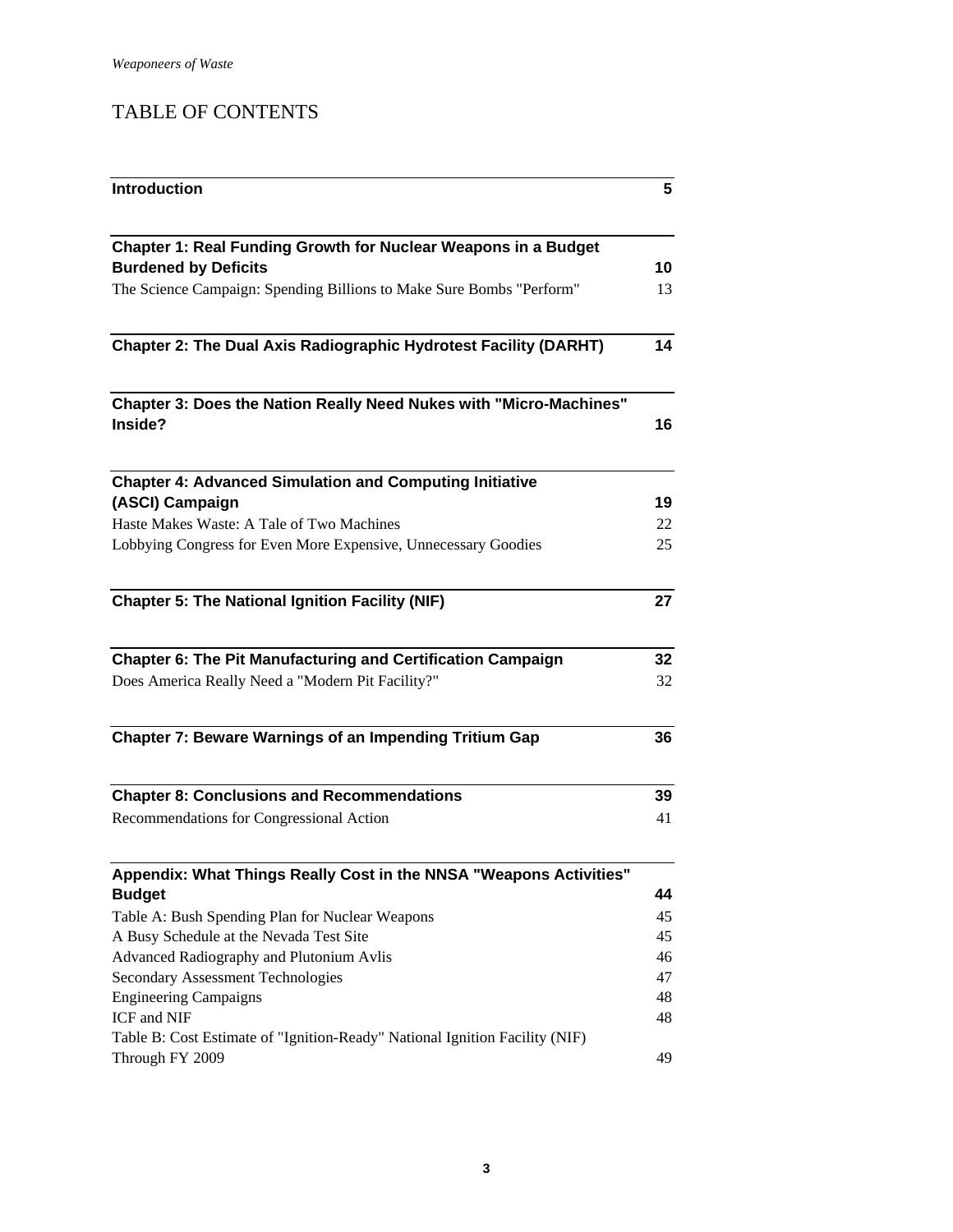| <b>Glossary of Acronyms and Technical Terms</b>                  | 57 |
|------------------------------------------------------------------|----|
|                                                                  |    |
| Readiness in Technical Base and Facilities                       | 55 |
| Table G: Projected Tritium Capabilities Spending FY 2005–FY 2009 | 55 |
| Table F: Tritium Capabilities Spending Estimate: FY 1996–FY 2004 | 54 |
| <b>Tritium Costs</b>                                             | 53 |
| Table E: Funding for Advanced Design and Production Technologies | 53 |
| Table D: The NNSA Buildup in Nuclear Weapons Simulation Capacity | 52 |
| Readiness Campaign                                               | 51 |
| <b>Simulation Costs</b>                                          | 51 |
| Table C: Estimated Total Cost of "Ignition-Ready" NIF by 2014    | 50 |
|                                                                  |    |

## **Endnotes 60**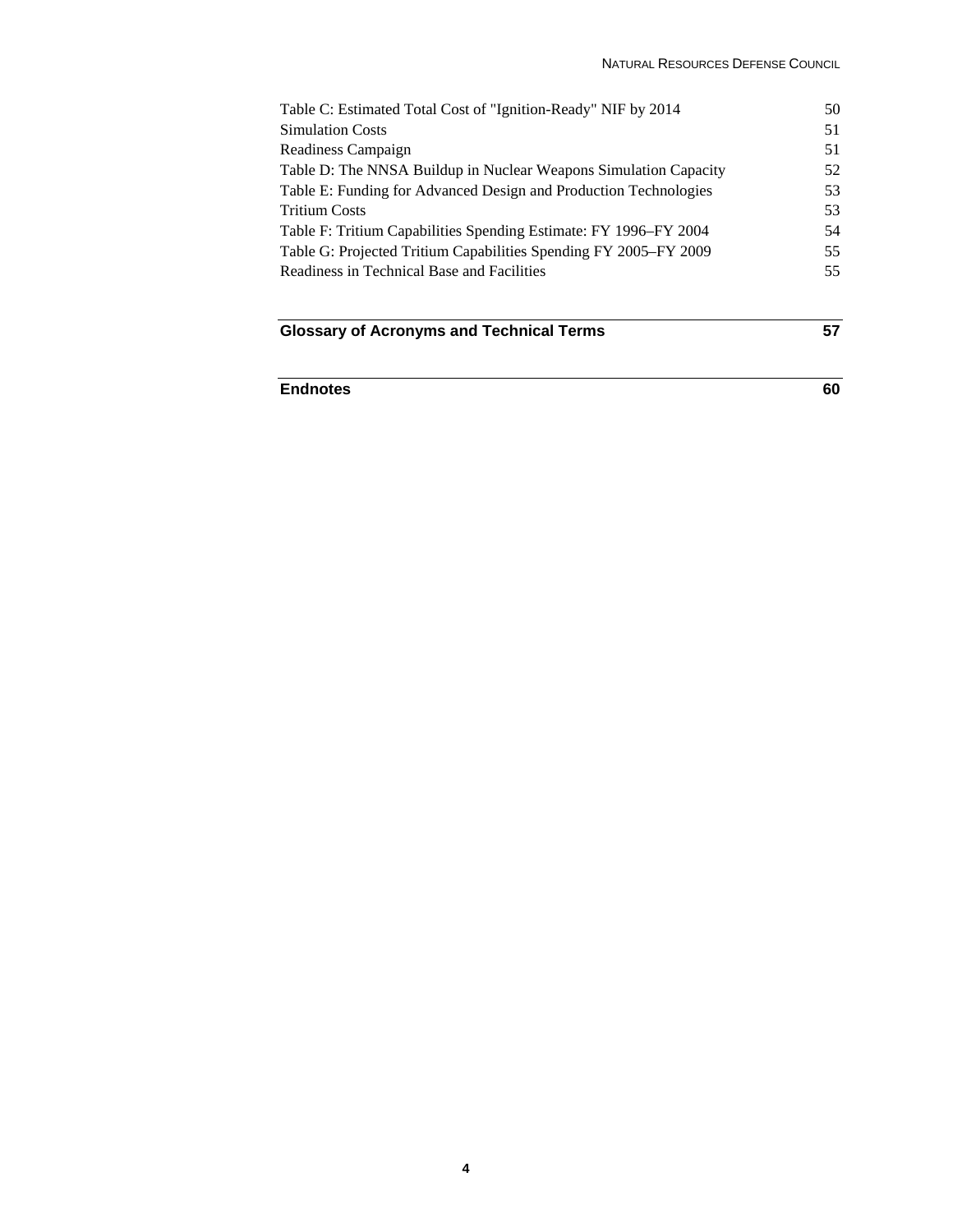## INTRODUCTION

mong the many obstacles littering the road from the end of the Cold War to a less A mong the many obstacles littering the road from the end of the Cold War to a less<br>perilous world order, none seems more gratuitous or self-inflicted than the return of bloated U.S. nuclear weapons budgets, particularly when the nation is confronting the twin challenges of international terrorism and record budget deficits.

To the denizens of the Department of Energy's nuclear weapons complex, the sudden disintegration of the Soviet Union in 1991 was disorienting, even demoralizing. From the perspective of 1997, Los Alamos Director Sig Hecker recalled that when nuclear weapons budgets "decreased precipitously" from1990 to 1995, "our people were looking to get out of the nuclear weapons program. The production complex appeared hopelessly broken."1

However, in 1996 deliverance arrived for the nuclear weaponeers in the form of a new paradigm, called "science-based stockpile stewardship," which was devised not by anticommunist ideologues, but by centrist technocrats and senior scientific advisers seeking to ensure that the weapons lab offspring of the Cold War would outlive the conflict that spawned and nurtured them.

The old Cold War nuclear doctrine held that a nuclear arms race was necessary to prevent democracies from capitulating to communist totalitarians, whose ruthless leaders could only be "deterred" from "aggression" by nuclear "counterforce" threats of personal (and possibly preemptive) incineration in their underground command bunkers.

While this theory has had a resurgence of late, with Saddam or Osama in the role of the bunkered implacable, the stewardship paradigm for the nuclear weapons complex initially dispensed with the requirement for a credible nuclear target – none being readily at hand in the early-to-mid-1990s – or indeed any tangible intersection with real world conflicts. The quest for new nuclear weapons knowledge had to continue, we were told, because of its intrinsic interest to those charged with maintaining the present base of knowledge.

Without fresh "challenges," the nuclear weapons stewards might lose focus, become bored, and wander off the DOE reservation, and then where would we be? In other words, the nuclear arms race, at least technologically, would have to continue unilaterally, albeit quietly (without nuclear test explosions), so that the United States would always have a qualified cadre of people ready to … resume the arms race.

Portraying this tautological new paradigm as a "prudent hedge" against uncertainty appealed to middle-of-the road Clintonites, who were looking for politically respectable ways to neutralize opposition to the Comprehensive Test Ban Treaty negotiations thrust upon them by the Democratic Congress in 1992. They warmly embraced stewardship, as did many liberal and moderate mainstream supporters of the test ban treaty. Even traditional conservative boosters of the nuclear weapons complex seemed content to play along, using the program to shovel national security pork into their districts while they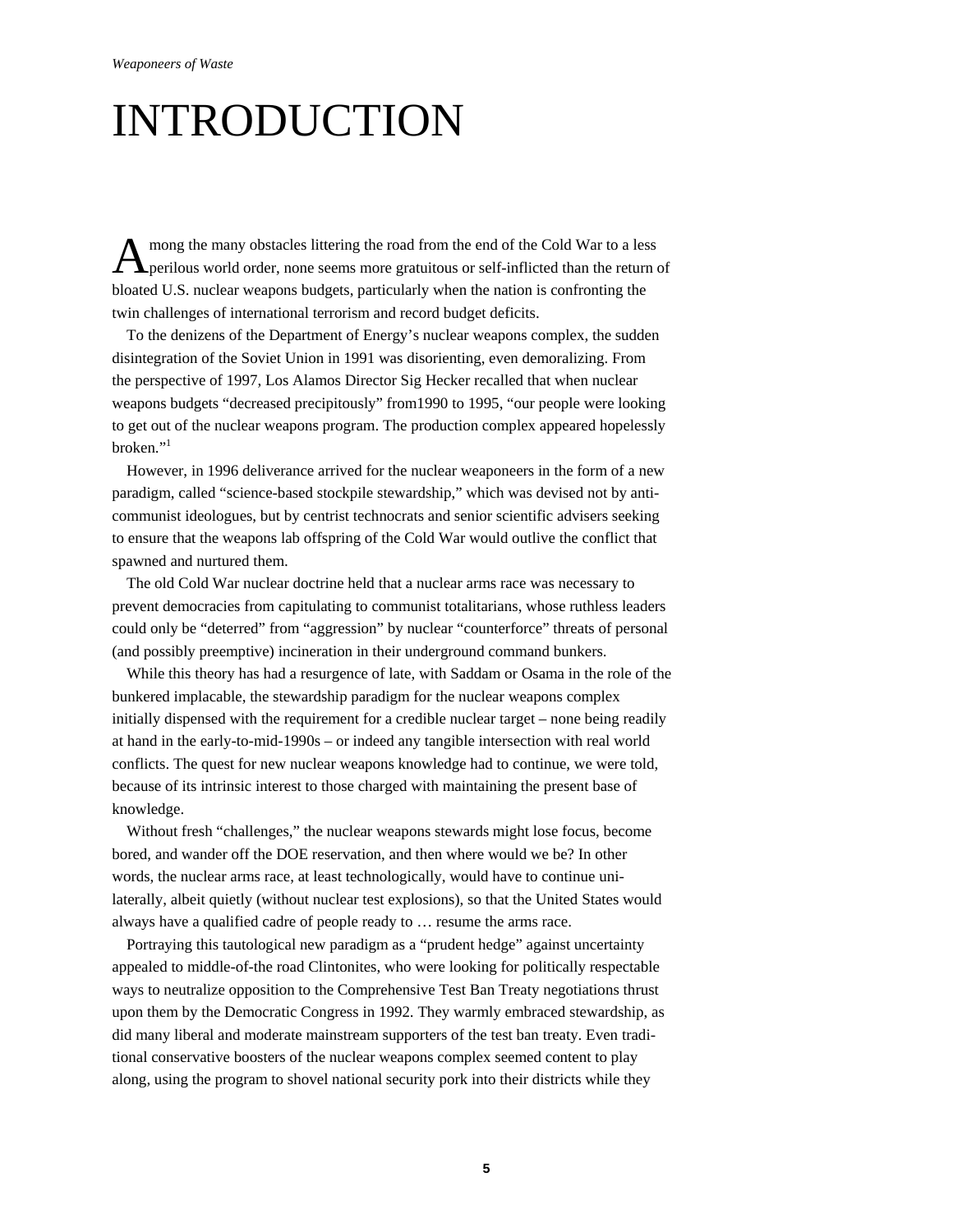awaited the arrival of a more propitious political alignment, one in which they could dispense with arms control altogether.

From the low of \$3.4 billion in FY 1995, U.S. spending on "nuclear weapons activities" rose steadily, reaching \$5.19 billion (including allocated program administration funds) in FY 2001, the last budget prepared by the Clinton administration. Under the Bush administration, the upturn in nuclear weapons spending has continued, to \$6.5 billion in FY 2004, far surpassing the \$4.2 billion (in FY 2004 dollars) that represents the average yearly Cold War spending on these activities.

As one might imagine, the political changeover in 2000 was relatively seamless for the stewardship program, as the existing paradigm was easily assimilated into the Bush administration "capabilities-based" framework for developing future U.S. military power, unconstrained by plausible intelligence estimates of opposing threats. Indeed, with the election of the Bush administration, the nuclear weapons infrastructure *per se* was assigned a costarring role, along with nuclear-conventional "global-strike" forces and missile defense, as one "leg" in the "new triad" of American military power.

Under the Bush administration, the National Nuclear Security Administration – the quasi-independent agency within the Energy Department that runs the U.S. nuclear weapons complex – launched a "Readiness Campaign" to "revitalize the nuclear weapons manufacturing infrastructure" by improving both its "responsiveness" and its "technology base." Claiming marching orders from the Bush administration's December 2001 Nuclear Posture Review, NNSA asserted that "a truly responsive infrastructure is the cornerstone of the new nuclear defense triad." "To be considered a credible deterrent," NNSA stated, "this infrastructure must include a manufacturing capability with state-of-the-art equipment combined with cutting-edge applications of technology, and an ability to quickly provide modified or enhanced capabilities and products to meet emerging threats."<sup>2</sup>

Apart from its evident self-serving qualities, there are some logical flaws and artificial categorical imperatives lurking in NNSA's new deterrent construct. To be credible, nuclear weapons need not be produced with "state-of-the-art equipment" or "cutting edge technology." Indeed, President Bush professes to have invaded Iraq to forestall development of what clearly would have been a crudely produced nuclear explosive device, the threat of which he nonetheless found to be credible.

One is also hard-pressed to see how, absent far-reaching changes in the global security environment, the existence of modern production infrastructure *per se*, rather than actual weapons and forces, would be considered a "deterrent" to armed attack upon the United States or its allies and friends. If this were true, the administration should have no objection to eliminating the entire U.S. nuclear arsenal, and relying on America's fearsome industrial capability to reconstitute the arsenal to discourage cheating on a global nuclear disarmament regime. Of course, the Bush administration harbors no such intention, and its nuclear ideologists are merely throwing out the usual panoply of opportunistic arguments for beefing up U.S. nuclear capabilities.

NNSA seems to be reaching for a novel extension or reinvention of the concept of deterrence, one that is more accurately described as "dissuading" or "discouraging" potential rivals for global preeminence from even seeking to acquire nuclear weapon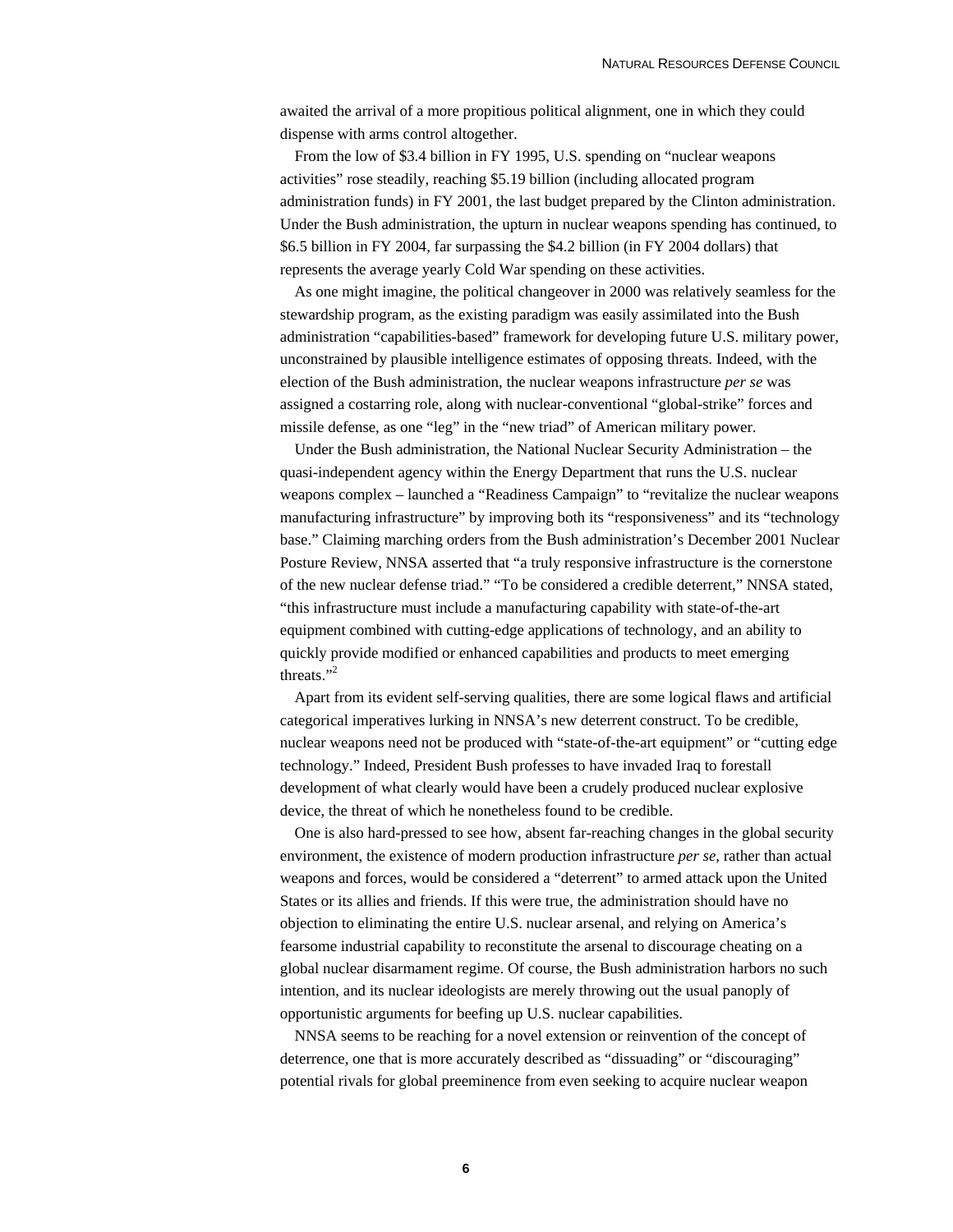#### *Weaponeers of Waste*

capabilities commensurate with those of the United States, not through mutual restraint imposed by treaties, but by projecting an aura of overweening permanent military superiority. This approach really has nothing to do with classic deterrence of nuclear attack through an assured survivable capability for nuclear retaliation, nor even with "extended" deterrence of conventional conflict through calibrated "not-incredible" threats to use nuclear weapons first. On the contrary, it is the kind of self-serving ideological claptrap that defense bureaucracies and their contractors have long indulged in to justify their existence whenever strategic irrelevance looms.

The confluence of political interests supporting stockpile stewardship has allowed it to escape serious congressional scrutiny for the better part of a decade. That is beginning, ever so slightly, to change, as members of Congress slowly gain an understanding of the Bush administration's aggressive nuclear program, including its current five-year plan to spend \$485 million on development and production of a robust nuclear earth penetrating warhead (RNEP), and its proposal to spend \$2 billion to \$4 billion over the next 15 years on a Modern Pit Facility to manufacture new weapons.

Congress also may want to take a closer look at the hastily planned, exorbitant crash program to construct and equip nuclear weapons advanced simulation and computing (ASCI) centers at all three weapons laboratories at a cost of nearly \$5 billion since FY 1996, with another \$4 billion to be added through FY 2009. The original stockpile stewardship master plan was to have these massively parallel supercomputers run new three-dimensional weapon simulation codes, integrating detailed data from a raft of new or recently upgraded experimental facilities.

NNSA would use experiments at these facilities to confirm the predictive capabilities of the enhanced codes, "validating" their use in assessments of stockpiled weapons. Computer simulations would henceforth provide the integrated demonstration of weapon performance formerly provided by nuclear tests. That was the strategy DOE embarked upon in 1995, and it has been guiding the nuclear weapons program for the last decade. Where are the key components of that strategy today?

- The single most expensive component of the strategy is the massive National Ignition Facility (NIF) high-energy fusion laser under construction at Lawrence Livermore National Laboratory in California. DOE sold this mega-project to Congress in 1997 by saying it would be ready to begin the quest for fusion ignition in FY 2005 at a cost of \$1.2 billion. In what looks like a classic bait-and-switch operation, NNSA has been trying to run away from the goal of fusion ignition ever since, with good reason. Now it appears that DOE's weapons laboratory scientists vastly overstated their scientific and technical readiness to pursue fusion ignition experiments, and that an ignitionready NIF project will cost as much as \$5 billion to \$8 billion by the time of the first ignition demonstration sometime between 2010 and 2014, if it happens at all.
- And then there is the tangled tale of woe surrounding what is the key technological centerpiece of stockpile stewardship, the Dual Axis Radiographic Hydrotest Facility (DARHT), which is supposed to check the performance of the high-explosive driven plutonium primary stages ("primaries") of nuclear weapons. Begun in 1988 at a projected cost of \$30 million, the DARHT facility may eventually operate in 2007 after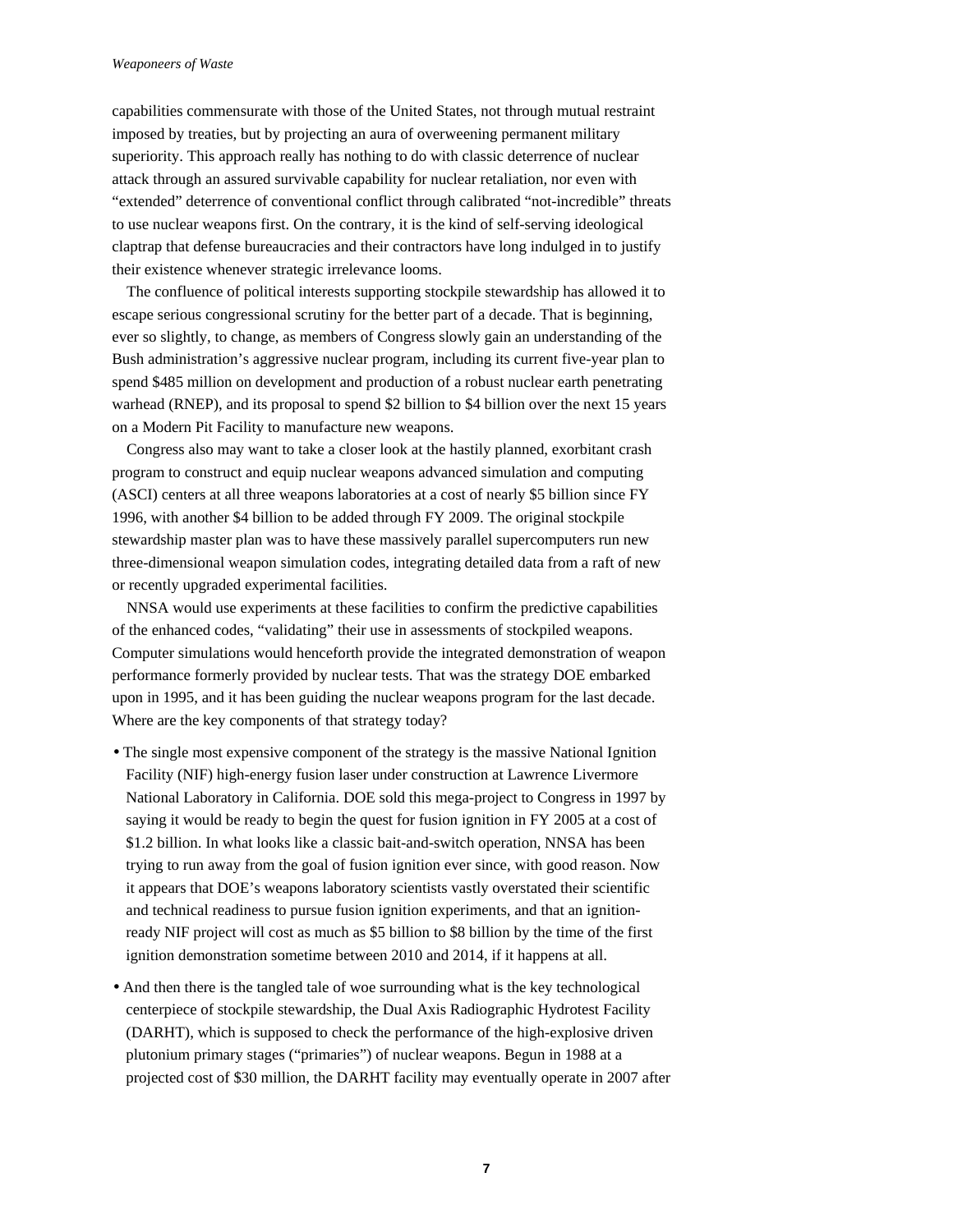the expenditure of some \$500 million, *if* the accelerator technology in the second axis can be made to work, which is by no means certain.

- Most puzzling of all is the 12-year, \$2.5 billion effort by Los Alamos National Laboratory to "reconstitute" a capability by 2009 to fabricate and "certify" the performance of a mere 20 plutonium pits per year. How could it possibly cost that much to "restore" a capability for pit fabrication that Los Alamos has had for five decades and never "lost"? Where did all that money go? In this report we call for a fullscale congressional audit of this project.
- And let's not forget the new Tritium Extraction Facility at South Carolina's Savannah River Site, originally due to startup at the end of this year at a cost of \$391 million. It will now cost at least \$506 million, and startup has been pushed back three years, to late 2007. But in a real world sense, this hardly matters, because if the United States adopted a sensible nuclear arms reduction policy, the facility would not be needed for decades.

In short, DOE has failed to meet many of the critical milestones it posted for itself when it set out a decade ago to replace nuclear testing with a grandiose vision of virtual testing via science-based stockpile stewardship, even as it rebuilds an excessive stockpile of high-yield Cold War weapons that now clearly are no longer needed in such numbers, if they ever were.

Despite a compelling record of project mismanagement and technical bungling, or perhaps because of it, for FY 2005 NNSA is requesting \$6.81 billion (including allocated administration funds) which, if Congress goes along, would represent a *31 percent increase* in the annual spending level for nuclear weapons over the four years of this administration, and a *doubling* of the appropriated level a decade ago*.*

After removing the cost of domestic programs to dispose of surplus nuclear weapons materials and develop new proliferation detection technologies, which pump up NNSA's nonproliferation budget, NRDC estimates that the Bush administration is spending *more than 12 times* as much on nuclear weapons research and production activities as it is on urgent global nonproliferation efforts to retrieve, secure and dispose of weapons materials worldwide.

The time has come for both DOE and Congress to recognize that most of NNSA's current and planned nuclear weapons program, and much of its over-nourished nuclear weapons design establishment, are fundamentally irrelevant to the defense and security challenges that confront this nation and the world. Spending billions of dollars, as DOE is currently planning to do, to refurbish and extend the service life of thousands of highyield Cold War-legacy nuclear weapons, is the height of folly, particularly when the federal government will have to borrow the funds to accomplish this task. NNSA should refurbish at most a few hundred of these weapons, and retire and dismantle the rest.

The body of this report, and the accompanying program cost estimates in the Appendix, explore these issues in considerably greater detail, and suggests that a more modest and better focused stewardship effort, shorn of runaway technical ambitions and layers of duplicative programs, management and infrastructure, would better serve the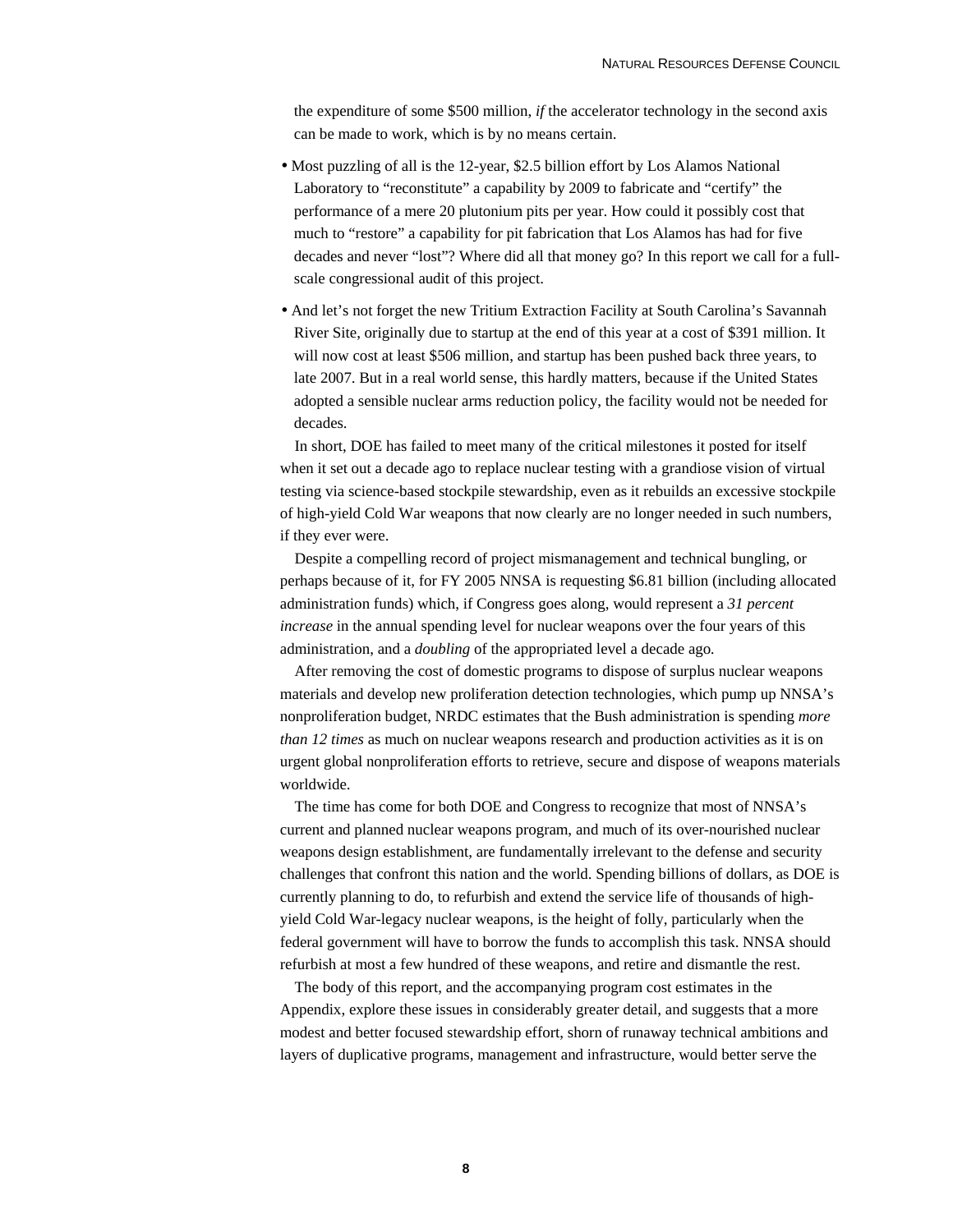nation and its taxpayers, and facilitate the global pursuit of more stringent nuclear arms reduction and nonproliferation initiatives.

Eliminating and preventing nuclear threats to national and international security is now the most important NSSA mission, but its budget priorities do not yet reflect that seismic shift in the external environment. While the requirement for a nuclear deterrent persists, to be sure, its scope and importance have sharply diminished, and NNSA can responsibly accomplish the nuclear deterrent mission with a fraction of the resources it is currently consuming.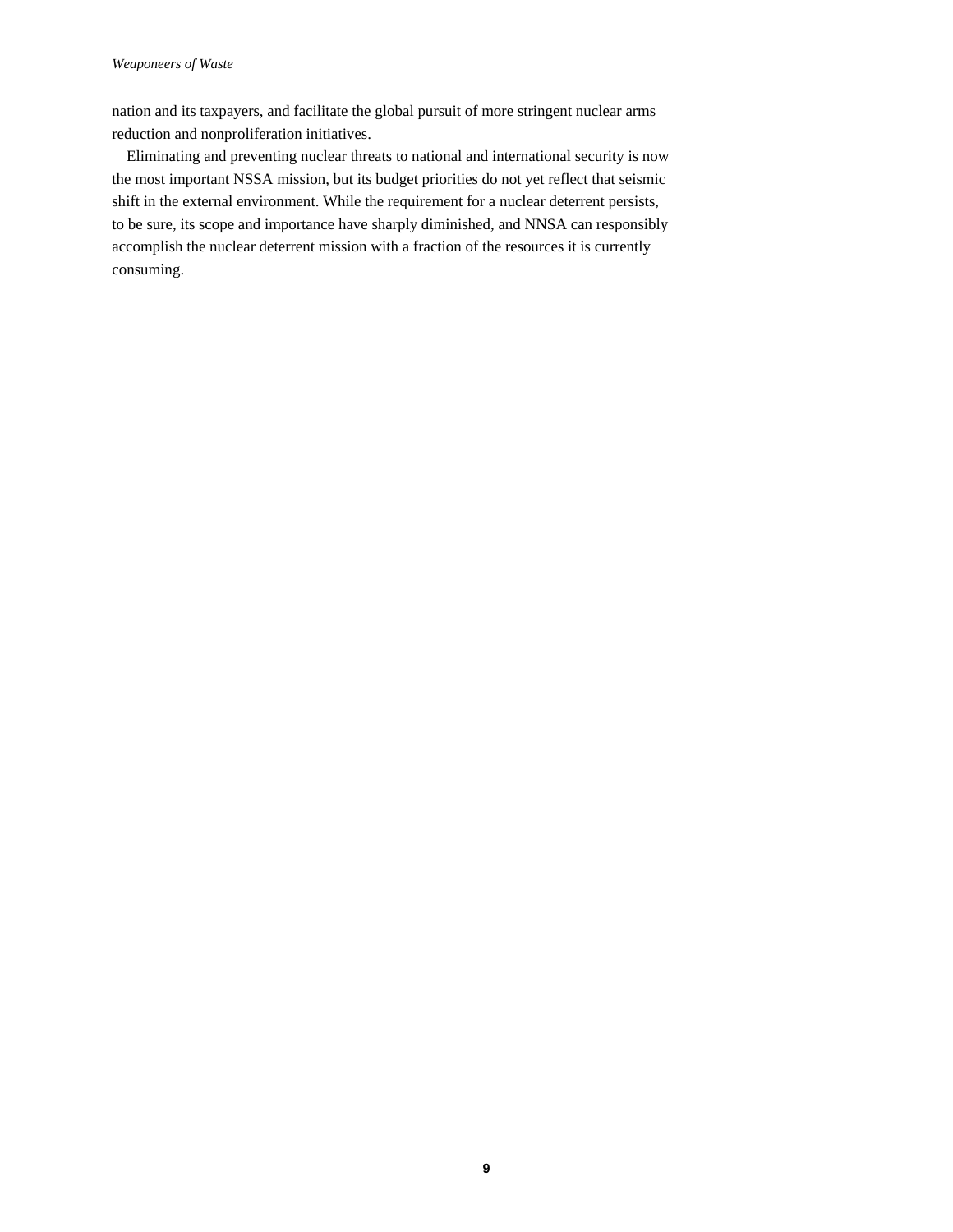## CHAPTER 1

## REAL FUNDING GROWTH FOR NUCLEAR WEAPONS IN A BUDGET BURDENED BY DEFICITS

The National Nuclear Security Administration (NNSA) FY 2005 budget request and The National Nuclear Security Administration (NNSA) FY 2005 budget request and five-year projections for its Future Years Nuclear Security Program (FY 20052009) exemplify the Bush administration's penchant for putting nuclear rearmament far ahead of nuclear nonproliferation and arms reduction. The current and planned levels of spending on nuclear weapons now greatly exceed the \$4.2 billion annually that represents the average level (in current dollars) for DOE "weapons activities" throughout the Cold War (1948-1991).

After bottoming out at a post-Cold War low of \$3.4 billion in FY 1995, U.S. spending on nuclear weapons research, development, testing, production and administration of the nuclear weapons stockpile – funded through DOE's longstanding "weapons activities" account – has risen steadily. By the end of the Clinton administration, in FY 2001, it had reached \$5.19 billion (including allocated program administration funds). Under the Bush administration, the upturn in nuclear weapons spending has accelerated, to \$6.5 billion in  $FY$  2004.<sup>3</sup>

For FY 2005, the administration is requesting \$6.81 billion (including allocated administration funds) that, if Congress goes along, would represent a 31 percent increase in annual spending for nuclear weapons over the four years of this administration, and a doubling of the appropriated level a decade ago. As shown in Table 1, NNSA's Five Year National Security Plan submitted as part of next year's budget request, calls for continuing annual increases to \$7.76 billion in FY 2009, a 14 percent increase over the current level, and \$2.6 billion more per year for nuclear weapons than when President Clinton left office.

The administration's future funding profile for Nuclear Weapons Activities (see Appendix, Table A) shows it plans to spend \$36.6 billion maintaining and modernizing the nuclear weapons stockpile and laboratory-production complex over the next five years, including \$485 million to develop, test, and begin production of the controversial robust nuclear earth penetrating warhead.<sup>4</sup>

Despite the administration's artfully worded denials that it has plans to do anything more than complete a "study" of the earth penetrating warhead, the current budget request for the weapon includes funds for "preparing and conducting hardware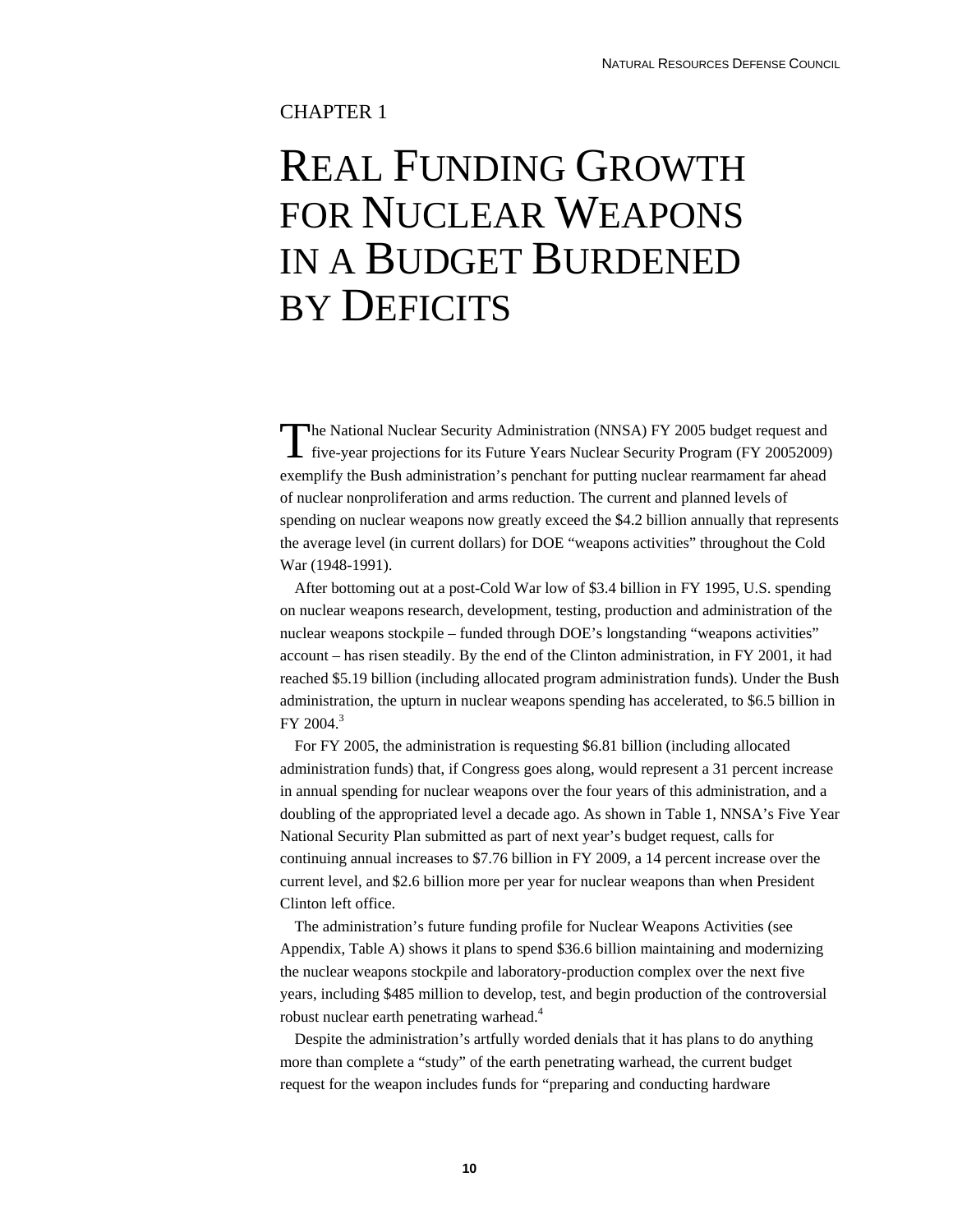demonstration tests for candidate designs. In FY 2005, subsystem tests and a full system test of the proposed design will be completed."5



CHART 1. Based on current spending plans and trends, by FY 2007 the United States will have doubled the level of annual spending on nuclear weapons from a decade ago, despite the end of the Cold War. Columns for FY 1996 to FY 2004 represent actual or appropriated levels. Data for FY 2005 to FY 2009 represent requested or planned levels of spending.

|                                           | FY 01*<br><b>Actual</b> | <b>FY 02</b><br>Actual | FY 03<br>Actual | <b>FY 04</b><br><b>Actual</b>                | Real<br>Growth<br><b>FY01-</b><br>04 <sup>a</sup> | FY 05#<br><b>Request</b>                   | <b>FY 06</b><br><b>FYNSP</b> | <b>FY 07</b><br><b>FYNSP</b> | <b>FY 08</b><br><b>FYNSP</b> | FY 09<br><b>FYNSP</b> | Projected<br>Growth<br>FY05-09 |
|-------------------------------------------|-------------------------|------------------------|-----------------|----------------------------------------------|---------------------------------------------------|--------------------------------------------|------------------------------|------------------------------|------------------------------|-----------------------|--------------------------------|
| <b>NNSA</b><br><b>Budget</b>              | 6,827                   | 7,585                  | 7,940           | 8,667                                        | 21%                                               | 9,049                                      | 9,405                        | 9,791                        | 9,981                        | 10,167                | 12.4%                          |
| Weapons<br>Program<br>Activities          | 4,951                   | 5,542                  | 5,895           | 6,234                                        | 20%                                               | 6,568                                      | 6,681                        | 7,216                        | 7,353                        | 7,492                 | 14%                            |
| Weapons<br>Admin<br>istration             | 237                     | 239                    | 239             | 242                                          | $-2.4%^{b}$                                       | 242                                        | 252                          | 256                          | 260                          | 265                   | 9.5%                           |
| Weapons<br>Activities<br><b>TOTAL</b>     | 5,188                   | 5,781                  | 6,134           | 6,476                                        | 19.3%                                             | 6,810                                      | 6,933                        | 7,472                        | 7,613                        | 7,757                 | 13.9%                          |
| $+1$ and $-0$ $-1$ and $-1$ $-1$ and $-1$ |                         |                        |                 | $\mu$ $\mu$ $\sim$ $\mu$ $\sim$ $\sim$ $\mu$ |                                                   | Deal SEaton Marie Martine Organic December |                              |                              |                              |                       |                                |

**Table 1: NNSA Nuclear Weapons Funding FY 2001-2009 (Dollars in Millions)** 

Last Clinton Budget **#** "FYNSP" = Bush "Future Years Nuclear Security Program"

<sup>a</sup> Incorporates average inflation adjustment of 1.5% per year for 2001-2004.

**b Calculated using the same method as described in the preceding footnote.** 

The current FY 2004 budget provides \$1.4 billion for maintenance, refurbishment and modification of nuclear weapons — what NNSA calls "directed stockpile work," which includes \$433 million for a budget item called "stockpile research and development" but only \$38 million for "dismantlement/disposal" of nuclear weapons.

In other words, nuclear arms reduction gets *less than one-tenth* of what NNSA openly acknowledges it is spending on nuclear weapons R&D. The actual amount going to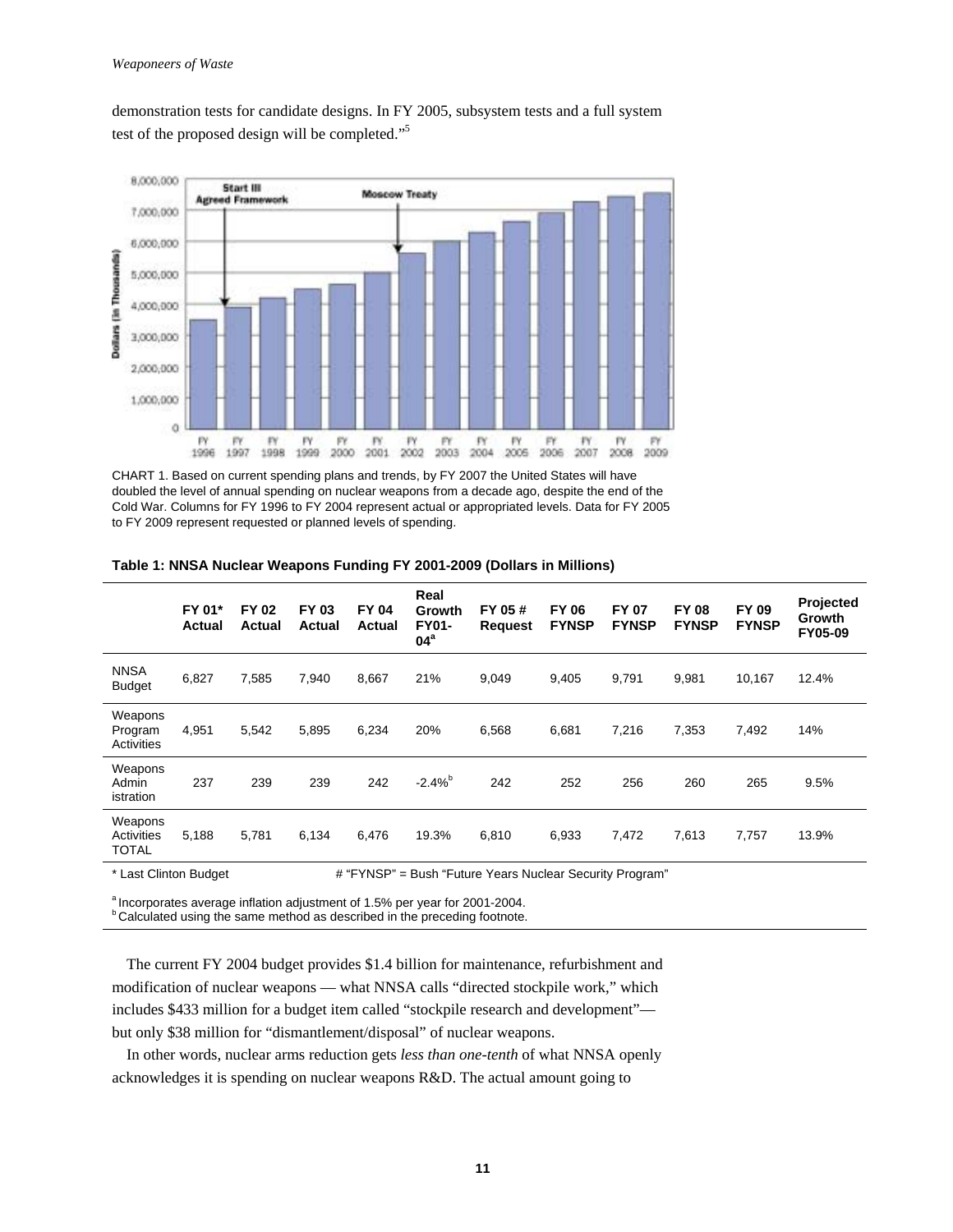nuclear weapons research and development is much higher, because most research under the NNSA's Stockpile Stewardship Program is *generic* in nature. It is not tied to developing a specific nuclear warhead or bomb system, but rather concerned with fundamental improvements in nuclear weapons simulation capabilities for designing or modifying nuclear weapon systems.

Not only is the administration allowing arms reduction to wither, it is significantly shortchanging NNSA's other primary mission – controlling weapons of mass destruction in Russia and other countries. That mission would increase a paltry 1 percent, to \$1.35 billion, in the proposed FY 2005 budget. But there is even less here than meets the eye: more than 40 percent (\$585 million) of the "nonproliferation" request is actually for disposing of DOE's *own* "surplus" weapon materials, including \$368 million for constructing a multi-billion dollar plutonium mixed-oxide (MOX) fuel plant that is not technically required to dispose of surplus weapons materials. These funds not only fail to contribute to reducing nuclear and other proliferation risks abroad, but the MOX plant *itself* represents an environmental and proliferation hazard, and a potential target for terrorist assault.

Subtracting the funding for disposing of U.S. surplus weapons materials leaves about \$760 million for DOE's real nuclear nonproliferation activities, but that remaining sum still includes \$220 million for proliferation detection technology R&D at the DOE labs. Subtract that money and there is only \$540 million actually being spent to reduce Russian and global nonproliferation risks in the near term.

In other words, NNSA under the Bush administration is spending *more than 12 times* as much on nuclear weapons research, modification and maintenance activities as it is on urgent global nonproliferation efforts to retrieve, secure and dispose of weapons materials worldwide.

If not on reducing the risk of nuclear proliferation and nuclear terrorism, where is NNSA spending its taxpayer billions? The short answer is *on itself*, building up its technical base and facilities for a new nuclear arms race that will never come, unless, of course, the Bush administration succeeds in its apparent aim of provoking it.

The \$1.4 billion request in FY 2005 for directed stockpile work on actual weapons is overmatched by \$1.9 billion for a series of so-called "campaigns" bent on resurrecting a modern, highly automated, and networked version of the old Cold War nuclear weapons complex. This effort is premised on accomplishing as much nuclear weapons development as possible without relying on nuclear explosive tests, but never permanently forswearing this possibility by ratifying the Comprehensive Test Ban Treaty, which the Bush administration vehemently opposes, but the rest of the world supports.

A look inside these various NNSA "campaigns" reveals an astonishing world of unaccountable spending, gross mismanagement, and self-indulgent technological excess by a coddled laboratory elite that glibly confuses its own narrow "weaponeering" and "weapons science" interests with those of the nation and its taxpayers.

These campaigns include:

• Improving the capability to predict the performance of nuclear weapons;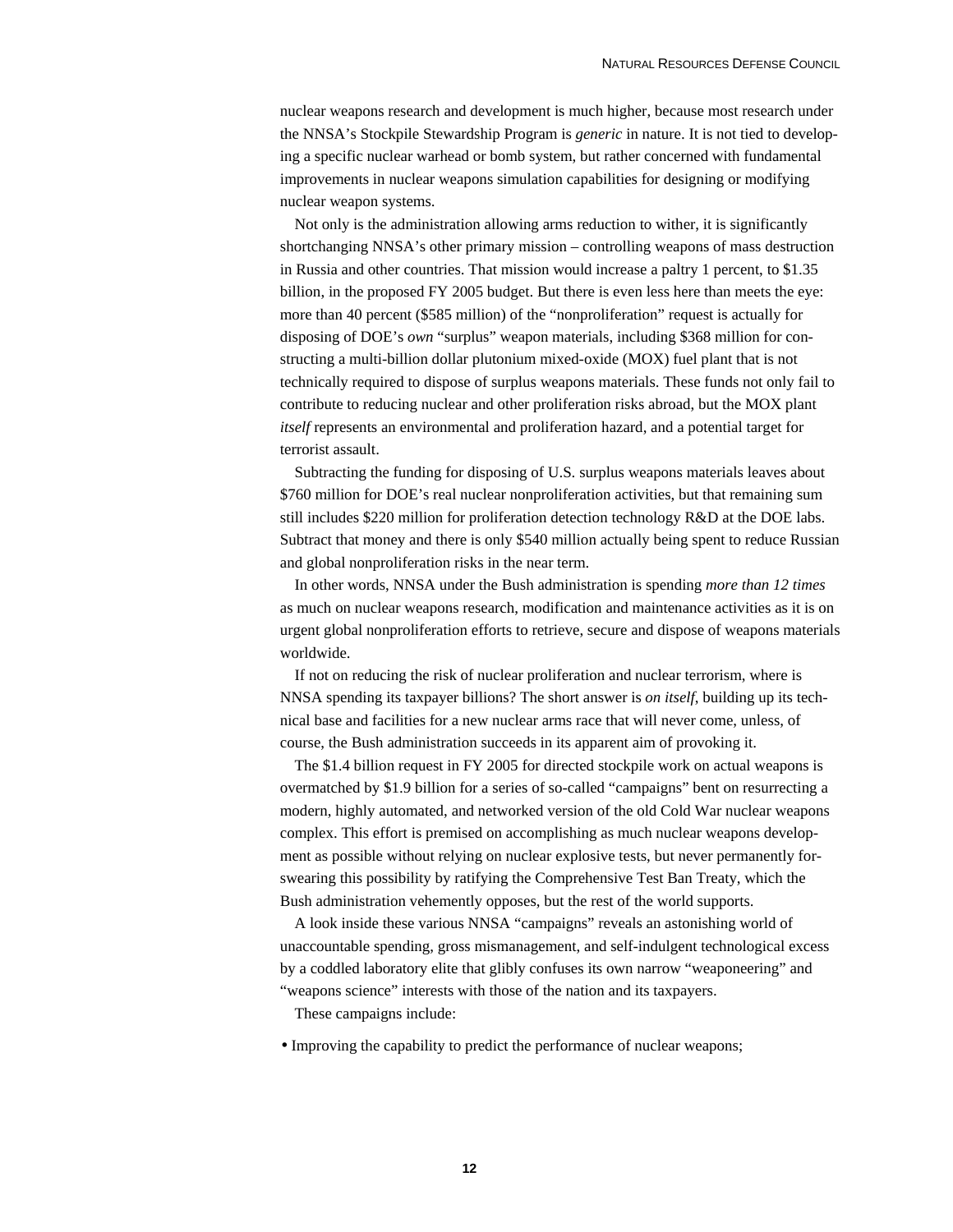- Building integrated electronic micro-machine components to replace current discrete electronic and electro-mechanical components;
- Building supercomputers and software to better simulate nuclear explosions;
- Building a massive laser facility to experiment with fusion ignition and the properties of nuclear weapon materials;
- Restoring the capacity to manufacture plutonium cores ("pits") of nuclear weapons; and
- Restoring the capability to produce and extract tritium, a heavy hydrogen gas that enhances nuclear explosions.

## **THE SCIENCE CAMPAIGN: SPENDING BILLIONS TO MAKE SURE BOMBS "PERFORM"**

Let's begin with the so-called "Science Campaign," which is really a wide array of applied science and technology projects to improve U.S. capabilities for predicting the performance of nuclear weapons. Despite the high-minded title, it includes funding for less intellectual pursuits, such as improving Nevada Test Site readiness to resume underground nuclear test explosions (\$30 million in FY 2005), and reviving Livermore's hazardous plutonium Atomic Vapor Laser Isotope Separation (AVLIS) pilot plant, mothballed at the close of the Cold War, to isolate the scarce isotope Pu-242. This isotope is highly prized within the weapons complex because it can be used in full-scale test implosions of nuclear weapon "primary" stages without producing an explosive nuclear chain reaction.<sup>6</sup> Such "hydrodynamic tests," so named because the compressed material behaves like a moving fluid, are a key tool of stockpile stewardship.

By way of background, a primary system typically employs a spherical or ovoid array of high explosives to compress (implode) a plutonium or highly enriched uranium "pit" to a dense "super-critical" configuration that can support an explosive chain reaction with fast neutrons. The primary system's neutron generator must inject a stream of neutrons at the optimum time to initiate the fission chain reaction in the compressed material, while the implosion must generate pressures and temperatures in the compressed material sufficient to ignite fusion reactions in a few grams of heavy hydrogen (deuterium and tritium) gas released into the central core during the weapon's arming sequence. These fusion reactions generate a timely flood of additional neutrons to accelerate ("boost") the fission process to a level that ensures sufficient nuclear energy will be available to ignite the "secondary stage" of the weapon, if one is present.

The likelihood that a specific design for the primary (trigger) stage of a nuclear weapon will achieve the explosive power needed to drive the full weapon to its nominal design yield is often referred to as the "reliability" of a nuclear weapon's primary system, while the likelihood that accidental detonation of the primary's chemical explosive will not result in more than a miniscule nuclear yield is often referred to as its nuclear "safety."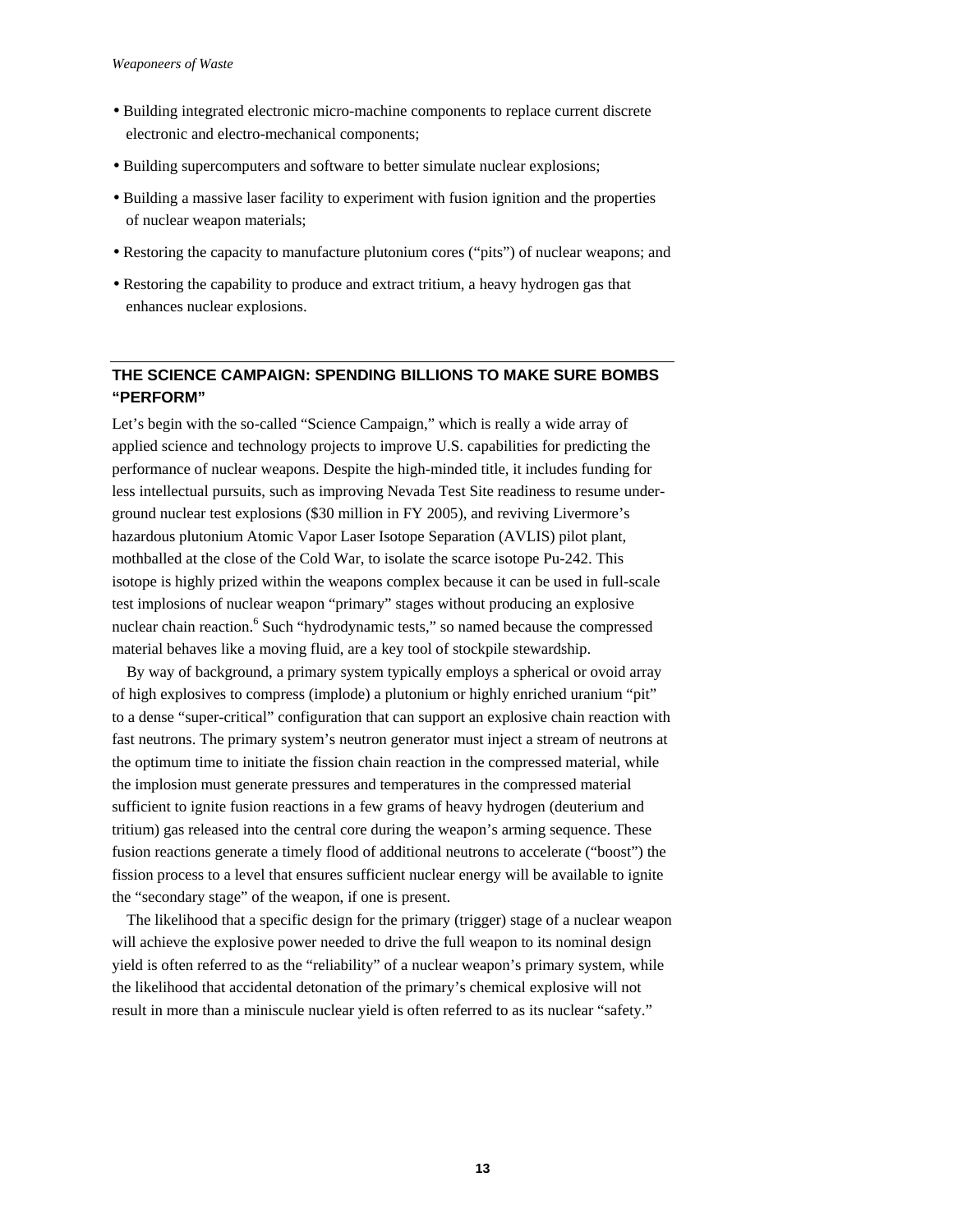## CHAPTER 2

## THE DUAL AXIS RADIOGRAPHIC HYDROTEST FACILITY (DARHT)

## *DOE Takes 19 years to Deliver its "Highest Priority" Stewardship Capability*

 major preoccupation of the Science Campaign in FY 2005 and FY 2006 will be A major preoccupation of the Science Campaign in FY 2005 and FY 2006 will be fixing the Los Alamos National Laboratory's Dual Axis Radiographic Hydrotest (DARHT) facility, ostensibly and arguably the most technically important facility in the science-based stockpile stewardship program. The two "axes" of the hydrotest facility contain linear accelerators ("linacs") that are supposed to generate highly penetrating Xray pulses, providing a capability for "three-dimensional imagery of imploding surrogate primaries with sufficient spatial and temporal resolution to experimentally validate computer simulations of the implosion process."7



FIGURE 1: The exterior of Los Alamos' Dual Axis Radiographic Hydrotest facility (DARHT), 16 years in the making, and still not working at more than 10 times its originally proposed cost.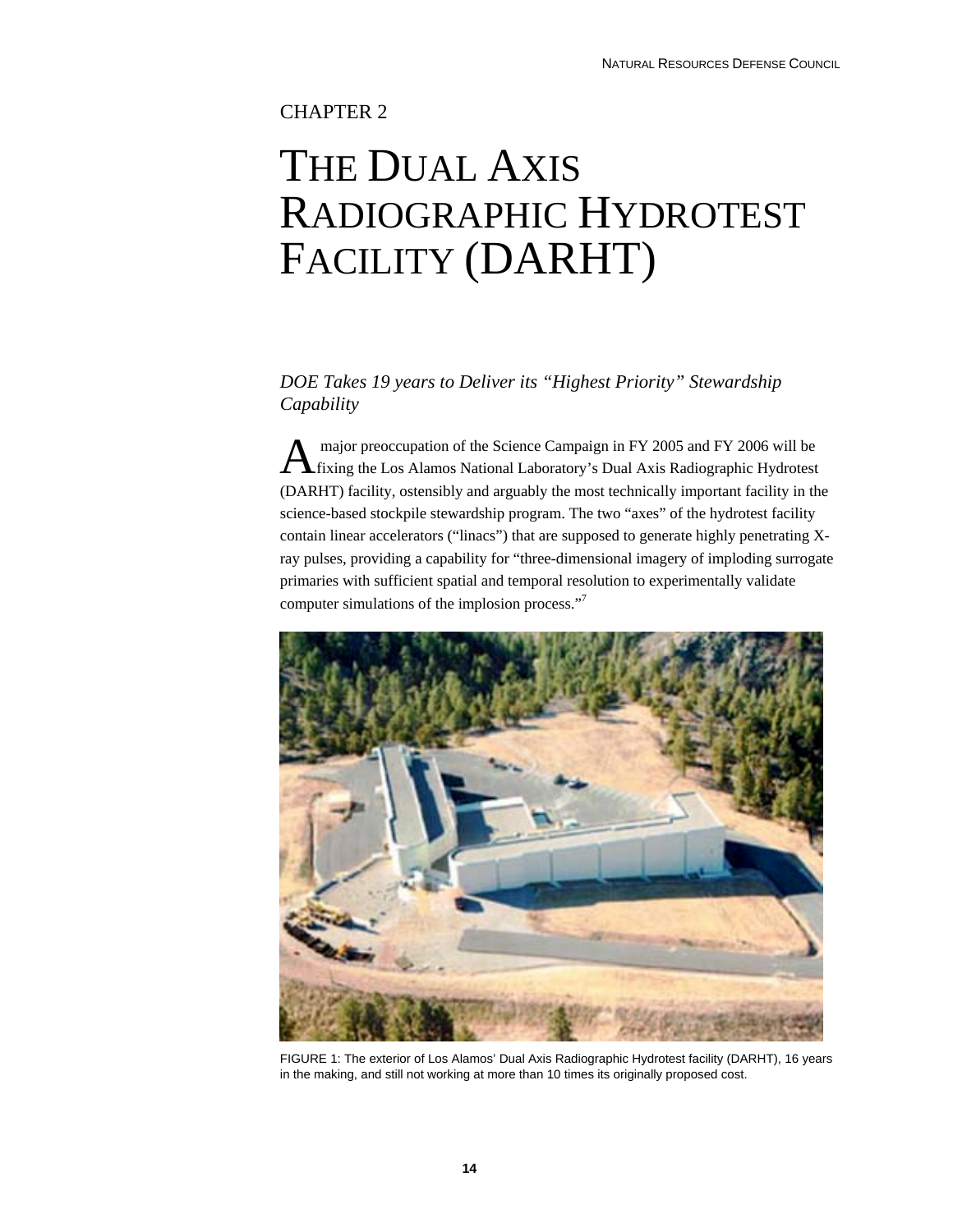#### *Weaponeers of Waste*

DARHT was born long ago, in the FY 1988 budget request, as a proposed \$30 million upgrade of then existing facility, PHERMEX, to a dual-axis machine. Sixteen years later, DARHT is still not finished, but now it costs \$327 million, according to a May 2003 assessment by DOE's inspector general. 8 The inspector general predicted then that DARHT "would not be fully operational until June 2004." As the FY 2005 budget request makes clear, even that prediction was wrong. In the bowels of that budget request, NNSA reported that the focus in both FY 2005 *and* FY 2006 will be on finding solutions to "high voltage breakdown problems" on the second axis, and that the "first 2 axis hydro shot in support of stockpile assessment" will not be conducted until *FY 2007*. That would be 19 years after the DARHT project's inception, and 15 years after the United States adopted a nuclear test moratorium, for the startup of a capability that DOE claimed was absolutely critical to the success of its stockpile stewardship strategy.

Concurrent with the delays and technical problems, the inspector general's auditors found that Los Alamos and NNSA managers had quietly changed the completion criteria for the project, offloading costly yet-to-be completed elements – such as a confinement vessel system mandated by court order to contain environmentally hazardous emissions from explosive experiments—to future "non-project operating funds." The managers made a similar shift with second-axis commissioning activities, the auditors reported, and "Los Alamos is now completing commissioning activities using non-project operating funds from the Advanced Radiography Program."

Simultaneously, NNSA and Los Alamos managers quietly "down-scoped" the project, reducing the size and emission capacity of the vessels used to contain detonations by "approximately 50 percent," and the Vessel Preparation Facility to "less than a quarter of its original size," according to the inspector general report. They secretly transferred \$17.5 million "saved" by these reductions in capability to other project elements that had overrun their budgets.

So not only will a dual-axis radiographic capability be delivered a decade late. It also will be considerably less capable than planned, thereby conveniently bolstering the argument that NNSA needs an even more powerful and capable radiographic facility. Indeed, unconstrained by concerns that Congress will ever do anything to make them accountable for their technical *hubris* and mismanagement, weapons lab managers have perfected the art of turning costly technical failures into categorical imperatives for the next big machine.

The pending FY 2005 budget request reveals that Los Alamos and NNSA managers are planning in FY 2006 and FY 2007 – *before* DARHT is even up and running – to complete "conceptual plans for future [radiography] facilities" and "prepare [a] mission need document for [a] future radiography facility."<sup>9</sup> This is most likely the billion-dollar plus Advanced Hydrotest Facility – a large multi-axis chamber, with built-in plutonium recycling, for making three-dimensional radiographic movies of full-scale imploding weapons – that nuclear design lab managers have been dreaming about and pushing for since the mid-1990s.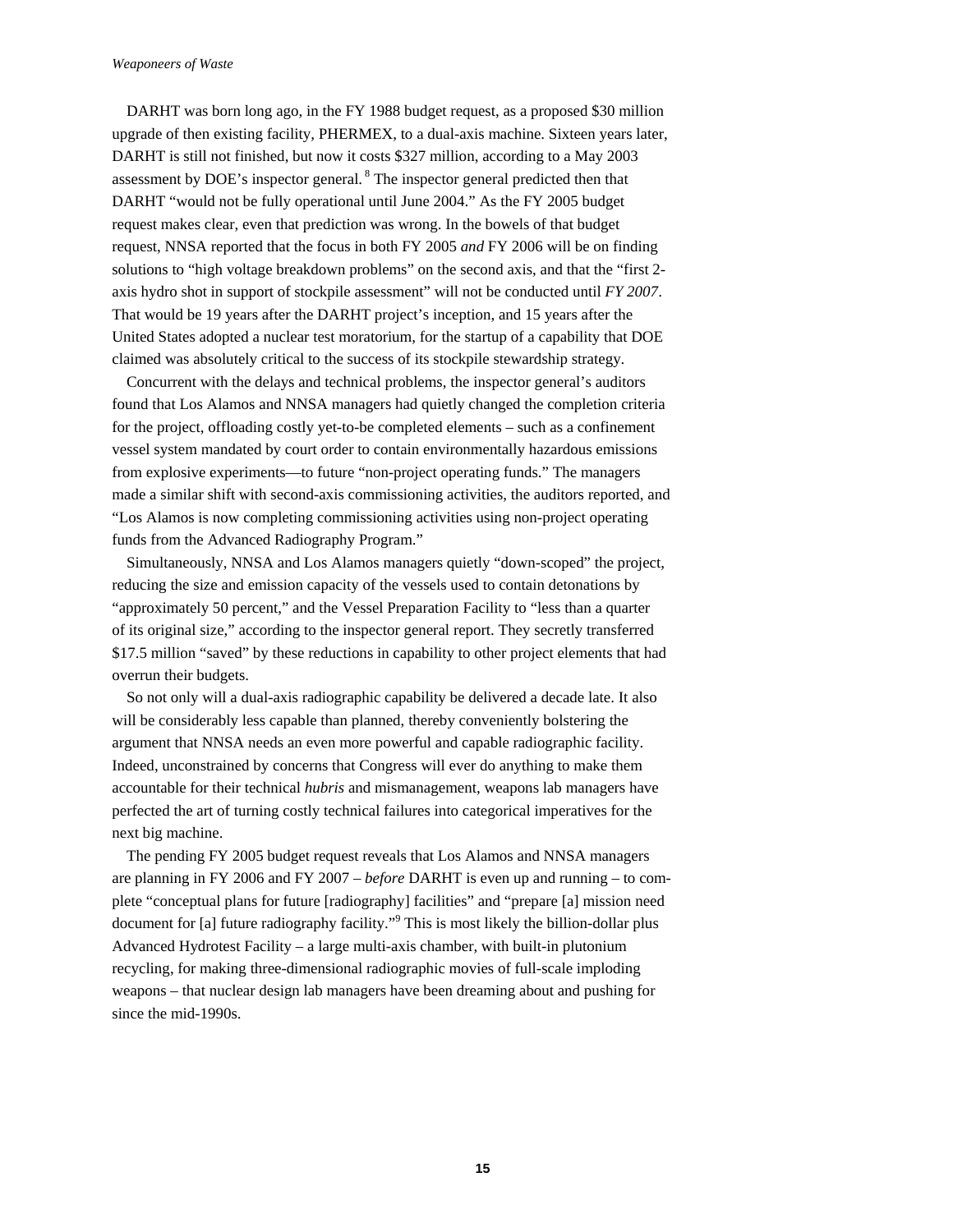## CHAPTER 3

## DOES THE NATION REALLY NEED NUKES WITH "MICRO-MACHINES" INSIDE?

### *Lockheed-Martin Thinks So*

While "Science Campaign" projects mainly flow to the two nuclear design laboratories, the so-called "Engineering Campaign" is largely within the purview of tories, the so-called "Engineering Campaign" is largely within the purview of Sandia National Laboratory, managed for NNSA by Lockheed-Martin, the nation's largest defense contractor. Sandia is tasked with conducting non-nuclear component engineering and weapons system integration of the nuclear components developed by Los Alamos and Livermore. The centerpiece of Sandia's engineering campaign is the \$519 million "Microsystems and Engineering Sciences Application" (MESA) Complex in Albuquerque.

MESA's purpose is to develop new microelectronic machine ("microsystem") components to meet a postulated need for "continual advances in technologies" to improve nuclear weapon "surety" – the weaponeer's shorthand for the built-in technical features ensuring against unauthorized and accidental detonations. The complex also will endeavor to produce modern highly integrated miniaturized replacement parts for the larger number of discrete non-nuclear components currently used in nuclear weapons, to meet the needs of NNSA's large "refurbishment" programs for enduring stockpile warheads. According to the NNSA's budget request:

The microsystems that will be developed in MESA will have the ability to sense, think, act, and communicate within a wide range of environments. They will employ a technology base that spans photonics, mechanics, and radiation-hardened microelectronics on size and integration scales that have not been previously achieved…. MESA will employ state-of-the art visualization technologies ... includ[ing] a [classified] Visual Interactive Environment for Weapons Simulation (VIEWS) Corridor, a visualization lab, primarily electrical and laser light- laboratories, and workspace to support approximately 274 personnel [in the classified portion of MESA's "Weapons Integration Facility"].<sup>10</sup>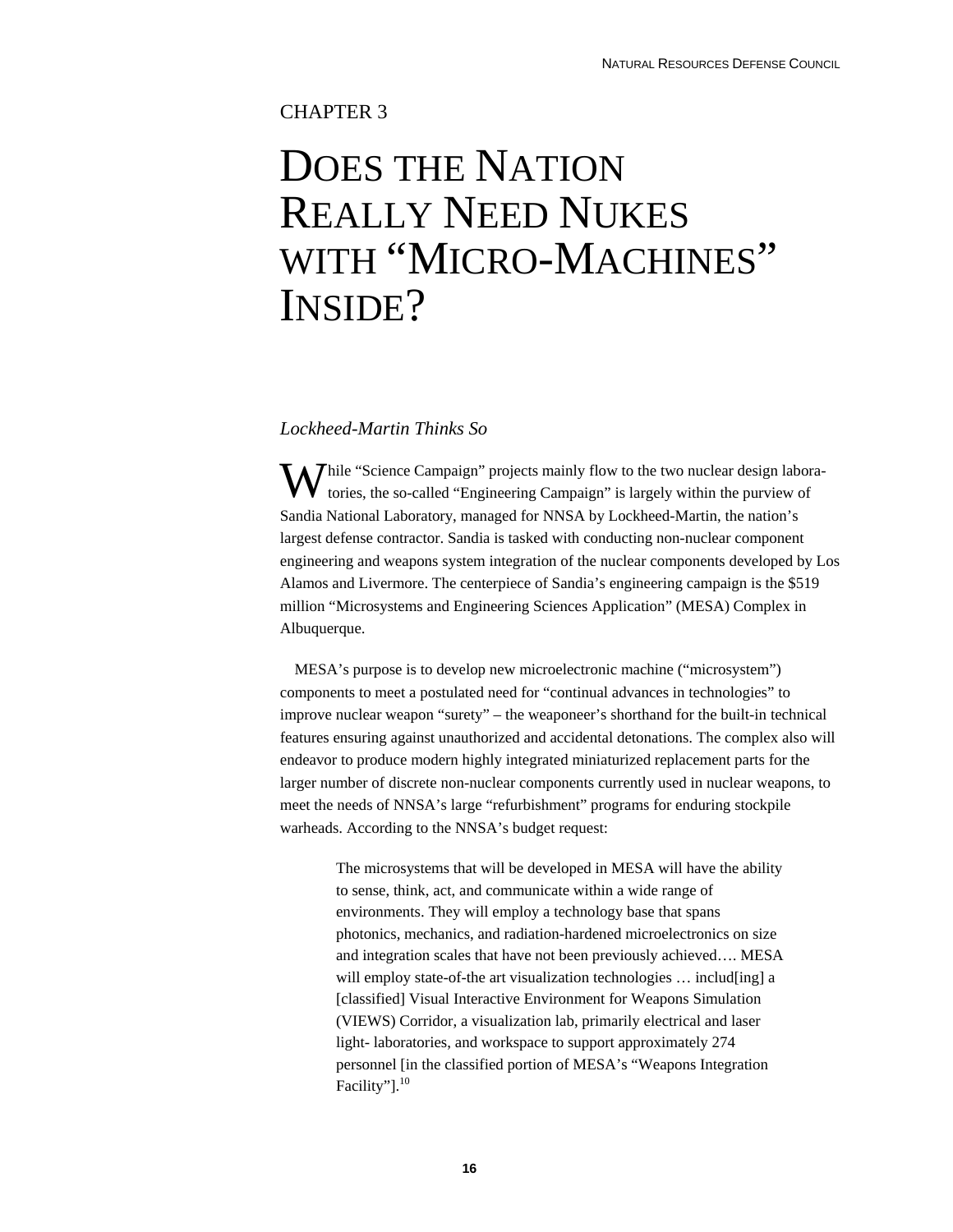

FIGURE 2: Sandia's new \$519 million MESA Complex will comprise some 391,000 square feet of laboratory and office space and house some 650 engineers working on new ultra-miniaturized components for nuclear weapons.

The unclassified portion of the MESA Complex Weapons Integration Facility (WIF-U) will house another 100 personnel, including "partners from industry and academia" to encourage "two-way transfer of information" – generally not a good idea when the transferred information involves nuclear weapons design.

A second new building within the MESA Complex will be a "Microsystems Laboratory" (MicroLab) to conduct research, development, rapid prototyping and testing of microsystem components. It will house 274 microsystems researchers and engineers, including "a small group of MESA external partners." A third new building, already under construction, is the "Microsystems Fabrication" (MicroFab) facility. It will replace the Compound Semiconductor Research Laboratory built in the late 1980s, provide new clean rooms, and replace approximately 80 percent of the tools in the existing facility.

The fourth major building project in the MESA Complex is upgrading and retooling the existing Microelectronics Development Laboratory (MDL) "to allow R&D to progress during construction of the full MESA project … [and] to produce qualified war reserve (WR) radiation-hardened integrated circuits" to replace "commercial vendors" who "soon will cease to exist, leaving Sandia as the only supplier for these key weapons components."

All in all, the MESA complex will comprise approximately 391,000 square feet and house some 650 engineers working on new microcomponents for nuclear weapons. How much of this is minimally necessary in order to extend the service life of existing weapons, and how much is self-serving taxpayer gouging and technological empire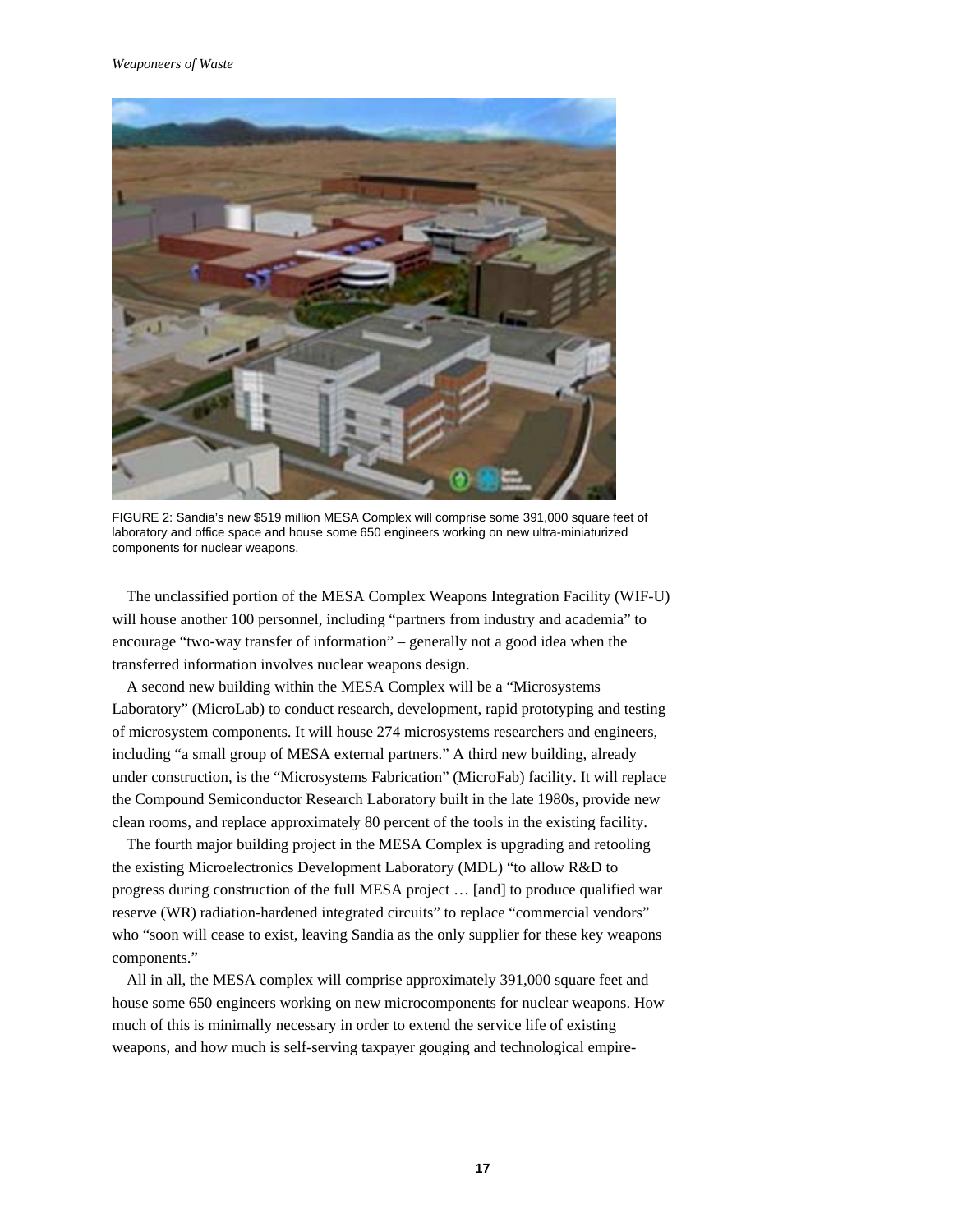building by Sandia and corporate parent Lockheed-Martin, is difficult for outside observers to gauge.

However, we do know that prior to the conjunction of the Bush White House and Republican control of the Senate, this project consisted only of a proposed \$51 million upgrade for retooling the existing Microelectronics Development Laboratory (MDL). One may therefore surmise that much of the additional work – such as the new "Weapons Integration Facility" with state-of-the art "visualization" facilities for designing new weapon components – is a gold-plated pork barrel add-on that is not strictly required to sustain the U.S. nuclear weapons stockpile.<sup>11</sup>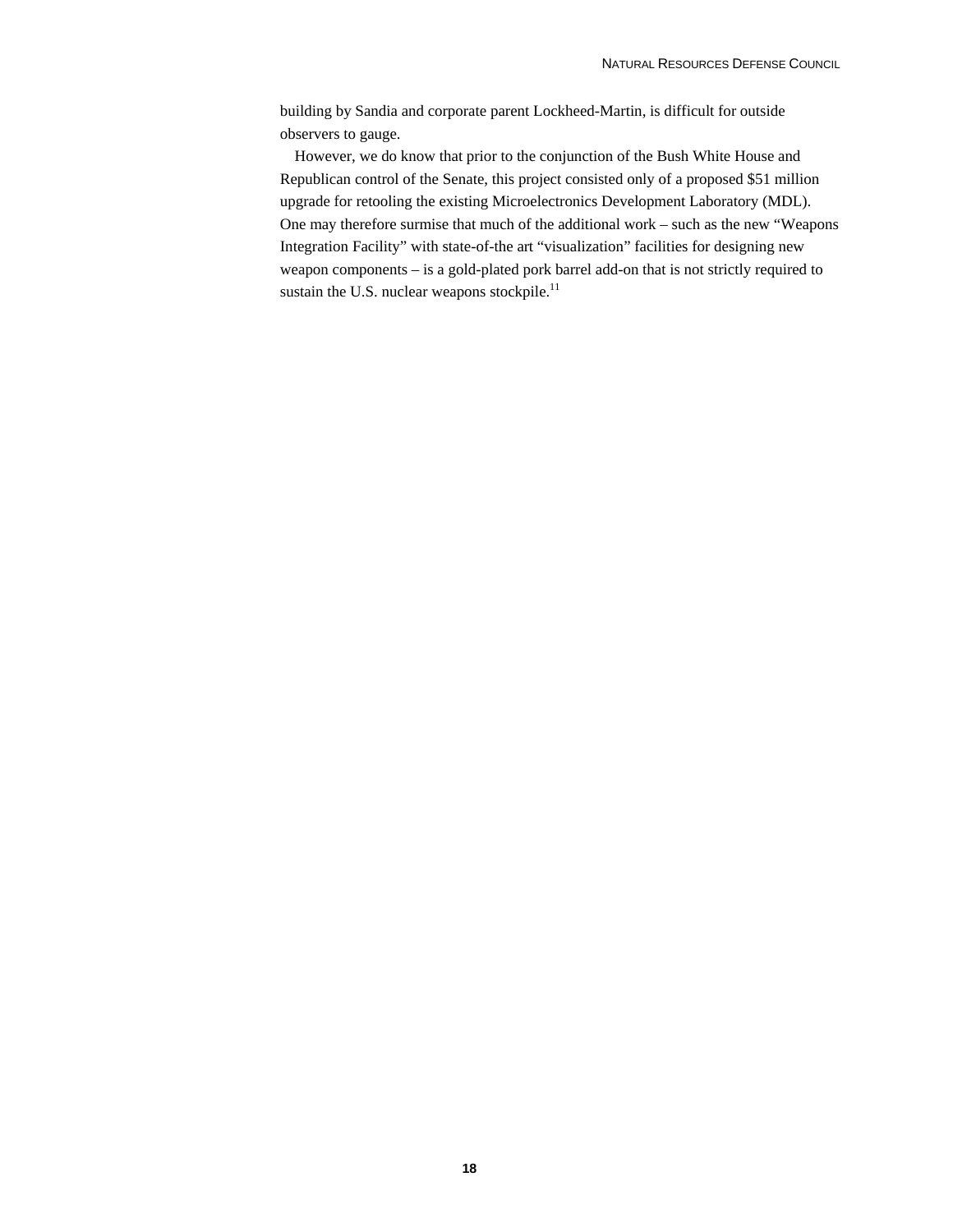## CHAPTER 4

## ADVANCED SIMULATION AND COMPUTING INITIATIVE (ASCI) CAMPAIGN

*Bombs, FLOPs and Big Screens, Coming to a (Classified) Theater Near You* 

n NNSA's FY 2005 request, the Bush administration reveals that it intends to spend In NNSA's FY 2005 request, the Bush administration reveals that it intends to spend<br>\$740 million next year, \$19.9 million more than the current level, on nuclear weapons simulation and computing, and an astonishing \$4.031 billion through FY 2009 – an average of \$806 million per year just on nuclear weapons computing alone. Each of the four nuclear weapons laboratories now has a new supercomputing center under construction or recently completed. NNSA is midway through a program to equip them with the second generation of advanced simulation and computing initiative (ASCI) supercomputing systems. $^{12}$ 

- Installation of the DEC/Compaq/HP 20 trillion of operations per second (teraOPS) ASCI "Q" machine at the new Los Alamos Strategic Computing Complex was completed in FY 2003, and the machine will ostensibly continue to operate as a "tri-lab resource" in FY 2005.
- At Sandia Albuquerque, Cray Computer's 40 teraOPS "Red Storm," now being delivered to the new Joint Computational Engineering Laboratory, will begin its "integration and acceptance" phase in the coming year.
- At Livermore the FY 05 focus will be continuing construction of the 253,000 square foot Terascale Simulation Facility and full delivery and installation of the 100 teraOPS ASCI "Purple" machine.
- Finally, at Sandia California (across the street from Livermore), the new Distributed Information Systems Laboratory will "concentrate on secure networking, high performance distributed and distance computing, and visualization and collaboration technologies that do not exist today, yet need development to help create design and manufacturing productivity environments for the future Nuclear Weapons Complex (NWC)."13

As shown in Table D in the Appendix to this report, over the five-year period 2002 to 2006, NNSA will have added some 656,000 square feet of floor space dedicated to nuclear weapons supercomputing at a cost of \$263 million just for the empty buildings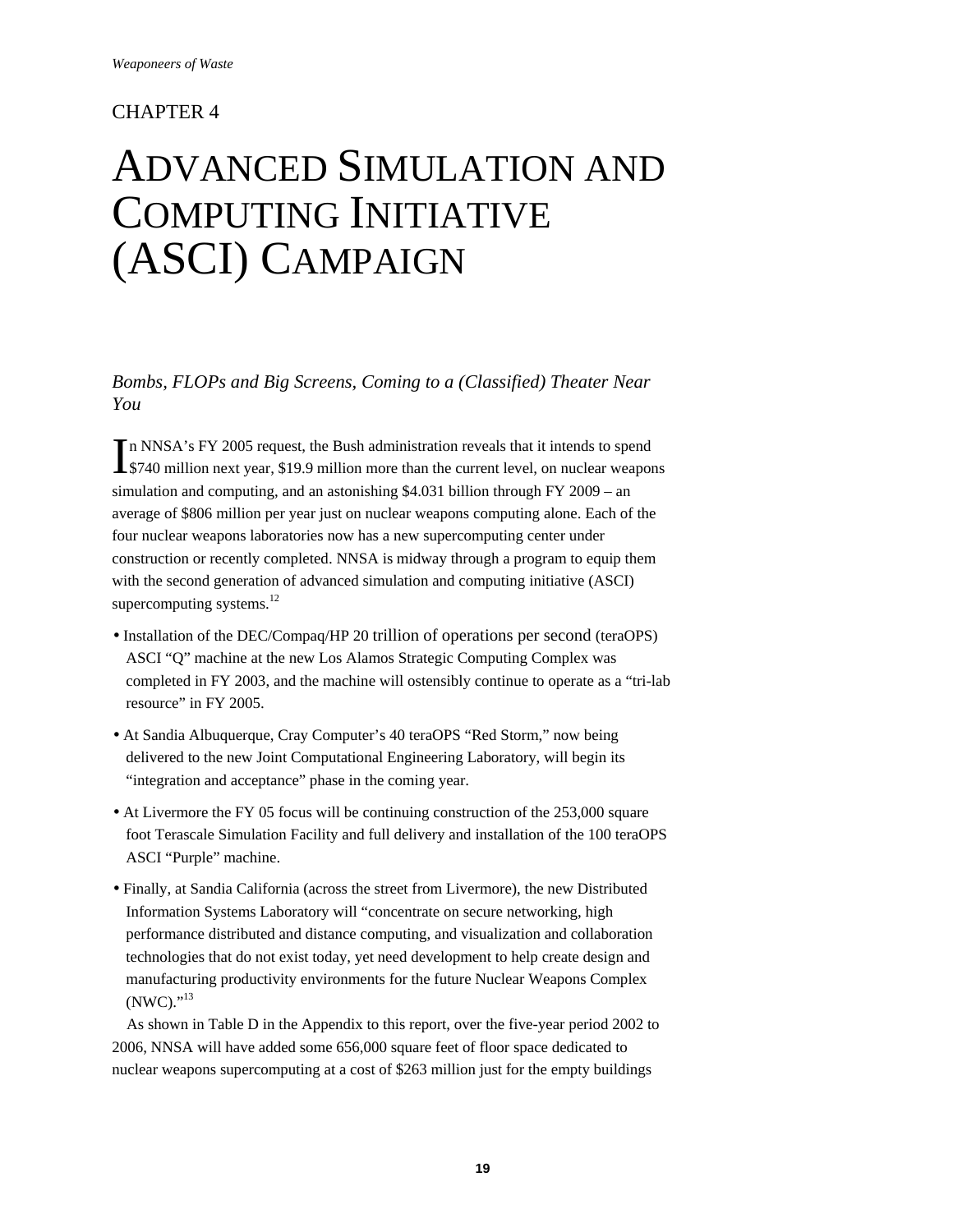and utility support systems. The bill for equipping these centers with supercomputer hardware and advanced display technology through the end of the current Five Year National Security Plan (in FY 2009) comes to \$1.71 billion, and operating them costs another \$1.35 billion. So by the end of 2009, all this redundant supercomputing will have cost U.S. taxpayers at least \$3.3 billion, just for the buildings and computer hardware!

Developing the three-dimensional weapons simulation codes (applications software) to take advantage of the vastly increased computational power will cost billions more, but regardless of the amount expended, this effort by its very nature is unlikely to yield comprehensive, definitive results that can be confidently employed to "certify" the performance of new nuclear weapons designs without testing.

The design of nuclear weapons has always been based primarily on computations and subsequently computer simulations. These simulations are based on the known laws of physics and properties of matter, but they also make use of simplified physical models and numerical approximations to capture processes that are too complex to allow precise description on first principles alone. (To take an example from everyday life, imagine trying to predict accurately the random splatter pattern a tomato makes when you throw it against the wall.)

These models contain parameters that are adjusted to provide a best fit between computed and observed results in nuclear explosive, subcritical and hydrodynamic tests, resulting in a "calibrated" code for each particular class of nuclear explosive device. Nuclear weapon simulations therefore are partly based on "first-principles" and partly on empirical observations.

Since the United States is no longer conducting nuclear explosive tests under the prevailing informal test moratorium, and such tests would be permanently banned under the unratified Comprehensive Test Ban Treaty, DOE no longer can carry out experimental studies of the "boosting" process, $<sup>14</sup>$  the primary explosion, energy transfer</sup> to the second stage, the secondary implosion, and secondary explosion. Meanwhile, experiments at the \$5-billion National Ignition Facility (NIF) will have marginal and possibly inconsequential value if ignition and capsule gain are not achieved – in improving computer simulation of these aspects of thermonuclear weapons.

DOE still can do hydrodynamic studies of the implosion phase of the (usually plutonium) primary stage, however, and potentially can use the information obtained to extend and improve computer simulation of primary implosions. This fact has led NNSA to invest heavily in a program of expensive underground "subcritical experiments" at the Nevada Test Site to glean further data regarding the hydrodynamic properties of plutonium.

From the inception of the ASCI program in FY 1996 through FY 2004, DOE has spent at least \$4.75 billion on nuclear weapons computing.15 That sum does not include all the costs involved in setting up and gathering data from experiments designed to refine the physics models embedded in the various linked modules of code that attempt to simulate each stage of the implosion-explosion process. From FY 2005 to FY 2009, NNSA plans to spend another \$4 billion on more ASCI hardware and software development, for a total of \$8.75 billion, or an average of \$2.92 billion to equip each weapons laboratory with "state of the art" simulation capabilities.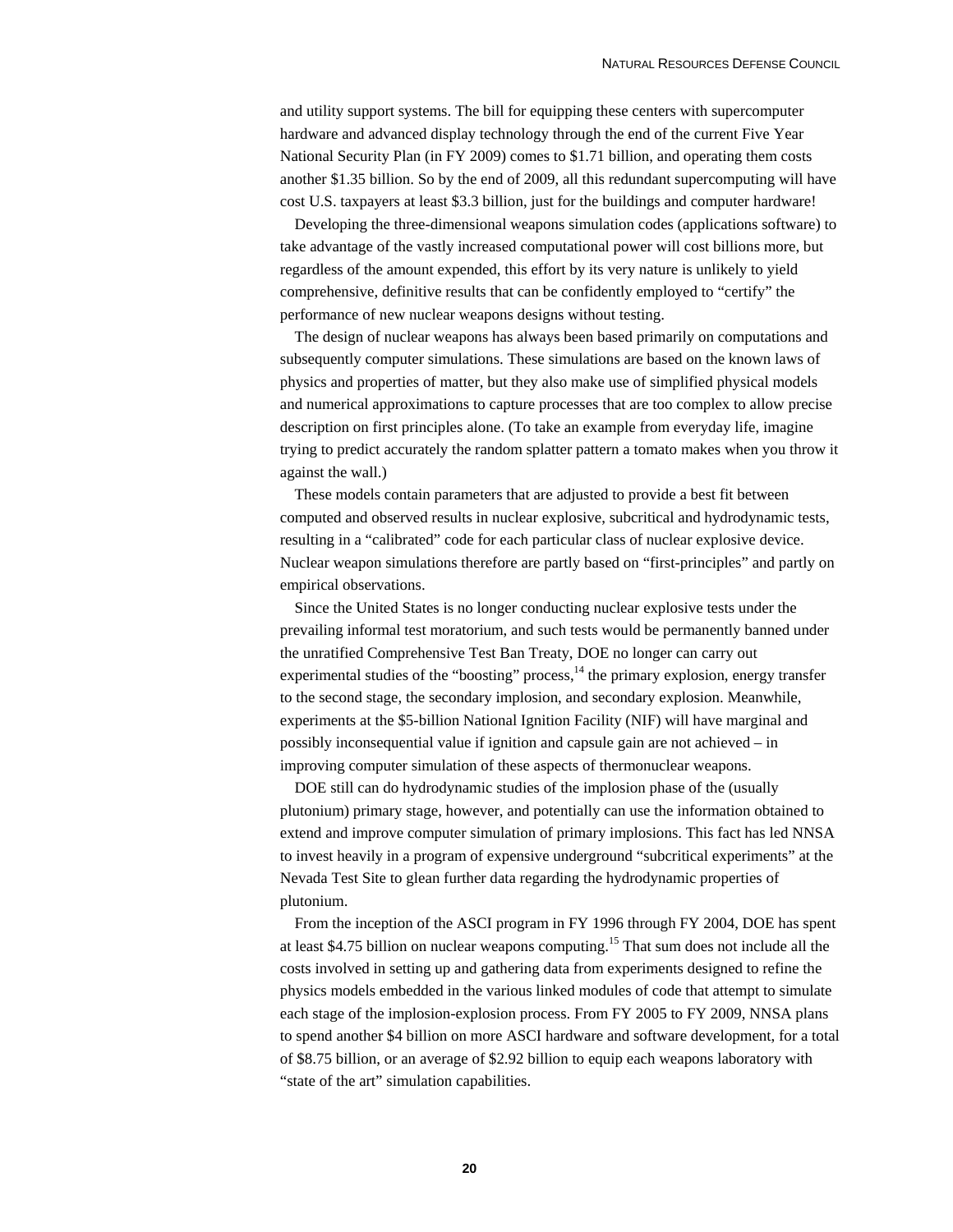#### *Weaponeers of Waste*

With such a massive investment, one might expect the most powerful supercomputer in the world to be a DOE ASCI machine. But for the last two years, that honor has gone to NEC Corp.'s Earth Simulator supercomputer at the Japan Marine Science and Technology Center in Yokohama, which in April 2002 achieved the world's highest performance of 35.61 TeraFLOPS, nearly triple the benchmark performance of the leading ASCI supercomputer, the Los Alamos Q machine.<sup>16</sup>

In an era when "the network is the computer," apparently no one in government (save perhaps the General Accounting Office) thought to ask why NNSA weapons labs could not make do with networked access to a single center for "massively parallel" computing, rather than constructing and equipping three such centers, particularly in view of the GAO's findings in the late 1990s that DOE's existing supercomputer resources were seriously underutilized: "In 1997, for example, less than 5 percent of the jobs run on the largest supercomputers used more than one-half of the machines' capabilities."<sup>17</sup>



FIGURE 3: An architect's computer rendering of the Terascale Simulation Facility under construction at Lawrence Livermore National Laboratory in Livermore, California, one of three such facilities recently constructed at the NNSA weapon laboratories. The facility can accommodate 288 nuclear weapons researchers and some 200 trillion operations per second of computing power.

Indeed, why did NNSA not focus its effort, first and foremost, on emerging high-speed networking techniques to link its existing, and future commercially available off-the-shelf computing systems into a "virtual" supercomputer? And instead of rushing out and engaging in a frenzy of supercomputer procurement, why did NNSA not first direct more modest sums into R&D on innovative architectures that would enable quantum reductions in the footprint, power consumption, and cost per teraOPS of scientific supercomputing systems? IBM did, and the results, cited below, have been spectacular.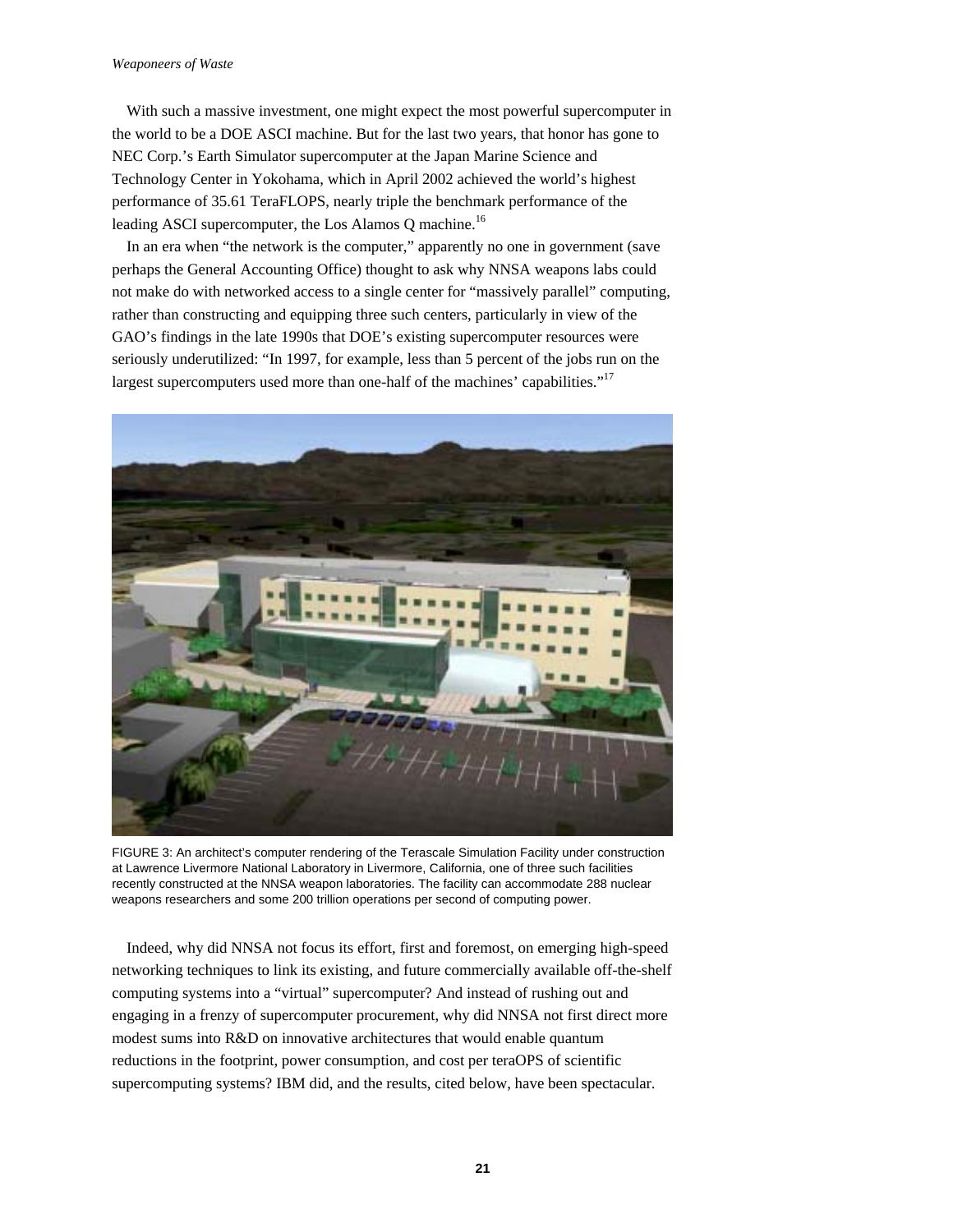NSSA's overstuffed supercomputing effort will force taxpayers to pick up the computer support staff costs, maintenance, security, and utility charges (including massive electric bills) for four separate computing centers, each having numerous unique support requirements.

#### **HASTE MAKES WASTE: A TALE OF TWO MACHINES**

The case of Los Alamos' recently "completed" Q machine is a telling example of bureaucratic bungling and waste. This machine is based on Compaq's once capable but outdated line of Alpha processors, acquired through its earlier purchase of Digital Equipment Corporation. This fact was known to present risks from the standpoint of system longevity and future software development, given Intel's major inroads into the high-end chip market.

In August 2000, DOE signed a \$210 million contract with Compaq Computer (now part of Hewlett Packard) to deliver the hardware and operating system software for a 30+ teraOPS system to be delivered "not later than April 30, 2002." In the spring of 2001, Compaq announced that it was shifting its Tru64 UNIX server software environment to run on Intel's Itanium 2 chip series, and abandoning further iterations of its Alpha processor after 2004. Rather than heed this warning sign, Los Alamos pressed ahead to build a massive new computer center to house the new machine. Trumpeting the facility's unprecedented space and power requirements as though they were virtues, the LANL Daily News Bulletin stated:

The 300,000-square-foot building features an unobstructed 43,500 square-foot computer room (about three-fourths the size of a football field) that is cooled by 130,000 gallons of circulating chilled water – a full 3,600 tons of cooling capacity, or enough to cool more that 500 homes.

The electrical system brings 7.1 megawatts of power (expandable to 30 megawatts) into the structure along more than 200 miles of wire. There are more than 1,350 miles of fiber optic cable with approximately  $20,000$  individual fiber optic terminals.<sup>18</sup>

By June 2002, Los Alamos insiders were writing anonymous letters to the trade press calling the Q machine "a bust."19 With 1024 nodes installed, representing one-third of the system, benchmark tests showed the 4096 processors running at 1 GHz rather than the promised 1.25 GHz, resulting in 8 TeraOps rather than 10 TeraOps of processing power. A Los Alamos spokesman claimed that options in the contract provided for upgrading the processors to 1.25 GHz in the nodes already acquired, bringing Q "Option 1" up to 10 teraOPS, and that contract options 2 and 3 would each deliver "separate 10 TeraOps systems…. If all goes according to plan, the 30.72 TeraOps system will be installed and tested by the end of calendar year 2002."<sup>20</sup>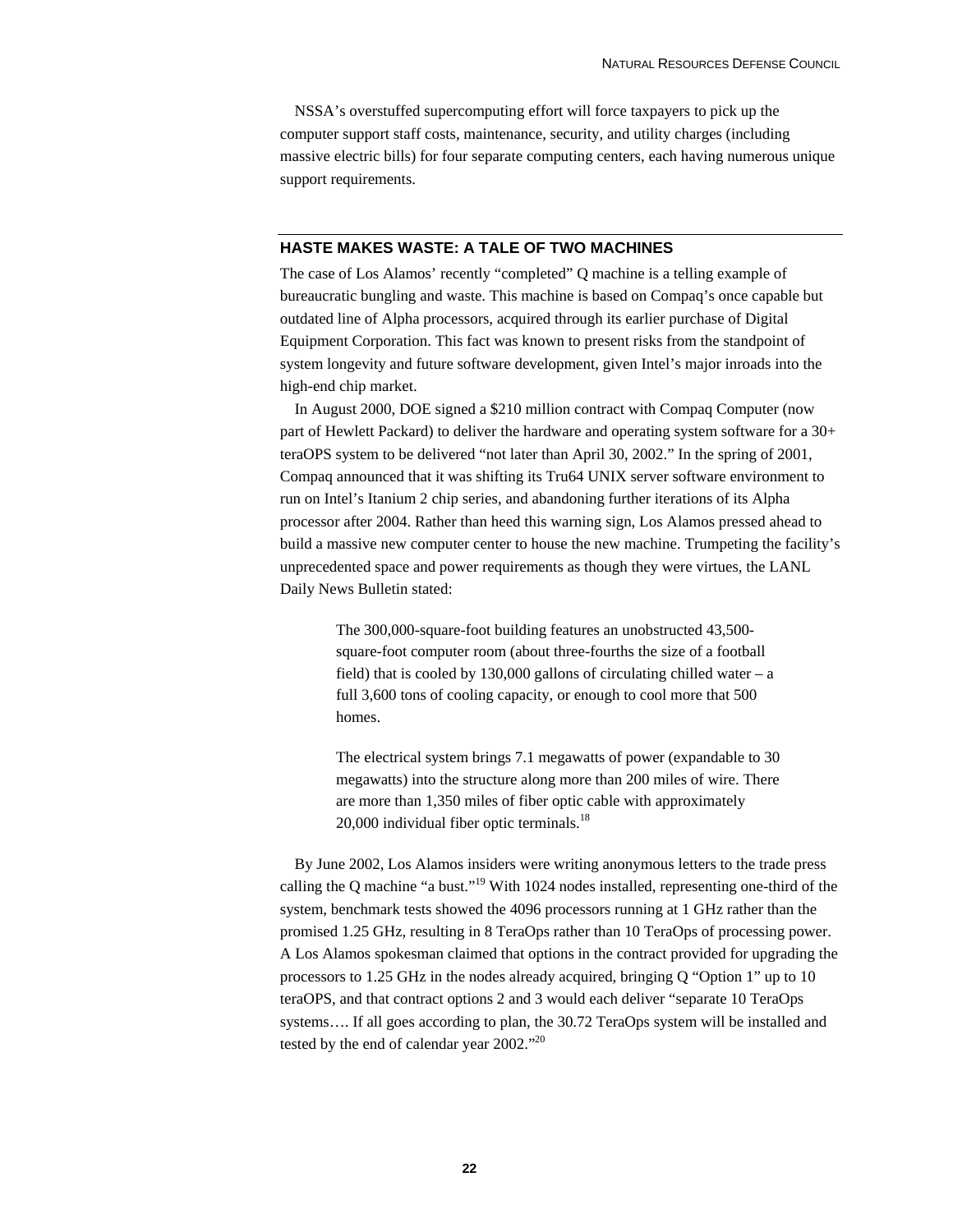#### *Weaponeers of Waste*

The NNSA FY 2004 budget request, submitted in February 2003, implicitly admitted a further slip in the Q acquisition schedule, but continued the theme that full Q deployment was just around the corner, claiming that a "FY 2003 Performance Target" was to "complete acquisition of 30 TeraOps 'Q' super computer at LANL [Los Alamos]."<sup>21</sup>



Workers install the first 10-teraOps phase of the Q computer, the next-generation ASCI system. Q is planned as a 30-teraOPS computer platform.

FIGURE 4: HASTE MAKES WASTE. A Los Alamos photograph and caption from 2002 showing installation of the first 10-TeraOps phase of the ASCI Q system. Fully one third of the planned 30 teraOPS system was apparently never installed, and NNSA rarely mentions the system.

However, without further comment or explanation, the FY 2005 request notes, "the 20 teraOPS ASCI Q will continue to operate as a tri-lab resource."<sup>22</sup> It seems that fully onethird of the Q system's contract capability was never attained, and probably was never even installed.

This failure comes on top of Los Alamos' problems with its \$135 million firstgeneration ASCI supercomputer, the 3 TeraFlop "Blue Mountain" machine that it acquired from a different vendor, Silicon Graphics/Cray. Los Alamos admitted there were instability problems with the machine for the first eight to 12 months after it brought it on line in November 1998, but later claimed in June 2002 that "the Blue Mountain Platform has been the major production machine for nuclear weapon simulations at Los Alamos for the past three years and will remain so until the workload moves to the ASCI Q machine in 2002."<sup>23</sup>

This assertion turned out to be incorrect. Not only was the Q machine unavailable to take over the workload from Blue Mountain in 2002, but NNSA reported in February 2003 that in the preceding year Los Alamos had successfully performed a "prototype calculation of a full weapon system with three-dimensional engineering features" for the W76 Trident submarine-launched ballistic missile warhead using neither its own Blue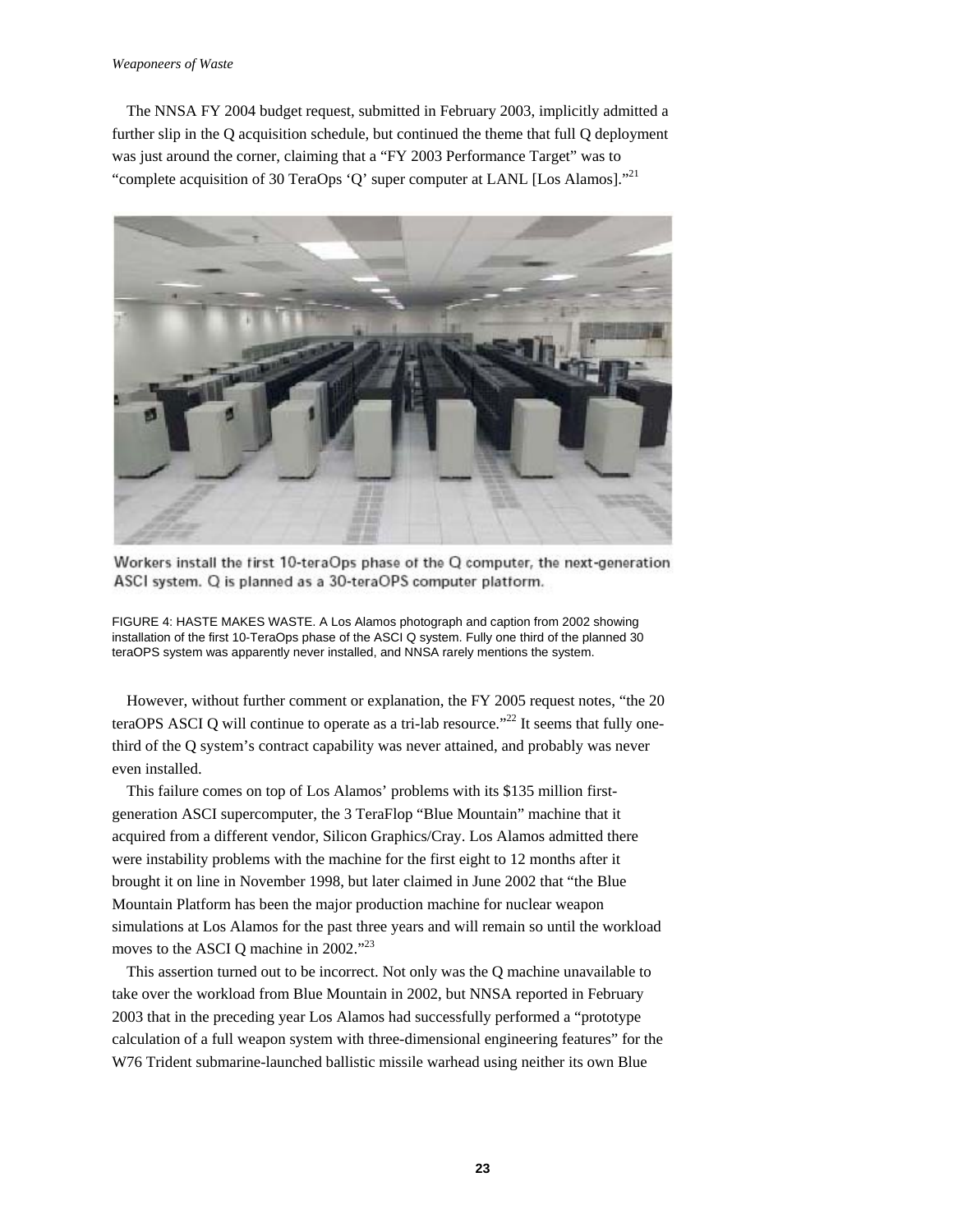Mountain nor Q, but Livermore's 12 teraOPS ASCI "White" supercomputer, via a remote hookup.

In other words, it appears that the \$345 million Los Alamos spent on its first two ASCI machines has largely been wasted. This continues the historic pattern of relative success by Livermore in its supercomputing efforts in comparison with Los Alamos, which on previous occasions has been forced to abandon its own software development efforts and borrow from Livermore's generally superior work.

Now it appears that Livermore, through its continuing partnership with IBM, is about to hit another supercomputing home run. Back in November 2001, IBM announced a research partnership with Livermore to further develop IBM's Blue Gene program, a 5 year, \$100-million effort the company launched in December 1999 to improve its capability of producing complex simulations for the life sciences, such as understanding the relationship between abnormal folding of proteins and disease.

IBM and Livermore are jointly designing a new supercomputer, called Blue Gene/L, based on IBM's new Blue Gene chips and innovative architecture, which is expected to top the list of the world's supercomputers in absolute performance, and also make revolutionary advances in terms of its machine footprint, power consumption, and costper-teraflop (trillions of floating point operations per second, a standard measure of computer processing speed). In comparison with Livermore's current ASCI White machine, which occupies 10,000 square feet, uses approximately 6 megawatts, and runs at a peak speed of 12 teraOPS, Blue G/L is expected to occupy about only 2,500 square feet, consume 1.5 MW, and run at sustained/peak speeds of 180/360 teraOPS.<sup>24</sup>

In other words, Blue G/L will be a quarter of the size and consume a quarter of the electric power of Livermore's current machine, but will be 15 times more powerful – a stunning improvement. Just one of its 64 cabinets, about the size of a standard refrigerator, represents 2.8 teraOPS of computing power, a supercomputer in its own right. With its vastly reduced footprint, power consumption and cost-per-teraflop, and its highly decentralized communications architecture using industry standard Ethernet connections and the Linux operating system to manage communications between computing nodes, the broad commercial potential of the BlueGene technology is obvious, and it likely will render most of DOE's previous ASCI investments obsolete.

With an investment of \$100 million of its own money and a five-year plan of research, IBM achieved the kind of performance breakthrough that has eluded the multibillion dollar ASCI program, with its heavy emphasis on hasty serial procurements of ever larger and costly systems, to meet artificial and largely unverifiable weapons simulation "milestones" allegedly imposed by the "aging" of weapons and weaponeers. A far better strategy would have been to accept the limitations imposed by the no-test environment, and chart a technically conservative strategy for stockpile support that is relatively impervious to it.

Livermore is to be commended for amending its next mega-machine ASCI contract with IBM, for ASCI "Purple," to include deployment of Blue GL. But it is distressing that the laboratory probably will take this revolutionary technology, originally conceived to further understanding of the genomic roots of disease, and pervert it with yet another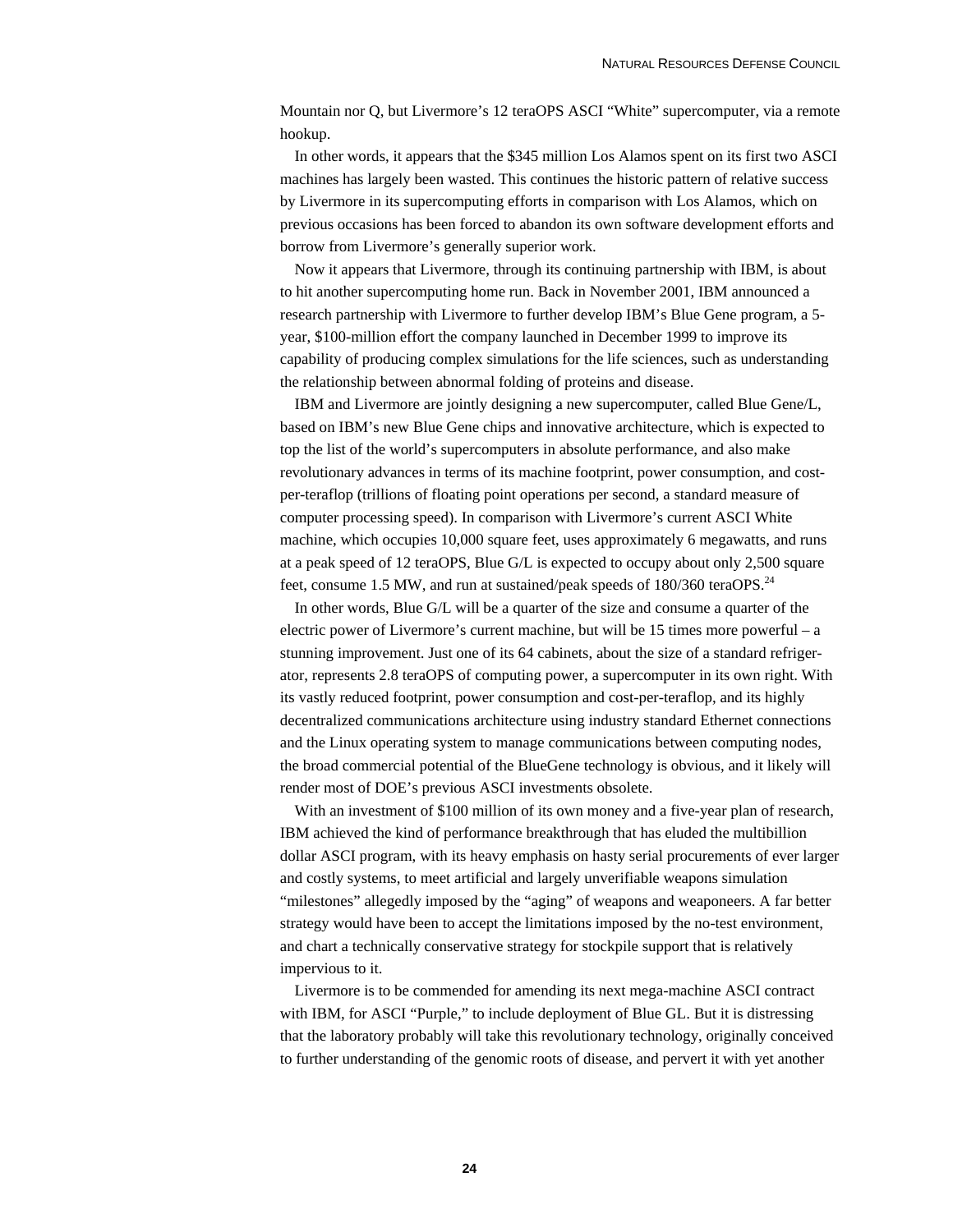#### *Weaponeers of Waste*

"unprecedented" simulation of nuclear weapons performance that provides "psychic income" to weaponeers, but absolutely no practical benefit to society.



FIGURE 5: Wait a little, gain a lot. A computer rendering of the revolutionary 360 teraOPS IBM-Livermore Blue Gene/L supercomputer, slated for installation in 2005. Compare this photograph with the preceding one showing the footprint of the first *half* of Los Alamos' 20 teraOPS ASCI Q machine, deployed in 2002.

#### **WEAPONEERING EXTRAVAGANCE**

A sense of just how overdone and self-indulgent the current nuclear weapons simulation effort has become can be gained from reading the detailed project justifications NNSA submitted to Congress. Below is an excerpt from the justification for Los Alamos' Strategic Computing Complex (SCC). The ambience of pampered entitlement is almost palpable:

The SCC features a visualization environment consisting of two immersive theaters, one in the classified area and one in the unclassified area. These theaters will have overhead projection and wraparound features supporting the latest virtual reality and visionarium environments…. A powerwall theater in the secure environment will provide high-resolution interleaved displays that fill a wall with the latest projection technology. A third simulation environment … is supplied by the [four] areas designated as collaboratories, ... [each] will contain conference space, a media-stack including laser-disc recorders for animation production and viewing, an immersadesk for compact virtual-reality (VR) analysis, multiple high-resolution graphics heads, electronic white-board, video teleconferencing tools, and electronic collaborative tools for effective interaction at open and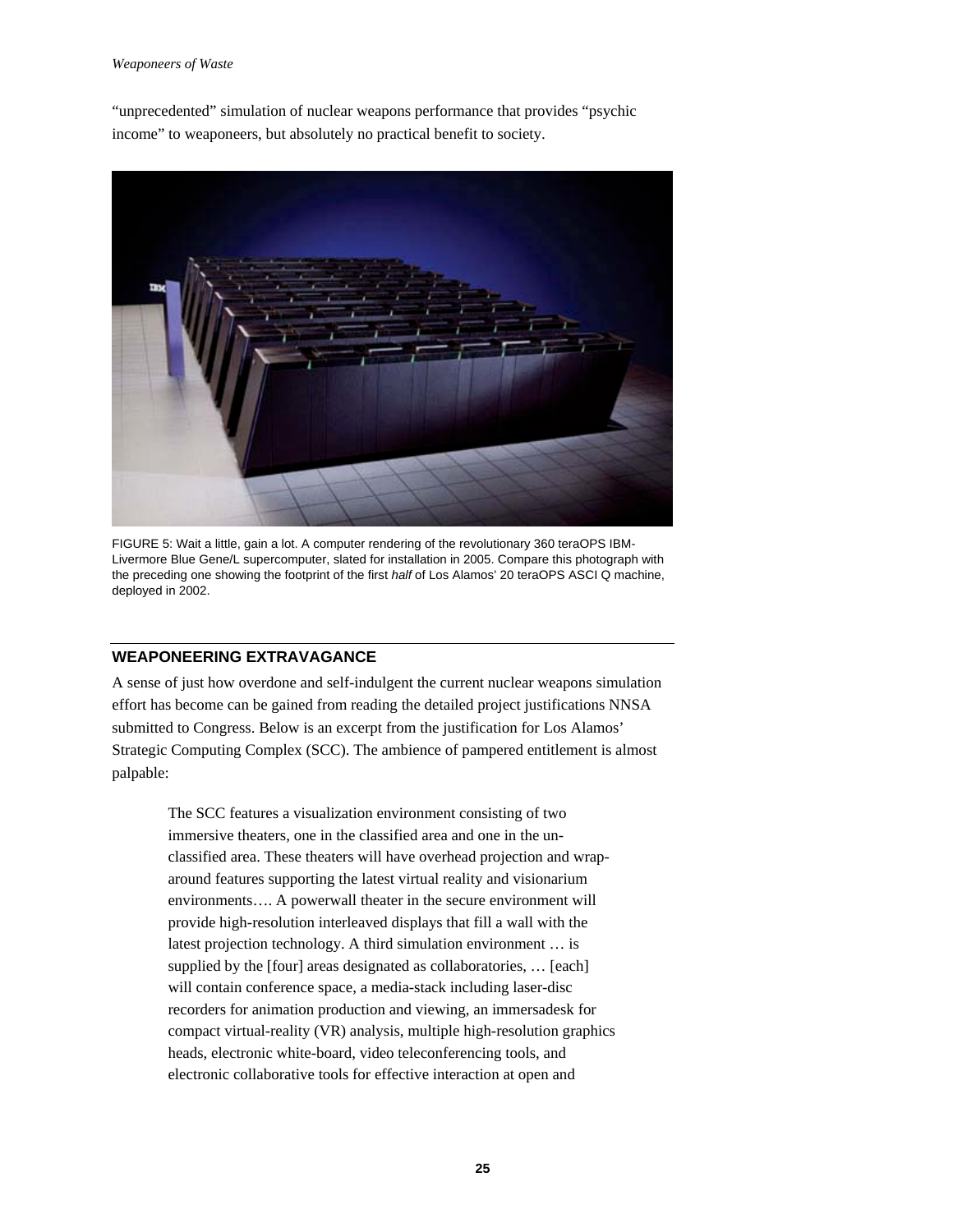secure sites. The collaboratory provides the users, code developers, and managers with an informal, information- and technology rich environment....<sup>25</sup>

Not to be outdone, Livermore also wants its very own "visual interactive environment for weapons simulation" (VIEWS) capability, as part of its new Terascale Simulation Facility. This facility will have an "assessment theater" where "physical and computer scientists, working together, will visualize and make accessible to the human eye and mind the huge data sets generated by the computers," allowing them "to understand and assess the status of the immensely complex weapons systems being simulated … to assure the efficient operation of remote assessment theaters, high-speed networking hubs will connect the computers seamlessly to key weapons scientists and analysts at the highest performance available."

Not just weapons scientists, but a small army of "vendors and operational and problemsolving-environment staff must have immediate access to computer systems, since the simulation environment will require very active [read "expensive"] support." To house this bloated cadre of staff and contract workers to keep nuclear weapon simulators, Terascale Simulation Facility construction includes "a multistory office tower" adjacent to the computer center.<sup>26</sup>

NNSA's strategy of building ever larger massively parallel machines by aggregating large numbers of commercially available processors has generated criticism within the computing community because it has led to the acquisition of machines with ever larger power, space, maintenance and cooling requirements that are impractical for any but the most lavishly funded institutions. Moreover, even for institutions with deep pockets, the ASCI machines generally have proven to be an ineffective use of R&D funds. But the ASCI program also is open to broader challenge for diverting billions of R&D dollars to the pursuit of a complex "virtual testing" paradigm for stockpile stewardship that is as unnecessary as it is unattainable.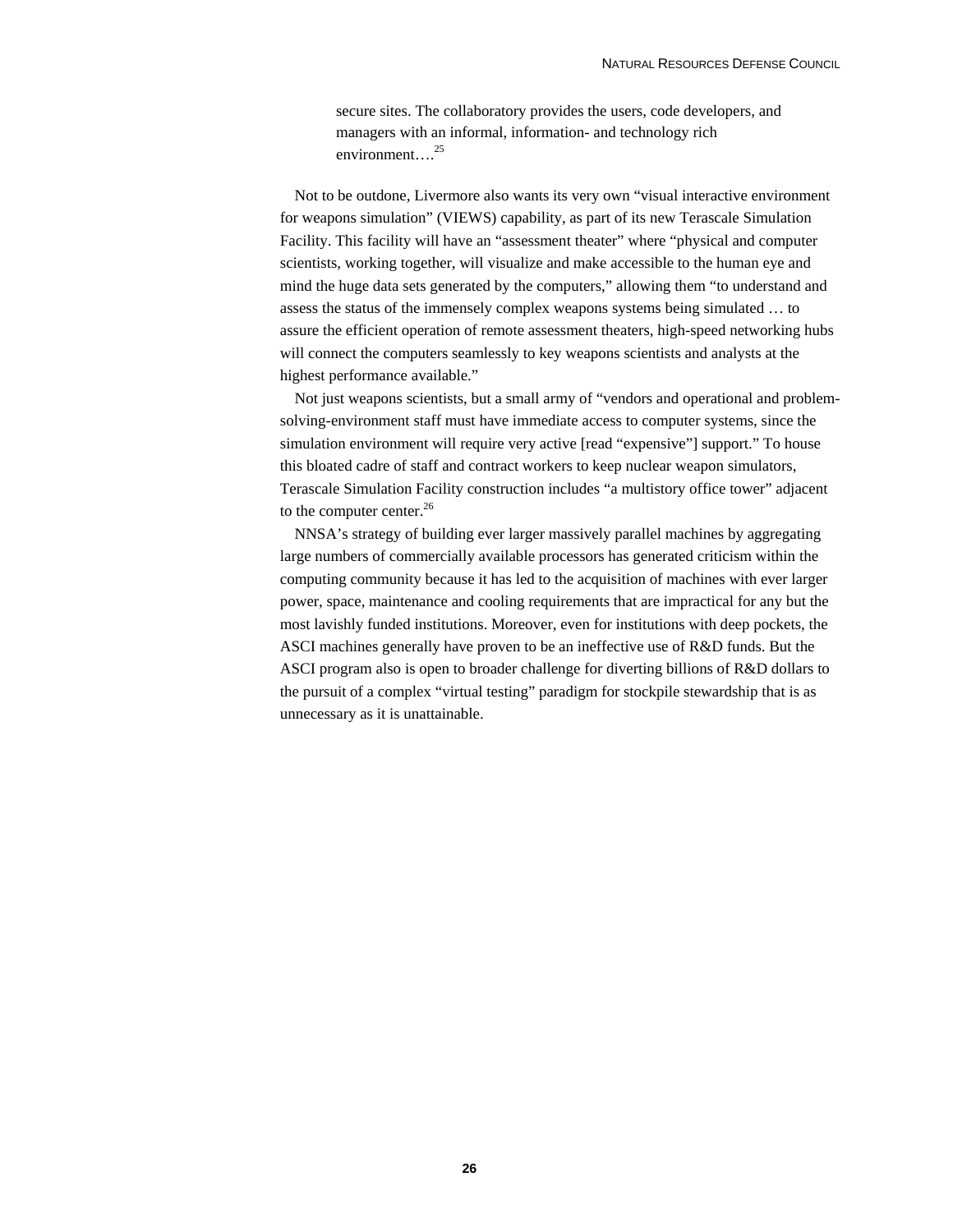## CHAPTER 5

## THE NATIONAL IGNITION FACILITY (NIF)

### *Fusion Ignition Fades While Costs Soar*

fter ASCI, the second largest NNSA "campaign" in FY 2005 in terms of funding is A fter ASCI, the second largest NNSA "campaign" in FY 2005 in terms of funding<br>the \$492-million Inertial Confinement Fusion and High Yield Campaign, which will jump to a planned peak of \$535 million in FY 2007 and account for total spending of \$2.43 billion over the course of NNSA's projected Five Year National Security Plan.

Most of this planned funding is directed toward completing the National Ignition Facility (NIF), a massive 196-beam laser fusion facility under construction at Livermore, and achieving the technical readiness to begin fusion ignition experiments. NIF is by far the largest single project in the NNSA budget, and quite possibly the most expensive experimental facility ever built.

Its main goal is to focus the energy of its lasers inside a tiny cylindrical target, where much of this energy is converted to X-rays that compress and heat a frozen suspended droplet of heavy hydrogen isotopes (deuterium and tritium) sufficiently to ignite fusion reactions. Failing this objective, its proponents argue that NIF's powerful lasers can be employed to produce nuclear weapon-like temperatures and pressures in materials of interest to nuclear weapons designers, providing the kind of detailed data needed for the ASCI computer modeling effort.

According to DOE and NNSA, when the laser system installation is finally completed in September 2008, construction of NIF "officially" will have cost \$3.5 billion. NRDC estimates that the actual cost of the project through FY 2008 will be as much as \$5.2 billion, and further billions will be required to reach the first "demonstration" of the facility's namesake mission, fusion ignition.

In relation to NIF's marginal technical relevance for maintaining the "safety and reliability" of U.S. nuclear weapons, the escalating cost of the project is mind-boggling.

- At the time the project was approved for detailed site-specific design and construction in March 1997, DOE's official baseline estimate of "total project costs" was \$1.07 billion, and completion was set for the third quarter of 2002.
- In FY 1998, that sum increased to \$1.2 billion, and project completion slipped by a year, to "3Q 2003."
- Unrecognized in the cost estimate at the time was an additional \$833 million in "other related costs" that did not appear in the official cost estimate until the FY 2001 budget request, bringing the Title 1 baseline for "total project-related costs" to \$2.03 billion.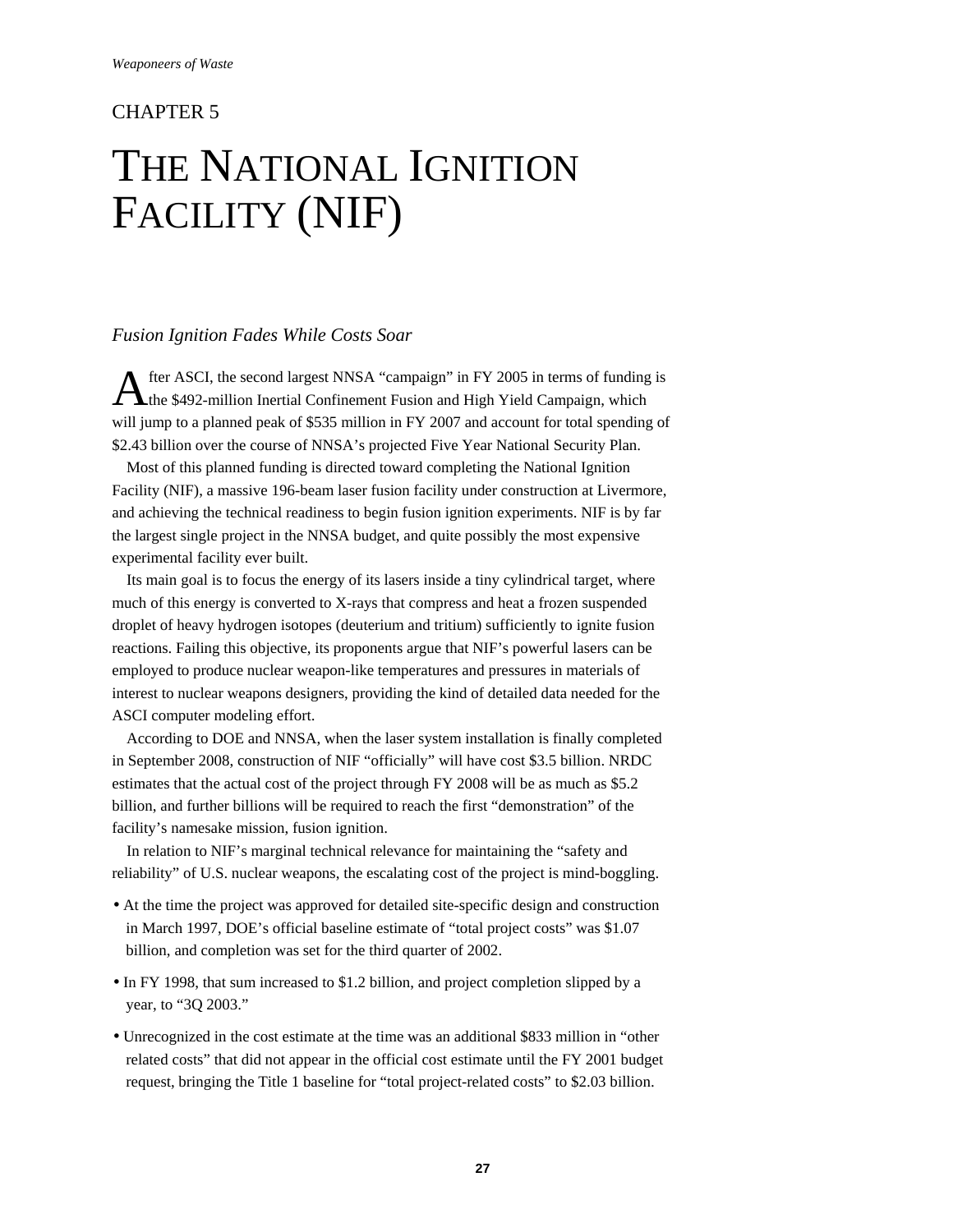- In the summer of 2000, Livermore suddenly "discovered" that it had miscalculated the "construction management" aspects of the project, particularly the requirement for ultra-clean assembly of the laser beamlines and optical components, and the cost of the NIF project escalated dramatically.<sup>27</sup> Physical construction of NIF would now cost \$2.25 billion, and a GAO investigation forced DOE to recognize an additional \$1.2 billion in "other related costs" required to complete the facility, bringing the NIF's "total project-related cost" to \$3.5 billion.
- At more than triple the original cost estimate, this became the new "baseline" for the NIF project. Completion was delayed five years, until "4Q 2008."

Of course, this was not close to the real "bottom line" of the NIF debacle, but in the heat of election year 2000, neither the Clinton administration nor Congress were willing to risk a more penetrating investigation, one that might permanently tarnish this prime piece of California pork, and not-so-subtle payola to the University of California nuclear weapons establishment for its tight-lipped acquiescence to a nuclear test moratorium and Comprehensive Test Ban Treaty.



FIGURE 6: Exterior of the \$5.4-billion National Ignition Facility. By the time the first ignition experiment is held in 2014, DOE will have spent some \$8.5 billion on the facility, according to NRDC estimates.

Events have vindicated NRDC's earlier judgment – and assessments by independent scientists – that DOE's Inertial Confinement Fusion program was *not* scientifically or technically ready to construct an ignition facility in 1997. In the FY 2005 budget request, NNSA projects that an initial ignition demonstration, originally scheduled for FY 2005, two years after the first intended "completion" date of the laser facility, will now occur in FY 2014.

Faced with harsh congressional criticism of this latest delay, NNSA officials, in late March 2004, suddenly announced in hearings that they were moving up the first ignition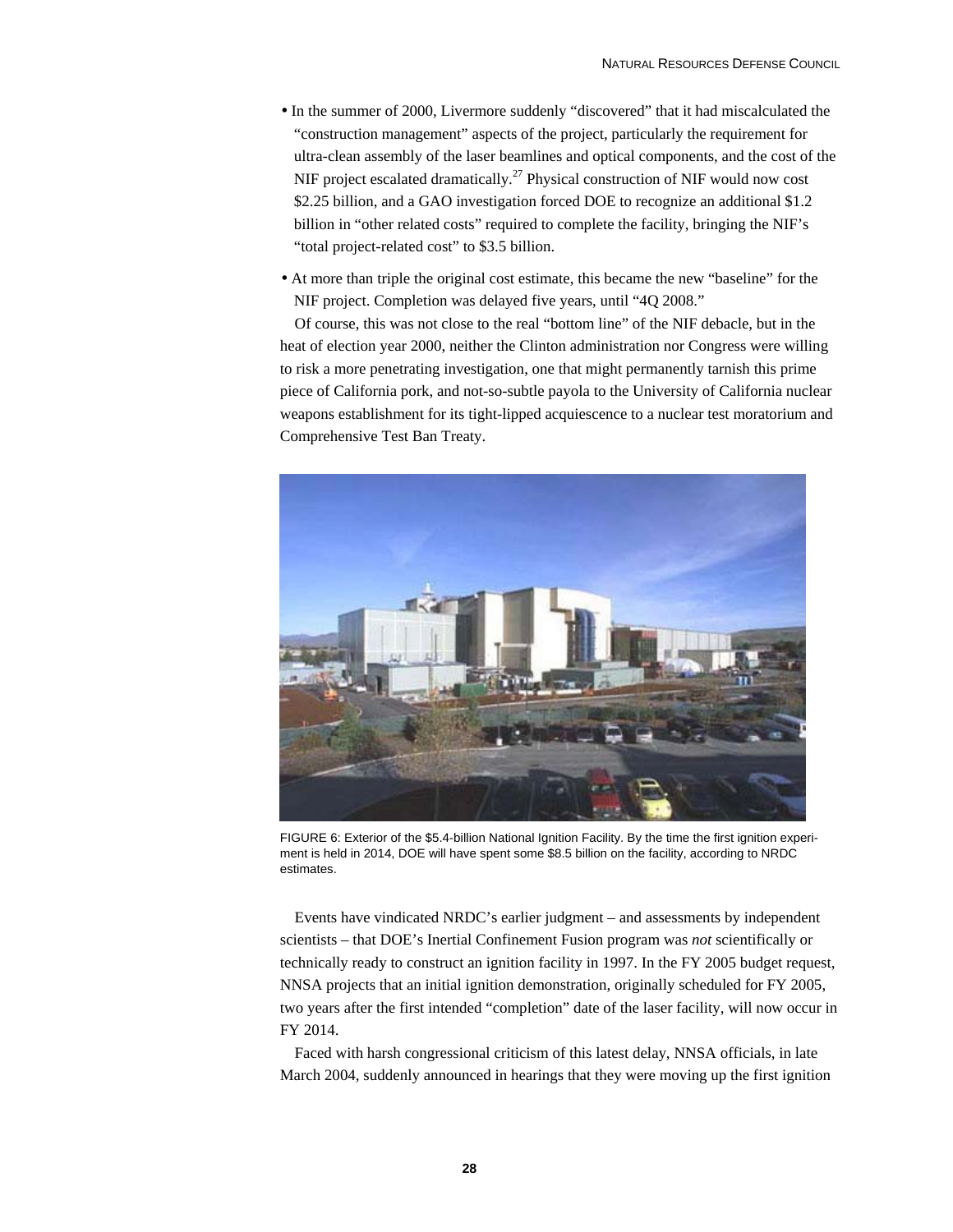demonstration to 2010, but offered no credible public explanation for what had led to the delay, or how they had suddenly managed to reverse it. This opaque behavior was par for the course for a project that from the beginning has consistently concealed its actual status from review panels – sometimes with their connivance – and from congressional committees, while serving up a heady brew of technological optimism, half-truths, and occasional outright lies to the news media and the public.

Senator Domenici, chairman of the Energy and Water Appropriations Subcommittee, was not happy with the sudden postponement of the ignition campaign and the escalating costs:

DOMENICI: I am deeply concerned that the FY 2005 budget has slipped the target date for ignition back to 2014, as a result of numerous technical challenges, including the cryogenic targets…. I might say, as chairman of this committee, I don't like to get hoodwinked. And I don't like the way the laboratory, which will house NIF, has proceeded to spend the money, buy all the parts, everything that goes in it, ahead of time and have them all there. I wonder what would have happened if we would have said this program isn't going forward. They would say, 'Oh, we have all the things we need to build it.'

…I want to say, you know how I feel right now, Dr. Beckner, is that I've been hoodwinked, and not a little hoodwink, a big one. Because I think what we're going to get out of this is a big civilian tool that can be used at that laboratory for a lot of research. And we're going to run around saying that's the best research laser facility the world has ever seen. And I tell you, if I see that coming, it [the NIF project] better not be asking me for any money because I would close it down. Because that's not fair. We never intended to spend \$5 billion to \$6 billion to build a laser facility for a laboratory that would provide civilian research and visitations from around the world. So I know you all look at this and say, 'Well, it's going to do something, right? And it's sure going to be extraordinary.' But that's not why I agreed to pay for it. BECKNER: I understand.

DOMENICI: I agreed [when it was] very, very highly debated, that this was going to reach ignition and that would be the best part of sciencebased stewardship. Think of that, the best part. $^{28}$ 

Domenici was reminding DOE that the driving rationale for the NIF was the ostensibly "critical" need to have an ignition facility capable of "propagating fusion burn and modest energy gain" in place by 2003 – when "most of the weapons in the stockpile will be in transition from their designed field life to beyond field life design" and "the number of designers with test experience will be reduced by about 50 percent" – to validate new three-dimensional weapon design codes for certifying the "safety and reliability" of the nuclear stockpile in the absence of nuclear testing.

With even the possibility – much less probability – of achieving ignition now variously postponed until "2010" or "FY 2014 or "within 4-5 years of full operation,"<sup>29</sup> it is clear that multibillion dollar "life extension" programs for the principle U.S. "enduring" stockpile weapons are proceeding *without* NIF. According to NNSA, "Remaining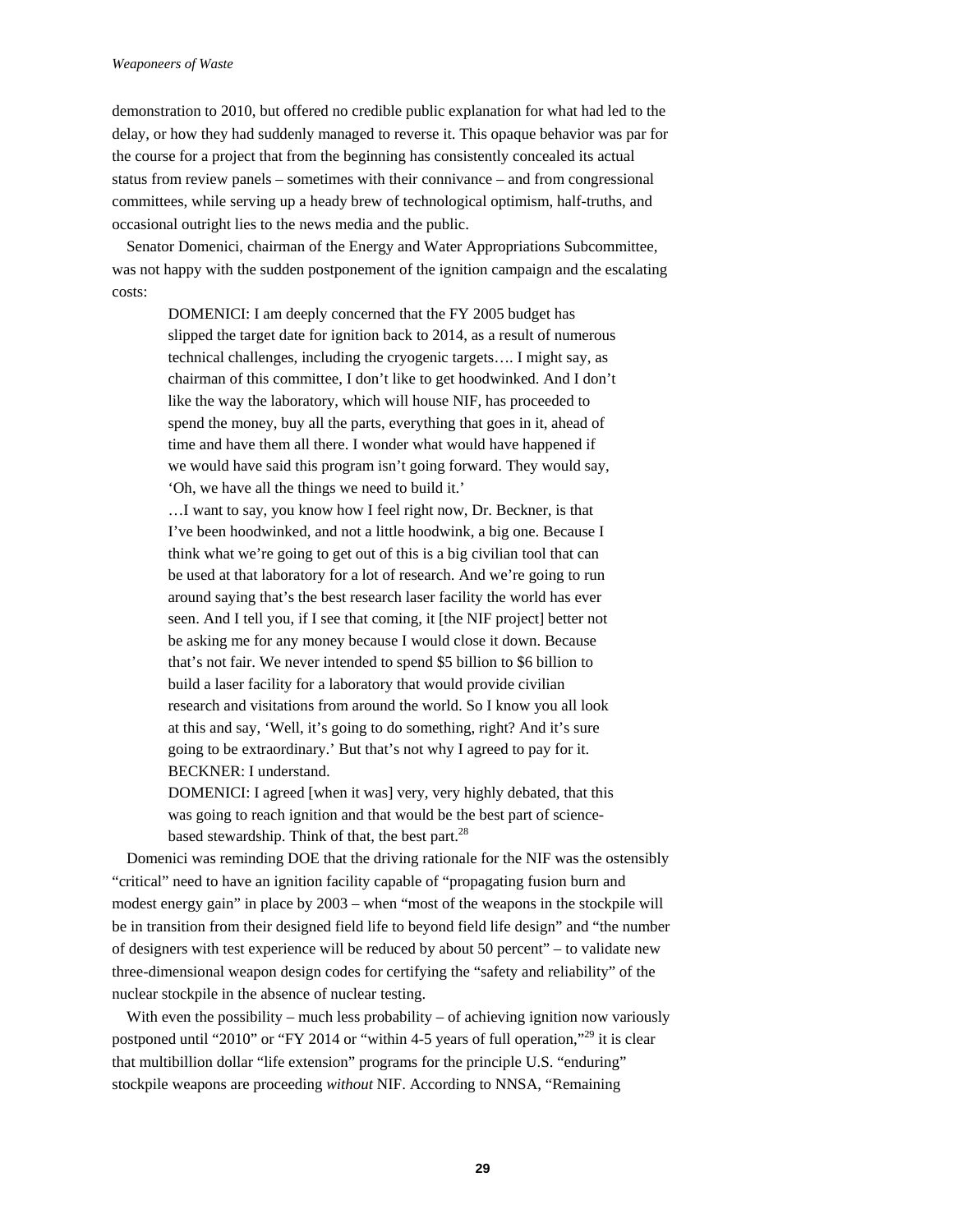designers and analysts with test experience will be an indispensable part of this process, because they [i.e., not NIF ignition-capsule gain experiments] will validate the [computer] models and early simulation results" of a new "threshold state simulation capability, in which the first functional full-system-calculation codes requiring a 100+ TeraOps computer will be used to certify the [nuclear explosive performance of] the stockpile."<sup>30</sup>

NNSA continues to cling to its carefully circumscribed "revised baseline" cost estimate of \$3.5 billion for the NIF laser system, but this is achieved by off-loading many of the costs of an "ignition-ready" facility, including the costs of developing and producing the "baseline" indirect (X-ray) drive target and the entire cryogenic target filling, transport, and positioning system, to other less-visible accounts. Based on the data in Appendix Table B, the true cost of the NIF project, through its laser system "completion" date at the end of FY 2008, is *at least* \$5 billion. However, as the preliminary data for FY 2009 suggests, continued spending at the rate of roughly \$500 million per year could be required for the next five to six years to reach the first ignition demonstration in FY 2014.

As shown in Appendix Table C, these numbers suggest that the cumulative *direct* cost of getting to the first NIF ignition demonstration in FY 2014 – assuming it happens at all – will be at least \$8.4 billion, nearly triple the revised 2001 "baseline" cost estimate upon which DOE and Congress based their approval to continue the NIF project.

NNSA officials' response to this hemorrhaging of funds is to argue that as the project moves toward the receding "eventual goal" of "demonstrating" fusion ignition, it will still play a useful role in enabling "non-ignition high energy density physics experiments." But these experiments only serve to further augment the overall cost of the NIF program, adding another \$125 million, for example, to the ICF program costs in the FY 2001 to FY2005 period, while still accounting for only a small percentage of the overall NIF program expenditure. The ability to run such experiments, most of which could have been conducted at alternative facilities like Omega and Z, or on a much cheaper, scaleddown version of NIF, cannot possibly begin to justify NIF's \$8.5 billion projected cost.<sup>31</sup>

The NIF project succeeds or fails on the strength of its ability to achieve its primary ignition objective, originally promised for 2005 at one-quarter of the now likely ultimate cost. Moreover, had Congress understood from the beginning that an ignition demonstration would cost \$5 billion to \$8 billion, rather than \$1.2 billion to \$2.2 billion as originally advertised, it probably would not have supported spending that enormous sum of money on a gigantic glass laser that can merely provide on-off "demonstrations" of ignition and possibly modest gain, rather than serve as a technology prototype for a "driver" with at least the nominal potential for further development as a repetitively pulsed fusion energy power plant.

Although sold to Congress as a civilian-military "twofer," from the perspective of inertial fusion energy development (highly problematic in its own right), NIF is a technological blind alley, and was known to be so when the project started. Whether or not NIF achieves ignition, NNSA will have to abandon its technology development path if the objective remains usable fusion energy. Billions have been wasted, in effect, on a dead-end fusion "driver" technology. Much of the target physics and target development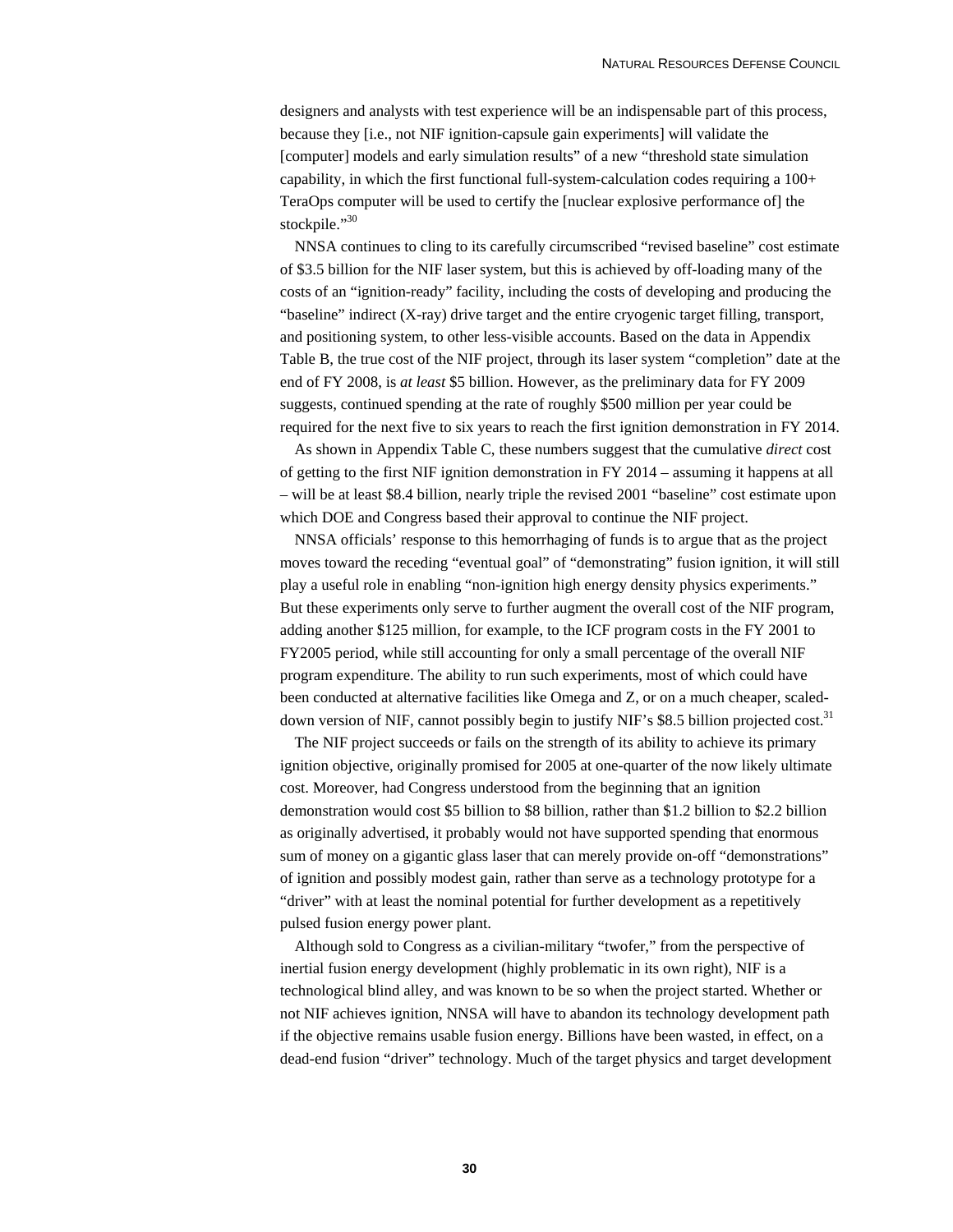will have to be done over again as well, to match the characteristics of a more practical and capable driver technology than the inefficient high-energy glass laser.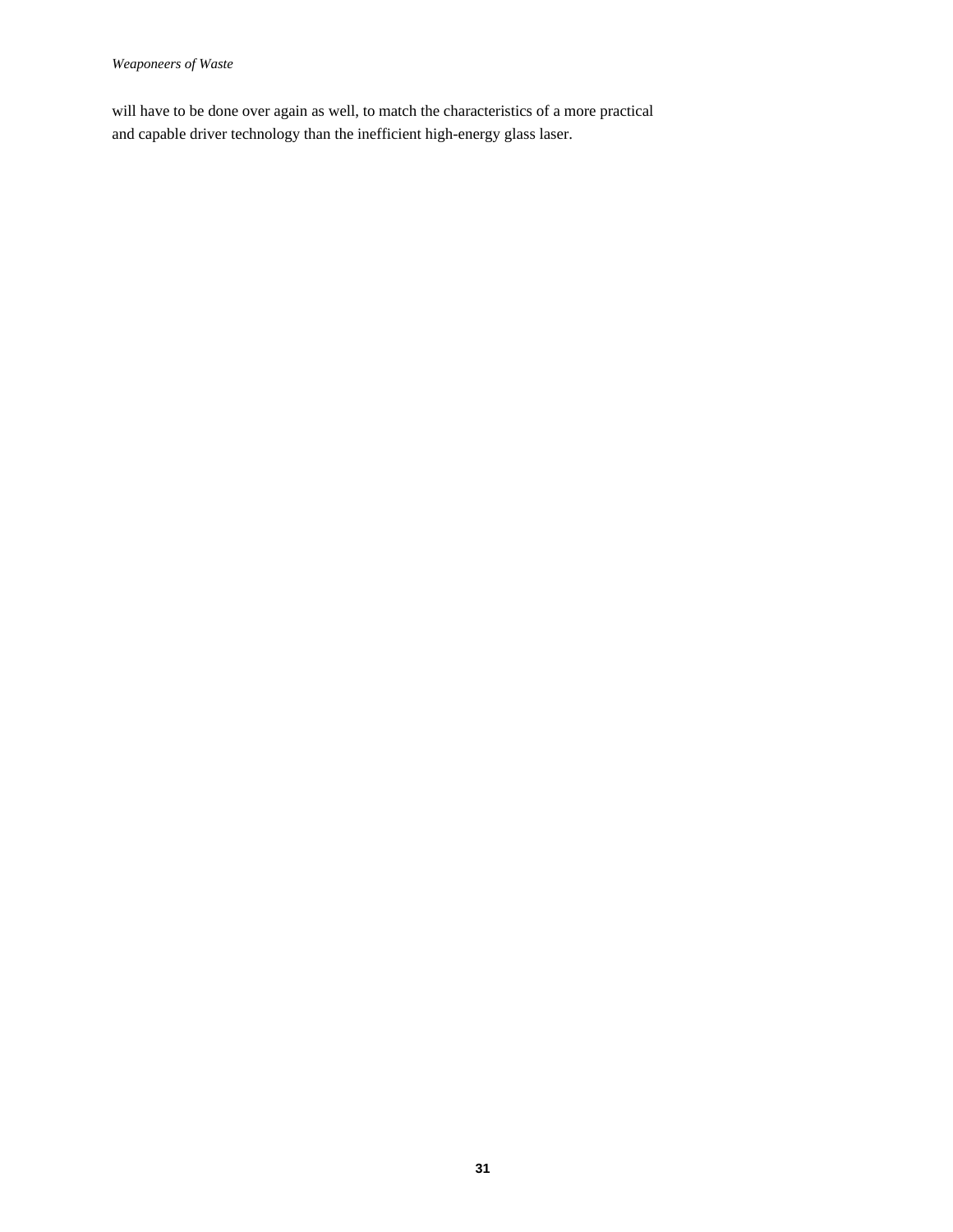## CHAPTER 6

## THE PIT MANUFACTURING AND CERTIFICATION **CAMPAIGN**

#### *Los Alamos Lays a Golden Pit*

he endless weapons complex "campaign" of resurrecting the capability to The endless weapons complex "campaign" of resurrecting the capability to manufacture pits – the metal-encased plutonium or uranium shells in a nuclear bomb – has been ongoing since FY 1993. It has the immediate goal of "restoring" at Los Alamos "some limited capacity to manufacture pits of all types" that was lost in 1989 when the main Cold War pit plant, located at Rocky Flats northwest of Denver, imploded in a multibillion dollar cesspool of contamination, criminality, and managerial incompetence.32 Historically, the Technical Area-55 site at Los Alamos always has been a site for plutonium pit production, fabricating as many as 60 pits for test devices and processing as much as 3,000 lbs of warhead plutonium per year at the height of the Cold War, enough material for about 340 fission triggers for thermonuclear bombs.

Los Alamos is well along in a \$2.3 billion, decade-long modernization of its pit fabrication and plutonium chemistry complex, which is scheduled to begin producing 20 pits per year in 2007. While this is the officially designated output for the current Plutonium Facility (PF)-4 upgrade, it represents less than a full single-shift operation. In 1997 litigation over the environmental impact of the facility, DOE defended its option to produce 50 to 80 pits per year in the upgraded PF-4 facility without constructing additional floor space.

Whether this level is "sufficient" obviously depends not only on how large and diverse a nuclear weapons stockpile the United States seeks to maintain over the long term, but also on the range of prudent expectations for pit lifetimes, and how soon production of reserve replacement pits can be undertaken. For example, low-rate production of 20 to 80 pits per year beginning in FY 2009, when the average pit age will be about 25 years, could in theory ensure that no pit in an "enduring" stockpile of 500 to 1,600 weapons exceeds the expected minimum 45-year lifetime. But there is no data indicating that pits will not be capable of lasting as long as 60 years, or even longer.

### **DOES AMERICA REALLY NEED A "MODERN PIT FACILITY?"**

The longer-range objective of NNSA's pit manufacturing campaign is designing and constructing a \$2-4 billion Modern Pit Facility (MPF) beginning late in the next decade.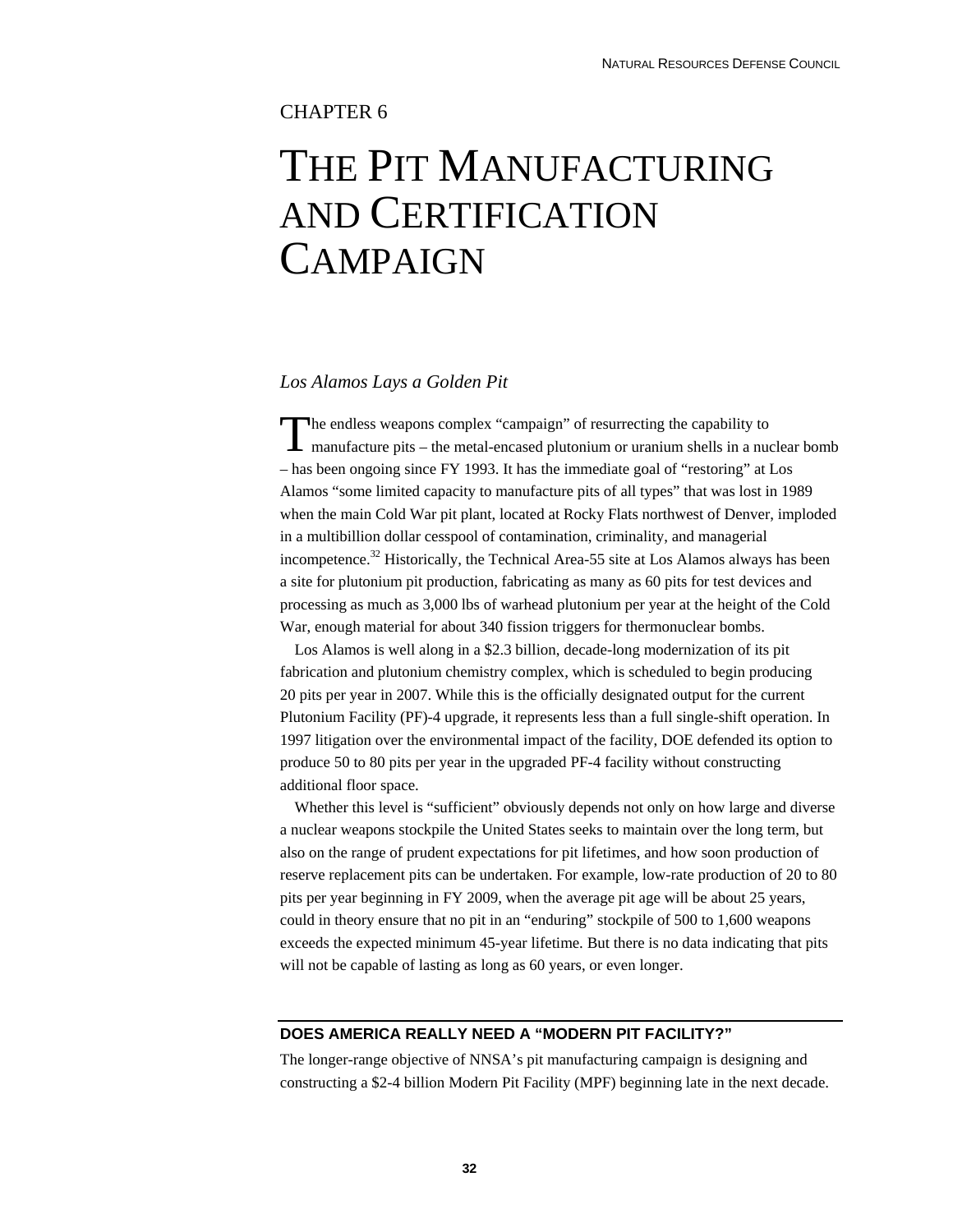The draft programmatic environmental impact statement (PEIS) for this facility examines hypothetical production levels ranging from 125 pits per year (single shift operation) to 900 pits per year (double shift operation of a 450 pit per year capacity).

#### From Nuclear Warhead Pit Production: Background and Issues for Congress Pit Manufacturing and Certification Campaign Budget, FY2001-FY2009 (Budget Authority, \$ millions)

**W88** W88 Pit Modern Support Pit Mfg. **Fiscal Year** Pit Certifi-Pit **Activities** Total Capability Facility Mfg. cation at NTS 95.4 187.2 2001 actual 51.8 8.0  $2.0$ 30.0 2002 actual 103.2 86.8 5.6 8.9 44.5 249.0 2003 actual 109.9 105.1 1.2  $4.2$ 41.5 261.9 2004 actual 108.6 10.0 10.8 42.4 296.8 125.0 2005 request 132.0 101.5 21.0 29.8 52.2 336.5 2006 plan 132.6 23.3 43.3 35.5 323.6 88.9 139.9 314.2 2007 plan 45.3 34.4 94.6 0 2008 plan<sup>b</sup> 0 15.8 37.4 101.4 0 154.6 2009 plan <sup>b</sup> 53.0 105.2 158.2 0 0  $\Omega$ 2282.0 Total 838.0 603.8 193.9 400.2 246.1

Abbreviation: NTS, Nevada Test Site.

Source: FY2001 Support Activities at NTS figure was provided by NNSA March 3, 2004. Other FY2001 data: U.S. Department of Energy. Office of Management, Budget and Evaluation/CFO, FY 2003 Congressional Budget Request. vol. 1, National Nuclear Security Administration. DOE/ME-0001, February 2002, p. 170. FY 2002 data: U.S. Department of Energy. Office of Management, Budget and Evaluation/CFO, FY 2004 Congressional Budget Request. vol. 1, National Nuclear Security Administration. DOE/ME-0016, February 2003, p. 225. FY2003-FY2009 data: U.S. Department of Energy. Office of Management, Budget and Evaluation/CFO. FY 2005 Congressional Budget Request, vol. 1, National Nuclear Security Administration. DOE/ME-0032, February 2004, p. 147.

Note: The Pit Manufacturing and Certification Campaign began in FY 2001. Before then, pit funds were scattered in other programs, so earlier cost data are not available. The current Future-Years Nuclear Security Program projects funds out to FY2009; data beyond then are not available.

a. For FY2004, the pit campaign was reduced from \$298.5 million to \$296.8 million as a result of the omnibus rescission of 0.59 percent. The reduction was all applied to W88 pit manufacturing; the amount appropriated for that component was \$126.7 million. Source for the latter figure: U.S. Congress. Committee of Conference. Making Appropriations for Energy and Water Development for the Fiscal Year Ending September 30, 2004, and for Other Purposes. 108<sup>th</sup> Congress, 1<sup>ª</sup> Session, H.Rept. 108-357, USGPO, p. 158.

b. FY2008 and FY2009 funding for W88 Pit Manufacturing is currently included in Directed Stockpile Work. NNSA estimates that the cost for this activity will be \$110 million a year for each of these two years. These amounts do not appear in Table 1, which presents funding for Campaigns.

Source: J. Medalia, *Nuclear Warhead Pit Production: Background and Issues for Congress*, CRS-RL31993, updated March 29, 2004. The total of \$2.3 billion shown in the chart covers spending from FY2001 to FY2009, but the historical total is considerably higher, as the official effort to reestablish pit production at Los Alamos began in FY 1996. The actual total is probably closer to \$3 billion.

The administration's prolonged delay in producing a nuclear stockpile plan reflecting the nuclear force reductions it agreed upon in the 2002 Moscow Treaty prompted Congress to restrict funding for the MPF project in FY 2004. When, and indeed *whether*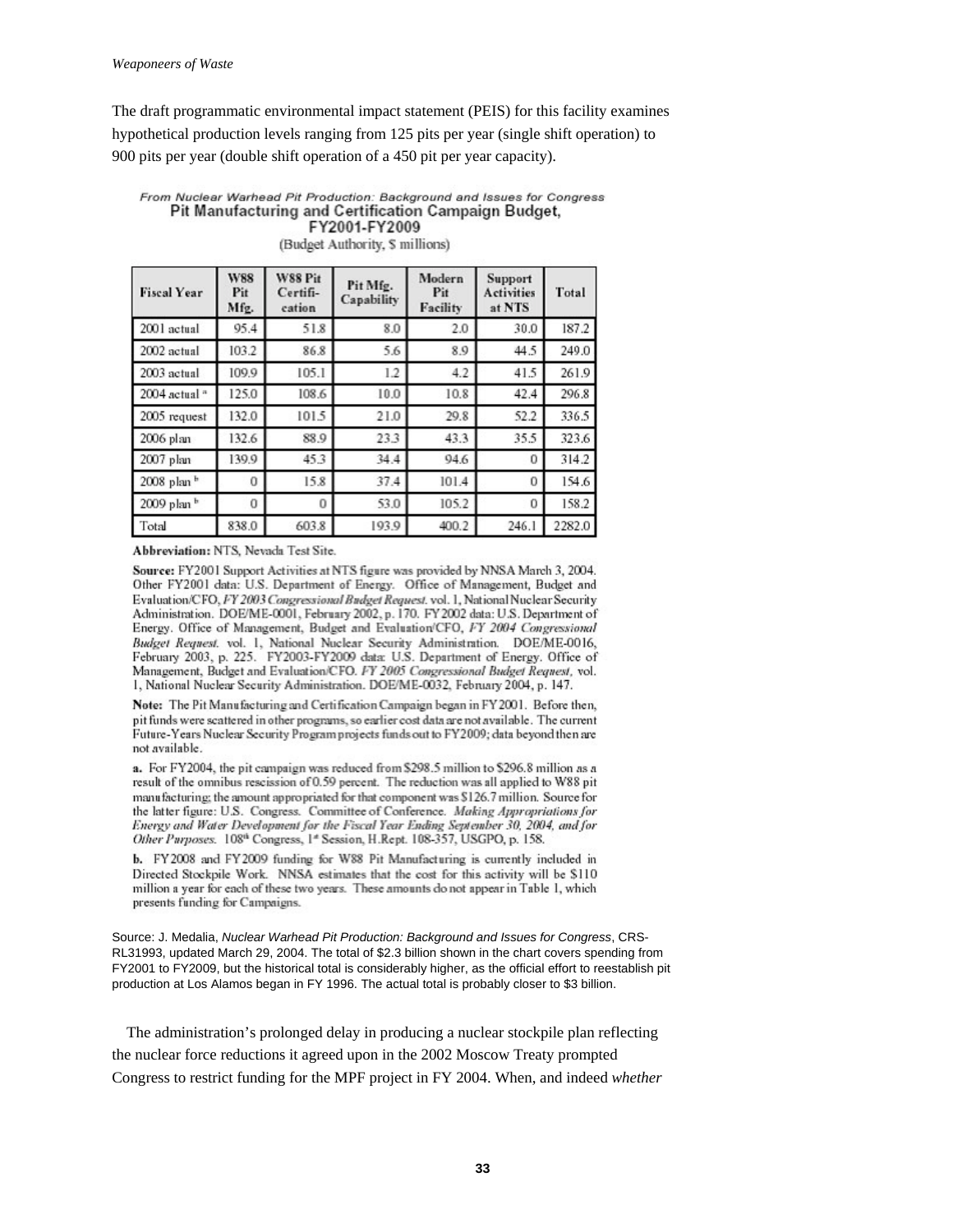the MPF is allowed to proceed, and at what scale, are major issues for Congress in the FY 2005 budget and beyond.

Quite apart from MPF, however, the administration's five-year national security plan calls for spending \$336.5 million in FY 2005 (an increase of \$40 million from FY 2004), and \$1.3 billion on pit manufacturing and certification from FY 2005 to FY 2009, in addition to the \$1.2 billion already expended from FY1998 through FY 2004. It is a mystery how so little capability could have resulted from such a huge expenditure.

In FY 2005, NNSA intends to manufacture "at least six certifiable W88 pits" to augment the six being produced in FY 2004. "These pits will be used in tests to support the goal of FY 2007 W88 pit certification."<sup>33</sup> Production of the 450-kiloton thermonuclear W88 warhead for the Trident II submarine-launched ballistic missile was cut short by the sudden collapse of plutonium pit operations at Rocky Flats in 1989 and the subsequent determination to close that facility.

According to NNSA's detailed budget submission, manufacture of these six "certifiable" pits, not including the original cost of producing and extracting the plutonium, will cost \$132 million in FY 2005, or *\$22 million per pit*, which amounts, at current prices, to roughly  $482$  times the value of the pit's weight in gold.<sup>34</sup>

Any claims that these manufacturing costs continue to reflect the costs of acquiring the necessary W88 pit production technology are spurious – DOE already has been overpaying for this technology for a decade. The sunk costs for "W88 Pit Manufacturing" from 1998 through 2004 alone amount to \$740 million, and Los Alamos formally inherited the mission in 1996.<sup>35</sup>

By comparison, the Manhattan Project produced the first significant quantities of separated plutonium and manufactured it into pits within three years. So why, a halfcentury of experience and 70,000 pits later, does Los Alamos need 11 years and more than \$2.5 billion dollars to confidently manufacture and certify one "war reserve pit" for the nuclear weapons stockpile? A full-scale congressional investigation is warranted.

In FY 2005 through FY 2007, "certification" of the W88 "golden pit" – as skeptical observers call this egregiously padded and possibly fraudulent effort – will ostensibly "require," according to NNSA, "the conduct of two complex subcritical experiments" underground in Nevada, and associated "dry runs" and "preparatory experiments." Including the costs of closely linked "pit campaign support activities" at the Nevada Test Site, this "accelerated" three-year effort (now moved forward from FY2009 to FY2007) to certify a *single* pit type for the stockpile will cost a mind-boggling \$340 million – equivalent to the cost of five typical underground nuclear explosive tests. Moreover, all this activity is ostensibly being undertaken to "certify" what NNSA already knew back in the early 1990s – that the implosion behavior of plutonium pits produced by modern "near-net shape" casting techniques do not differ appreciably from "wrought" pits produced with the older machining methods. (British pits produced with the modern techniques were exploded at the Nevada Test Site before 1992 and showed no significant deviation from the performance previously observed in wrought pits.)

If genuine doubts persisted, NNSA could have resolved them with 40-year-old radiographic hydro-testing techniques that confirm whether a pit is hitting the required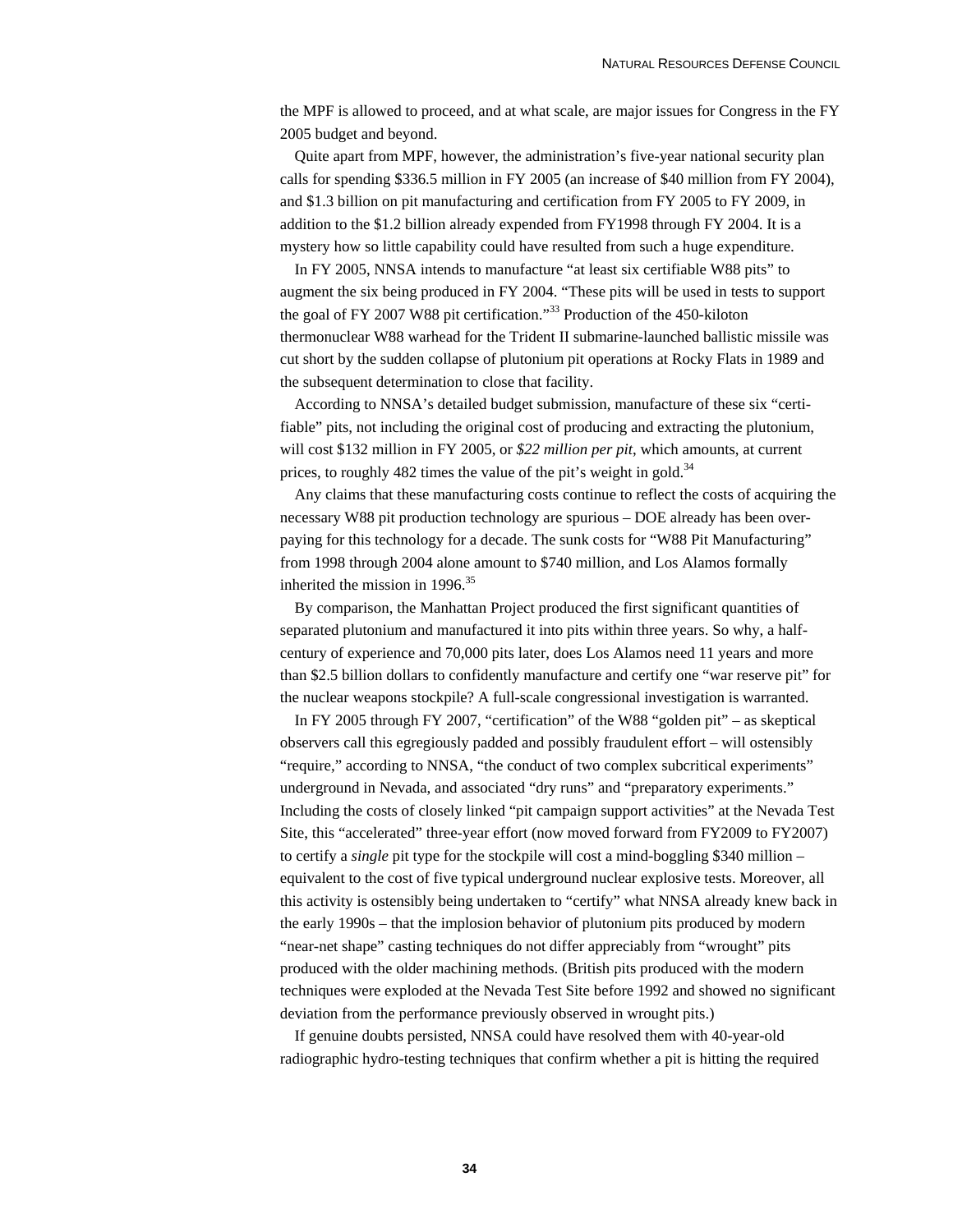#### *Weaponeers of Waste*

benchmarks (for material velocity, boost-cavity shape, and material density-versus-time) characteristic of successfully exploded pits produced by the Rocky Flats technology.

The "padding" of the pit certification effort with the costs of pursuing far more ambitious, extraneous goals is clearly evident in NNSA's budget request, which states that the W88 pit certification project is funding not only relevant "engineering tests" but also "physics experiments" and "a *comprehensive analytical effort to develop a computational baseline that will provide confidence in future simulation capability*" for assessing nuclear explosive performance (emphasis added).

During FY 2007, the pit campaign timetable calls for achieving a "robust 10 pits per year manufacturing capacity for W88 pits" at the Los Alamos PF-4 facility. By FY 2009, NNSA wants to reestablish pit-manufacturing technologies for the W87 intercontinental ballistic missile (ICBM) warhead and the B-61-7 Strategic Bomb. Together with the just reestablished pit manufacturing capability for the W88 warhead, these technologies "will enable the manufacture of other pit types within the stockpile."

The current draft environmental impact statement for the Modern Pit Facility (MPF) mentions three PF-4 "upgrade alternatives" ranging from 55 to 150 pits per year. Given sensible post-Cold War requirements for a much smaller nuclear stockpile, numbering in the low hundreds to deter nuclear strikes against the United States and its friends and allies pending the global elimination of such weapons, NNSA clearly could maintain a sufficient deterrent without the MPF. The average age of the current stockpile pits is 20 years, and NNSA assesses *minimum* lifetimes for properly maintained pits to be 45 to 60 years with no "life-limiting factors" yet identified. That would allow plenty of time to manufacture a small "hedge stockpile" of fresh pits to ensure that the United States is never without a fully functioning stock of primary components.

In light of NRDC's position that the United States could morally and credibly use nuclear weapons in only extremely limited military missions, a limited pit production capacity of 20 to 80 pits per year in existing facilities at Los Alamos would seem to cover the range of plausible future requirements, and represents an adequate hedge against stockpile aging.

More expansive attitudes toward to role of nuclear weapons in U.S. policy, such as those enunciated by the Bush administration's December 2001 Nuclear Posture Review, could lead to demand for a larger and more "robust" capability than that likely to be available at Los Alamos. Thus the current debate over the "need" for a Modern Pit Facility is really a proxy for a more fundamental, long-deferred debate: What role, if any, should nuclear weapons play in defense of the nation in the post Cold War world?

The Bush administration's nuclear plans and programs, overshadowed by the war against terror and the invasion of Iraq, have largely gone unexamined by the Congress. One can only hope that the Bush administration's push for the \$4 billion MPF will focus congressional and national attention on the underlying issue.

**35**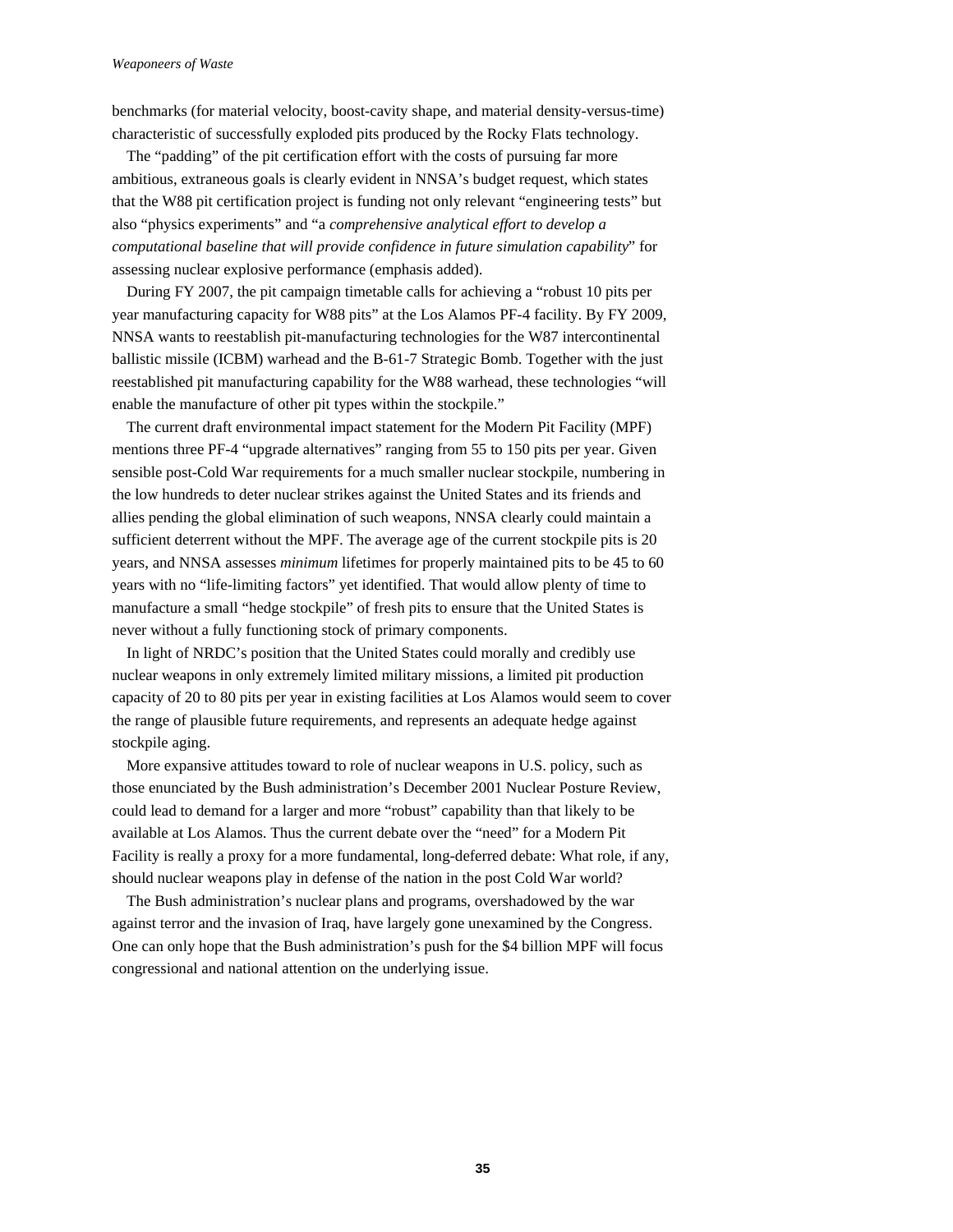## CHAPTER 7

## BEWARE WARNINGS OF AN IMPENDING TRITIUM GAP

### *A Stroke of the President's Pen Could Postpone it for Decades*

The administration's program to satisfy future requirements for tritium, a gas that The administration's program to satisfy future requirements for tritium, a gas that enhances nuclear explosions, is fraught with inefficiency, bad management, and a continuing failure to consolidate tritium R&D operations to a single site, and overall tritium operations to fewer sites. To be fair, the program was largely inherited from previous administrations.

NRDC estimates (see Appendix Table F) that DOE and NSSA have spent at least \$2.6 billion since 1996 maintaining and attempting to restore U.S. tritium boost gas recycling, production and extraction capabilities.<sup>36</sup> This is a huge sum, given that U.S. requirements for tritium have been declining steadily with continuing reductions in the requirement for "active" stockpile weapons, *and that no fresh tritium was required or produced to support the stockpile over the last eight years*.

DOE spent this money ostensibly to restore its capability to support the START II stockpile tritium requirement of 4,900 "active" nuclear weapons with filled tritium reservoirs plus a plus a "five-year reserve" to replenish same in the event production were (implausibly) disrupted for a prolonged period. NRDC estimates that this artificially inflated requirement could be met from existing tritium supplies until 2007, at which time the reserve would dip below its "required" five-year support level. In 2012, the number of deployed weapons would begin to be affected, and the warhead inventory would need to be replenished with fresh tritium.

Suffice to say, this tritium requirement scenario is now outdated but has yet to be formally replaced with another, more realistic one, despite the administration's supposedly extensive Nuclear Posture Review in 2001.<sup>37</sup>

NRDC estimates that to support the reduced but still large nuclear force levels called for under the Moscow Treaty – for example 1,700 operationally deployed strategic weapons and 300 operationally deployable non-strategic weapons, with a five-year tritium reserve – would not require resumption of tritium production to prevent a decline in the reserve until around 2012, and actual weapons would not need fresh tritium until 2017. Clearly, the Bush administration and Congress have a lot of flexibility in determining both "required" operational nuclear force levels and when, or indeed *whether*, to resume tritium production.

Weapons with depleted tritium reservoirs still would detonate with a force ranging from few hundred to thousands of tons of TNT equivalent – still a devastating explosion,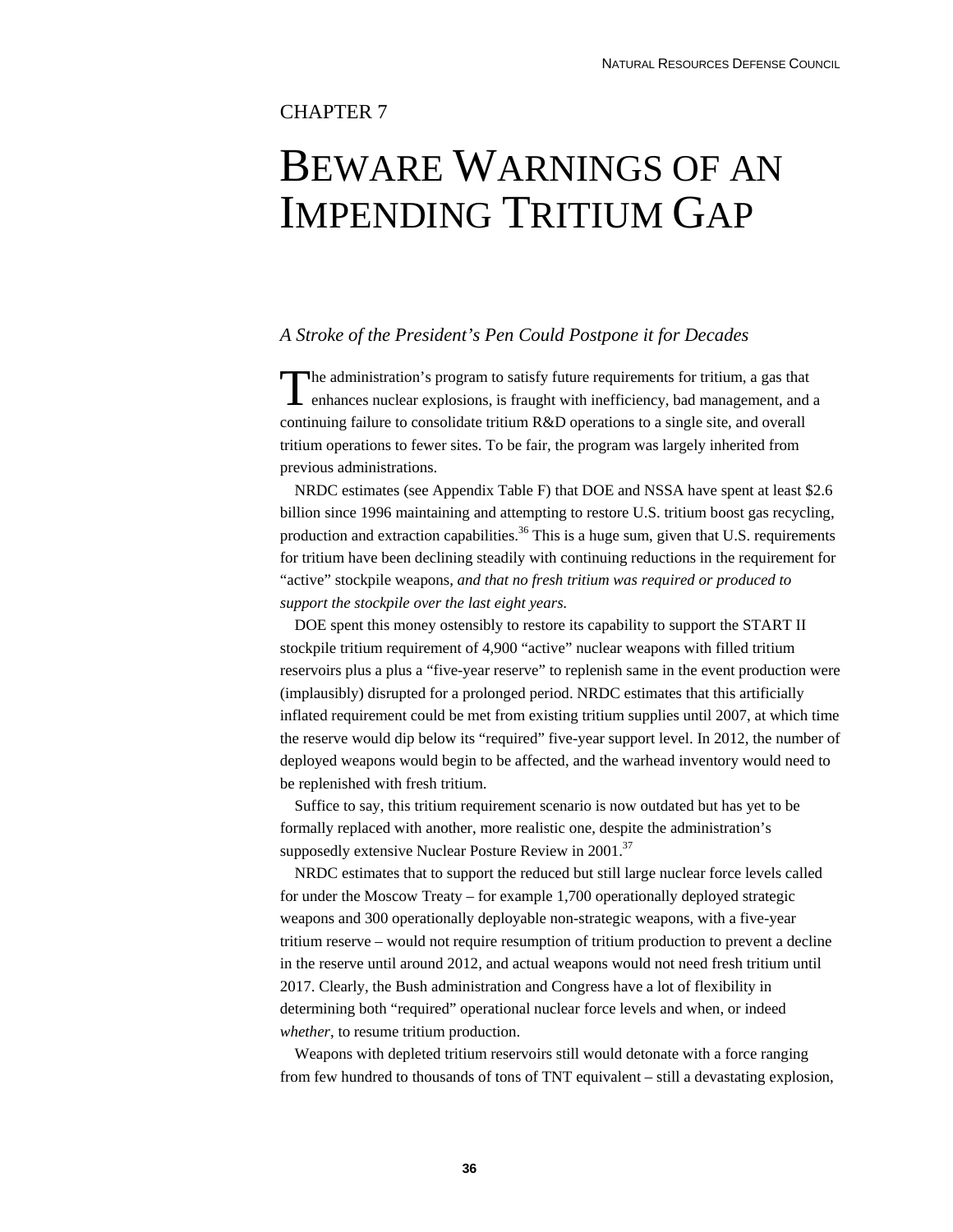#### *Weaponeers of Waste*

particularly if delivered by highly accurate GPS-guided systems. Given the strategic shift away from planning massive "counterforce exchanges" between superpower megaarsenals resulting in the collateral deaths of tens of millions, there is no longer a "need" to maintain large numbers of high-yield (e.g., 100 to 1,000 kiloton) nuclear weapons ready to strike at a moment's notice. The declining tritium inventory could be concentrated in a small number of higher yield weapons retained solely for the purpose of ensuring a retaliatory deterrent against nuclear attack on the American homeland. Other deterrent requirements would be met by more discriminate kinds of military forces.

Given that the existing requirement for a five-year reserve makes no economic sense for a decaying asset such as tritium, and given that the president has the inherent authority under the Atomic Energy Act to direct production of tritium in any one of 100 civilians reactors in the (unlikely) event of a national security "emergency," shifting to a shorter two-year reserve makes more sense, and would further extend the date at which the tritium inventory decay curve crosses the fixed horizontal stockpile "requirement" line, indicating a need for new production.

A deployed nuclear force of 1,000 warheads, larger than the forces currently deployed by any nuclear weapon state save Russia, could be maintained with a two-year reserve until at least 2022 without producing additional tritium. It is by no means clear in today's post-Cold-War world that an operational nuclear force of even 100 deliverable weapons is any less of a deterrent than one comprised of 2,000 such weapons.

There would appear to be, in national security terms, little urgency attached to the NNSA's recent costly efforts to ensure future tritium target-rod irradiation and gasextraction capabilities *unless* the Bush administration is bent on retaining a capability to "surge" U.S. nuclear forces to levels much larger than those outlined in the Moscow Treaty, which, as noted previously, already grossly exceed sensible nuclear deterrent requirements.

In 1998 the Clinton administration, in the form of Secretary of Energy Bill Richardson, finally managed to deflect a strong pork barrel push from the New Mexico and South Carolina delegations that would have resulted in the continued development (at Los Alamos) and construction (at the Savannah River Site) of a massive, electricity-gobbling \$4 billion to \$6 billion proton accelerator for producing tritium (APT). Nevertheless, DOE still managed to waste some \$600 million on the R&D for this behemoth, which at one point in the late 1990s had some 700 lab and contractor employees working on it at Los Alamos, and it was not officially "closed-out" until FY 2002.<sup>38</sup>

The proton accelerator was intended to be the opening wedge of an even grander, more expensive scheme – still lurking in the mind's eye of Senator Pete Domenici and other Los Alamos partisans – to ensure the future prosperity of the laboratory. They would like to build massive accelerators to "transmute" long-lived nuclear waste streams into more manageable shorter-lived isotopes, while other facilities separated and recycled plutonium and uranium back into fuel elements for nuclear reactors.

NNSA has wasted additional public money trying to complete a new facility for extracting tritium gas from tritium producing burnable (neutron) absorber rods (TPBARs) used in the future contingency system for producing tritium in the Tennessee Valley Authority's Watts Bar and Sequoyah reactors. The official total cost of this Tritium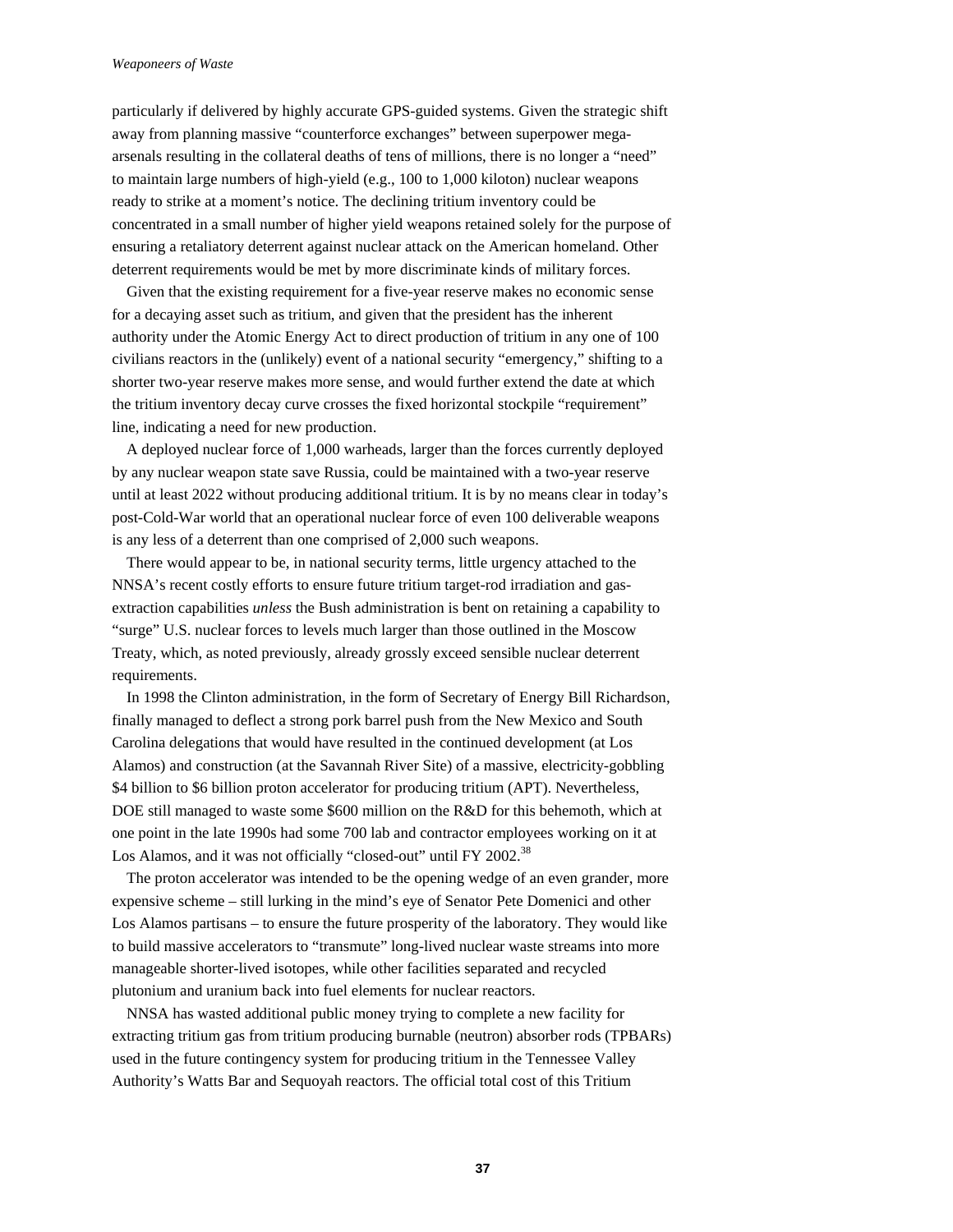Extraction Facility (TEF) project, originally estimated at \$391 million, is now \$506 million, but the actual cost is higher still, as current project cost overruns are quietly "offloaded" onto other NNSA operating and capital equipment accounts.

NNSA has pushed back completion of the TEF project, originally scheduled for the fourth quarter of FY 2004, to the fourth quarter of FY 2007 – a three-year delay. As shown in tables F and G in the Appendix, while officially funded through the Tritium Readiness campaign element, DOE also draws sums from other accounts, such as ADAPT and Readiness in Technical Base and Facilities to fund its Savannah River Site tritium activities, including costs associated with developing and equipping the new tritium extraction system. How much DOE is *really* spending on the TEF is anybody's guess.

Rather than consolidating or eliminating sites where tritium R&D activities are conducted – each site requires its own (decaying) minimum inventory of tritium and carries high fixed overhead costs for security and environment, safety and health – DOE has continued under both Clinton and Bush administrations to sustain tritium operations at both Los Alamos and Lawrence Livermore National Laboratories as well as at Savannah River. Indeed, the Bush administration's particular contribution is to reinvigorate the tritium R&D facility (B331) within Livermore's Superblock Complex.

This merely extends the existing pattern, inherited from the Clinton administration, of extravagant redundancy for plutonium R&D and penetrating radiography facilities. Successive administrations have allowed DOE to maintain these kinds of weapons program facilities in triplicate, at Livermore, Los Alamos and the Nevada Test Site, as though the nuclear arms race with the former Soviet Union had never ended.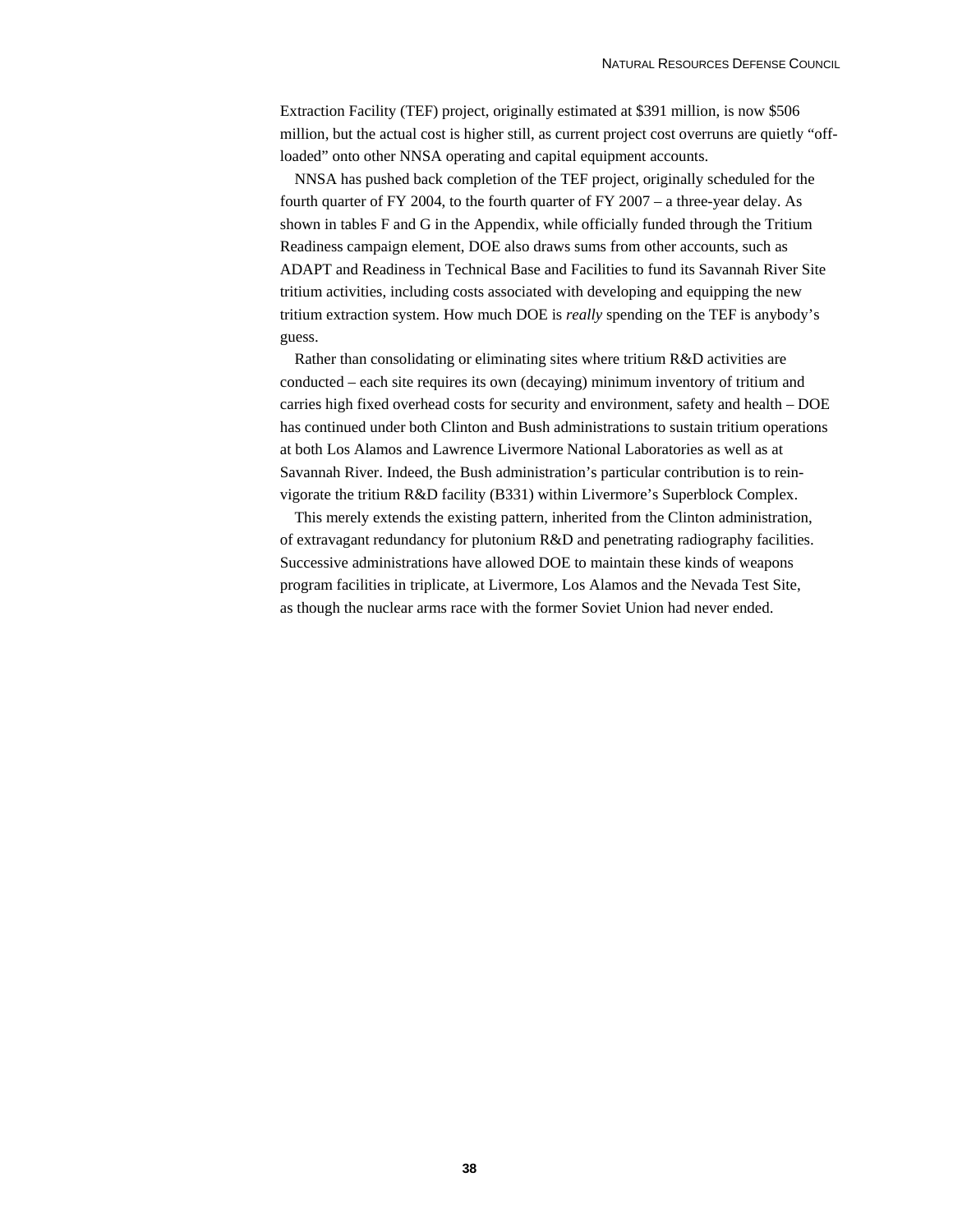## CHAPTER 8

## CONCLUSIONS AND RECOMMENDATIONS

Since adopting a complex, simulation-based "virtual testing" and "virtual prototyping" strategy in 1995 as the paradigm for stewardship of the U.S. nuclear stockpile, DOE strategy in 1995 as the paradigm for stewardship of the U.S. nuclear stockpile, DOE has spent tens of billions of dollars on new and upgraded experimental facilities, computers, networks, code development, and computer-controlled production equipment. But the agency remains unable to implement major parts of this grand – some critics would argue "grandiose" – strategy, as key experimental capabilities remain unfinished, mired in technical difficulties and huge cost overruns.

Therefore, the agency is proceeding with major stockpile life-extension programs without satisfying the "requirement" of certifying them by new computer codes that have been "validated" experimentally. To be validated, those computer codes must demonstrate their ability to resolve and predict the effects of three-dimensional anomalies on the outcome of integrated nuclear explosive experiments.

The premise behind NNSA's massive expenditure on the U.S. nuclear stockpile was that absent nuclear test explosions, it only could retain confidence in new or modified nuclear weapons' performance by using data from costly nuclear experiments – including laser fusion – for three-dimensional "end to end" computer simulations of the entire nuclear explosion sequence, beginning with chemical explosive detonation in the primary and ending with thermonuclear burn and fissioning of the secondary. It then could check the resulting code predictions, for example, through highly penetrating, time-resolved radiographic "hydrotests" of the primary implosion system using Los Alamos' Dual Axis Radiographic Hydrotest facility, or by fusion capsule gain experiments at Livermore's National Ignition Facility.

(As previously discussed, the NIF capability is by no means at hand, and even if it were, there is scientific disagreement on whether the results of micro-fusion experiments, and computer code predictions of these results, can be confidently scaled to the temperature-pressure regime in nuclear weapons.)

When NNSA initially adopted the virtual testing strategy, critics, including NRDC, charged that the it was too ambitious, too costly, too provocative and, most important, *not necessary* for the task at hand, which they defined as sustaining confidence in the safety and reliability of a modest but sufficient nuclear weapons stockpile until global elimination of such weapons could be achieved.

The critics also noted, in detailed studies, that the large unclassified research component of the effort to model fundamental physical processes involved in generating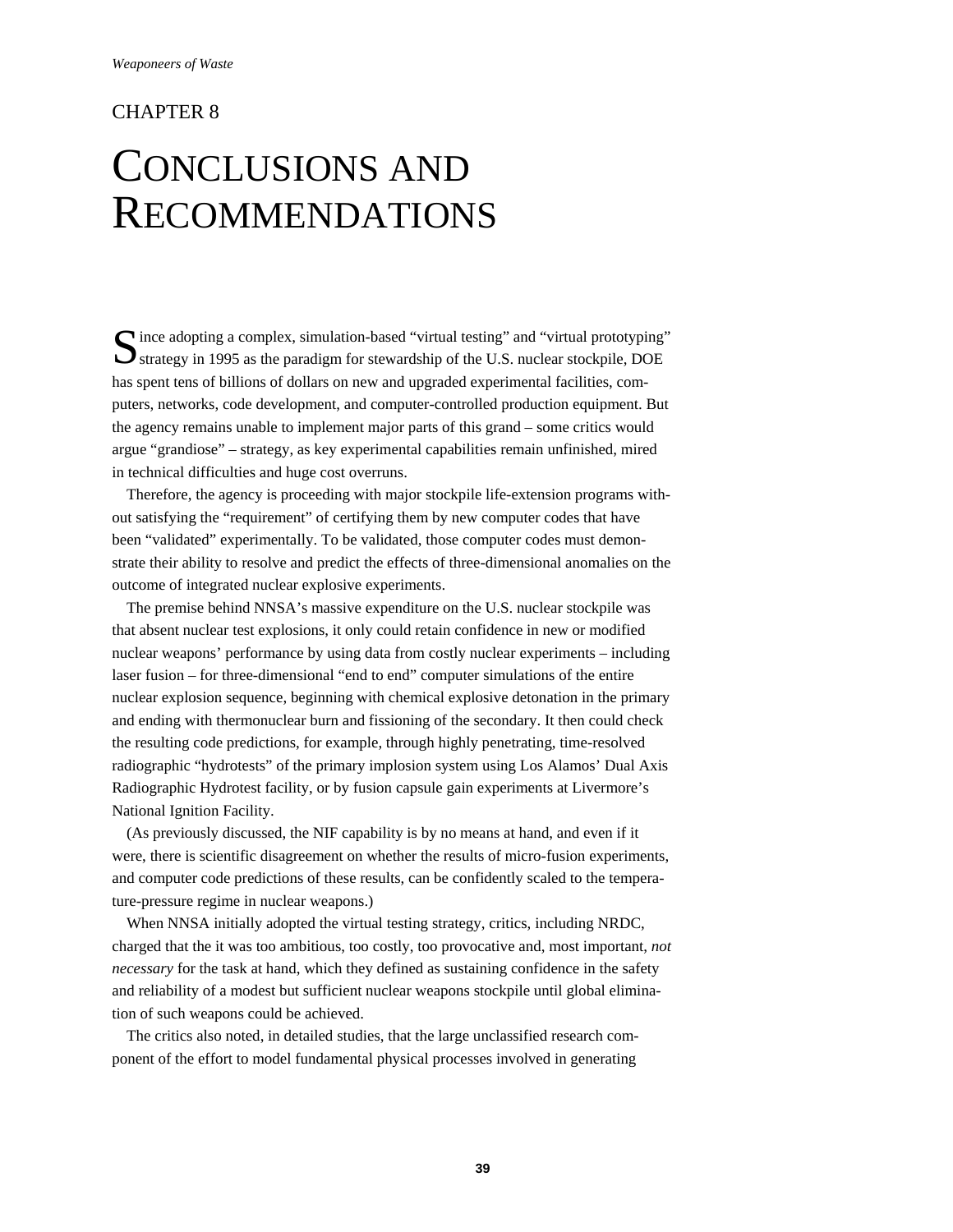nuclear explosions would tend to exacerbate proliferation of nuclear weapons knowledge.<sup>39</sup> Subsequent events have proven these criticisms to be well founded.

There was an alternative approach 10 years ago, which NNSA is slowly adopting due to the failure of its more ambitious stewardship efforts. That approach was and remains "engineering-based" stewardship, premised on assuring the ability to produce and replace non-nuclear components and subsystems that can be thoroughly tested, and on minimizing changes to primary- and secondary-stage nuclear components that cannot be tested to nearly the same extent.

Using this more conservative approach, NNSA can maintain confidence in the performance of nuclear explosive components, not through elaborate new end-to-end computer simulations of uncertain fidelity, but through careful engineering efforts that maintain existing (or better tolerances) in weapons manufacture, and rely on tried and true hydrotesting techniques for benchmarking the performance of previously successful fully-tested primary implosion devices. The agency can repeat these tests on random stockpile samples in subsequent years to ensure the deployed systems continue to hit the required benchmarks characteristic of successful test implosions leading to ignition of the boost gas.

On the other hand, ensuring adequate second-stage nuclear performance – the Cold War's strict performance criteria in which unexpected degradations in nuclear explosive yield ("unreliability") could affect "kill probabilities" against hardened "counterforce" targets such as missile silos and command centers – is clearly not as relevant as it once was, even to those who subscribed to the oddly detached moral psychology and doctrines of nuclear war-fighting deterrence. Even the Pentagon's own Defense Science Board has recently come round to the view that large numbers of high yield nuclear weapons are no longer required to support a credible and effective deterrence policy.<sup>40</sup>

This shift means that using computer simulations in an attempt to guarantee ("certify") highly predictable levels of primary boost performance – thereby ensuring full yield performance of the secondary – is no longer of primary importance, particularly in view of improvements in GPS-aided guidance. These improvements only accentuate delivery accuracy as the dominant contributor to weapon lethality against most classes of hard targets, with the possible exception of deeply buried targets, which can only be destroyed by large, fall-out producing, shallow-buried explosions.

For post-Cold War deterrence, it matters little (except perhaps to the potential victims) whether a nuclear weapon produces yields in the range of 100 to 1,000 kilotons, indicating complete burning of the secondary stage, or one to perhaps a few tens of kilotons, indicating partial or non-ignition of the secondary stage due to inadequate boosting. Relative to conventional weapons, the result still would be a powerful explosion that, accurately delivered, would destroy all but deeply buried point targets.

If the uncertainty in nuclear performance is biased toward lower yields, so much the better. Some "collateral" victims might live who otherwise might not have. The function of nuclear weapons is to deter wars, not "win" them by ensuring the highest possible capacity to destroy heavily protected nuclear command targets, thereby blanketing millions of civilians with deadly fallout.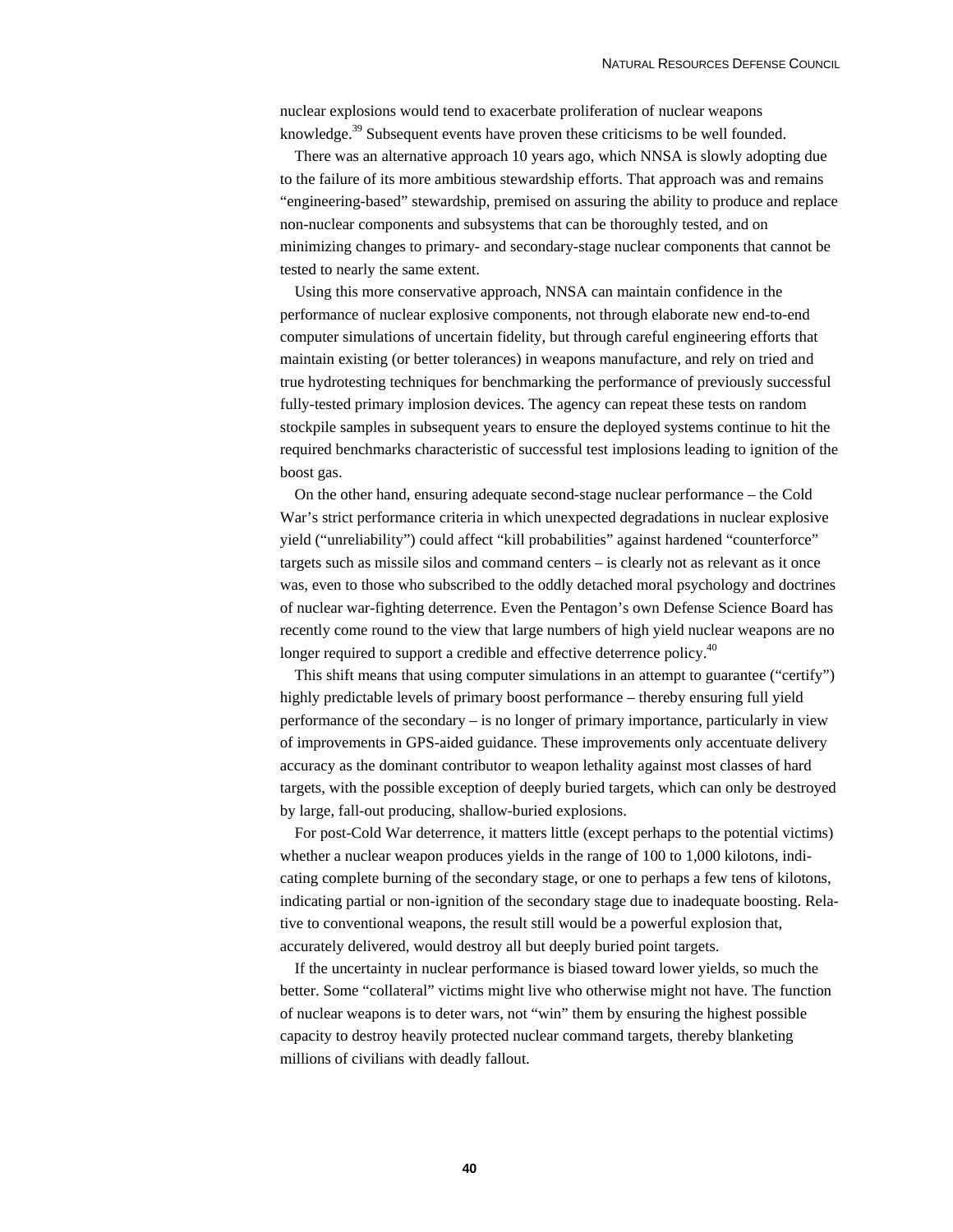In pursuit of obviously self-serving economic and bureaucratic motives, NNSA and its weapons laboratories have "mystified" and "complexified" the basic tasks of sensible stockpile stewardship well beyond the bounds of reason and fiscal sanity. Far from boosting confidence, the current program is actually structured to function as a constant wellspring of *uncertainty*, thereby fostering continuing "requirements" and "milestones" for ever more elaborate and expensive experimental and computational facilities, and, ultimately, a return to nuclear explosive testing, to resolve the accumulated conflicts and inconsistencies in the data generated by numerous scaled experiments and complex simulations.

#### **RECOMMENDATIONS FOR CONGRESSIONAL ACTION**

• 1) **Defer action on any new facility or weapons refurbishment request until the administration has submitted and Congress has examined, debated, and approved the essential contours of a plan to reduce the nuclear weapons stockpile to levels that make sense for the post-Cold War world.**

In NRDC's view, an appropriate interim stockpile level is fewer than 1,000 total weapons (a minimum ten-fold reduction from the current stockpile) of which only a few hundred need remain in the "active" inventory, meaning they are equipped with electric power sources, neutron generators, and tritium reservoirs. None of these weapons need to be standing day-to-day alert (except for training purposes), and the number of expensive (and now pointless) undersea deterrent patrols for nuclear missile submarines should be drastically curtailed. The nuclear ICBM force also should be cut back significantly or even eliminated entirely, as it is no longer actively "deterring" anyone, and need not be kept on alert.

While others are likely to have more expansive views of future nuclear stockpile requirements, the most important thing for Congress is to cease ducking the nuclear weapons issue and *have the debate*, examining what can and should be changed. There are potentially billions of dollars in annual savings to be had from shifting to a far more compact and less alert nuclear force, supported by a smaller and more sustainable nuclear complex.

- 2) **Consistent with the requirements of a revised nuclear stockpile plan, determine how to rationalize and consolidate the NNSA complex to eliminate Cold War redundancies, reduce its environmental footprint, and reduce the security and safeguards overhead burden, which is growing rapidly.** For example:
- (a) **End weapons plutonium, highly enriched uranium, and radiographic hydrotest operations at Livermore**, and stop the restart of the plutonium AVLIS (Atomic Vapor Laser Isotope Separation) pilot plant. Consolidate nuclear warhead stockpile support functions at Los Alamos and Sandia National Laboratories.<sup>41</sup>
- (b) **Retain Livermore's role as a peer reviewer for weapon computations** and in making proliferation assessments.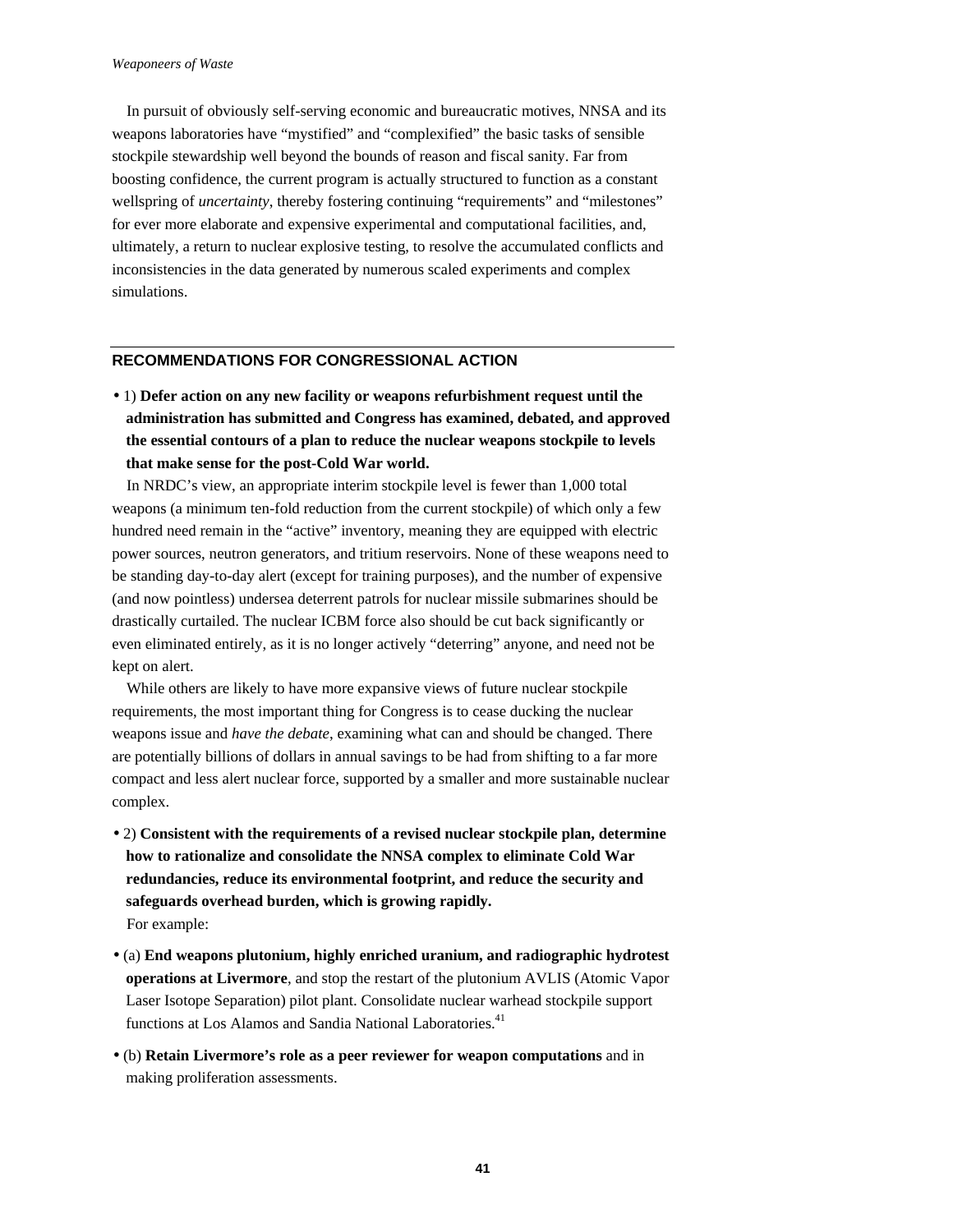- (c) **Designate Livermore as the lead laboratory for NNSA supercomputing**, stop the helter-skelter continuing acquisition from multiple vendors of massive supercomputers at the other weapons laboratories, phase out ASCI software development efforts at Los Alamos and consolidate them at Livermore, and mandate the development of unified hardware, software and networking standards for the weapons complex, with maximum emphasis on cost-effective sharing of computer resources. Cut the bloated outyear ASCI budgets by at least 50 percent, and focus the remaining ASCI resources on developing and sharing the evolving capability at Livermore. Japan developed its world leading Earth Simulator supercomputer with less than 1/10 of the funding DOE has poured into ASCI.
- (d) **Conduct an immediate review of the technical and scientific prospects for achieving fusion ignition at NIF**, and the costs and benefits to the stewardship program and civilian science from (1) persevering with the current project plan; (2) deferring the quest for fusion ignition and downsizing the facility into a facility for sub-ignition stewardship experiments; (3) focusing on ignition and civilian science missions, and abandoning plans to conduct nuclear weapons effects experiments, and experiments with plutonium and other weapon materials.
- (e) **Plan on sustaining a long-term steady-state tritium inventory sufficient to support only a few hundred active stockpile weapons** with substantial nuclear yields (i.e., greater than a few kilotons), and cancel current tritium production plans accordingly.

### • 3) **Delete funding for the robust nuclear earth penetrator and Advanced Concepts "study" efforts.**

Despite administration denials, the FY 2005 request for nuclear earth penetrator project goes far beyond paper studies to include "hardware demonstration tests, … subsystem tests, and a full system test of the proposed [earth penetrator] design." Aside from valid concerns about the political consequences of such programs for the broader nonproliferation effort, an agency that has so egregiously mismanaged U.S. taxpayers' investment in stewardship of existing weapons has no business shopping for exotic new warheads to foist on an unsuspecting public.

#### • 4) **Delete funding for enhanced nuclear test readiness activities.**

There is no national security problem for which nuclear test explosions are the answer, and we should not be suggesting to the world, and especially proliferant states, that we think otherwise. President Bush claims his administration has no plans to resume nuclear tests. Increased funding for nuclear test readiness undermines this assurance. The funding request should match the rhetoric, or others will conclude that the rhetoric is not sincere.

### • 5) **Streamline and simplify the current needlessly complex "virtual testing" paradigm for stockpile stewardship.**

After a decade, the current stewardship program has not built the kind of disciplined and conservative protocols that would permit indefinite, confident retention of a modest nuclear weapons stockpile at minimum cost to taxpayers, without nuclear testing and without needlessly antagonizing other nations. The intellectual premise of the current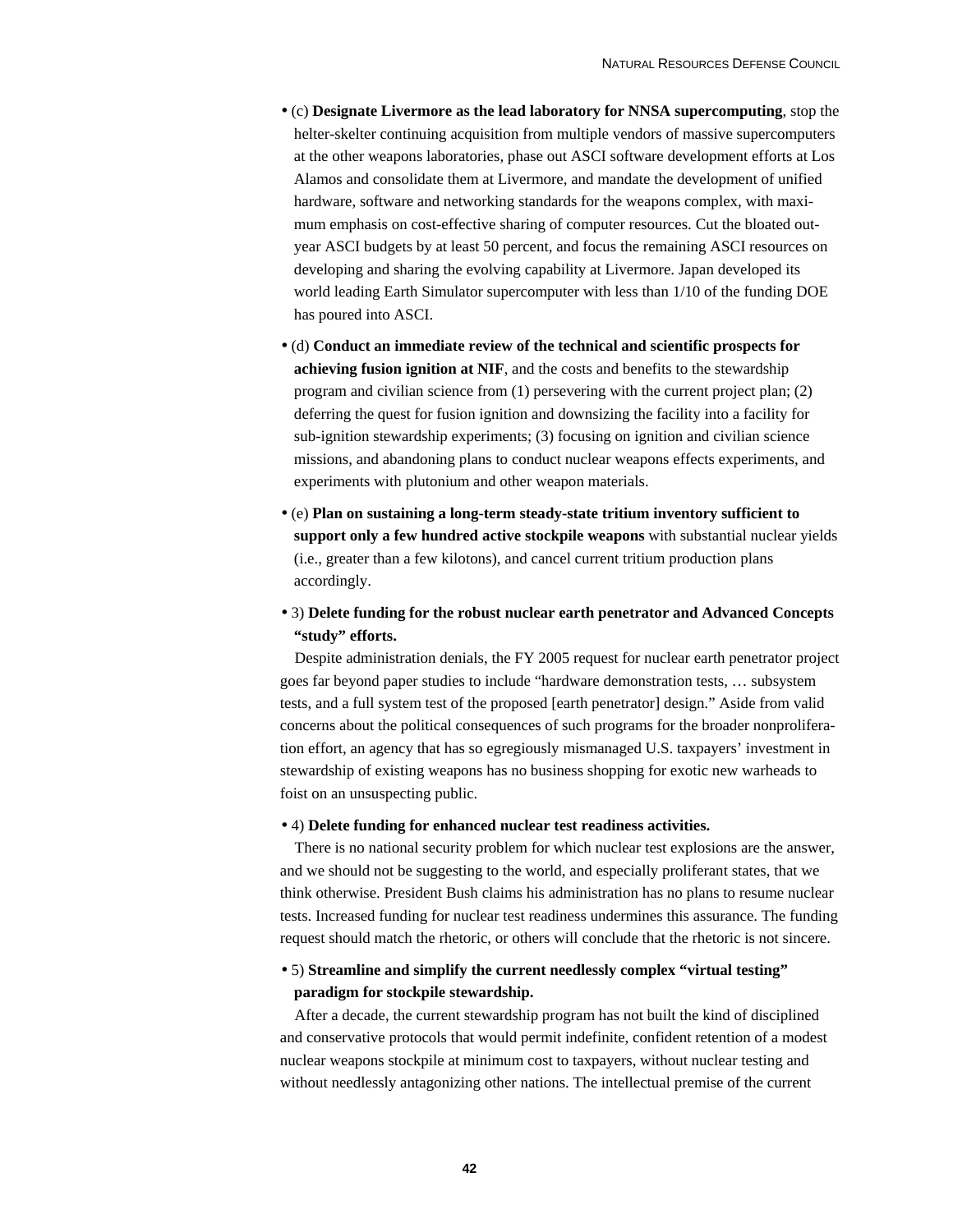bloated stewardship effort – that the United States should continually expand its stock of nuclear weapons knowledge even as it threatens or preemptively strikes others whom we suspect of doing the same thing – runs counter to U.S. nonproliferation objectives.

• 6) **Put in place a capability for low-rate (20 to 50 per year) remanufacture of weapons based on recycled or recast pits of existing design.**

Defer consideration, possibly indefinitely, of a larger capacity Modern Pit Facility until both pit lifetimes and future nuclear weapons requirements are clearer, and rely on the newly modernized interim pit fabrication capability at Los Alamos as a sufficient hedge against uncertainty.

• 7) **Reinvigorate unilateral, bilateral, multilateral, and international efforts to reduce and eliminate national stocks of nuclear weapons and weapons-usable nuclear materials.**

Based on the stated policies of the current administration, implementation of this objective likely must await a "regime change" in the United States.

• 8) **Direct DOE to establish an independent outside advisory committee under the Federal Advisory Committee Act to conduct peer reviews of stewardship science and technology projects.**

Major difficulties and delays in several of NNSA's ambitious lead projects for stockpile stewardship point to the need for ongoing independent technical and programmatic oversight and advice.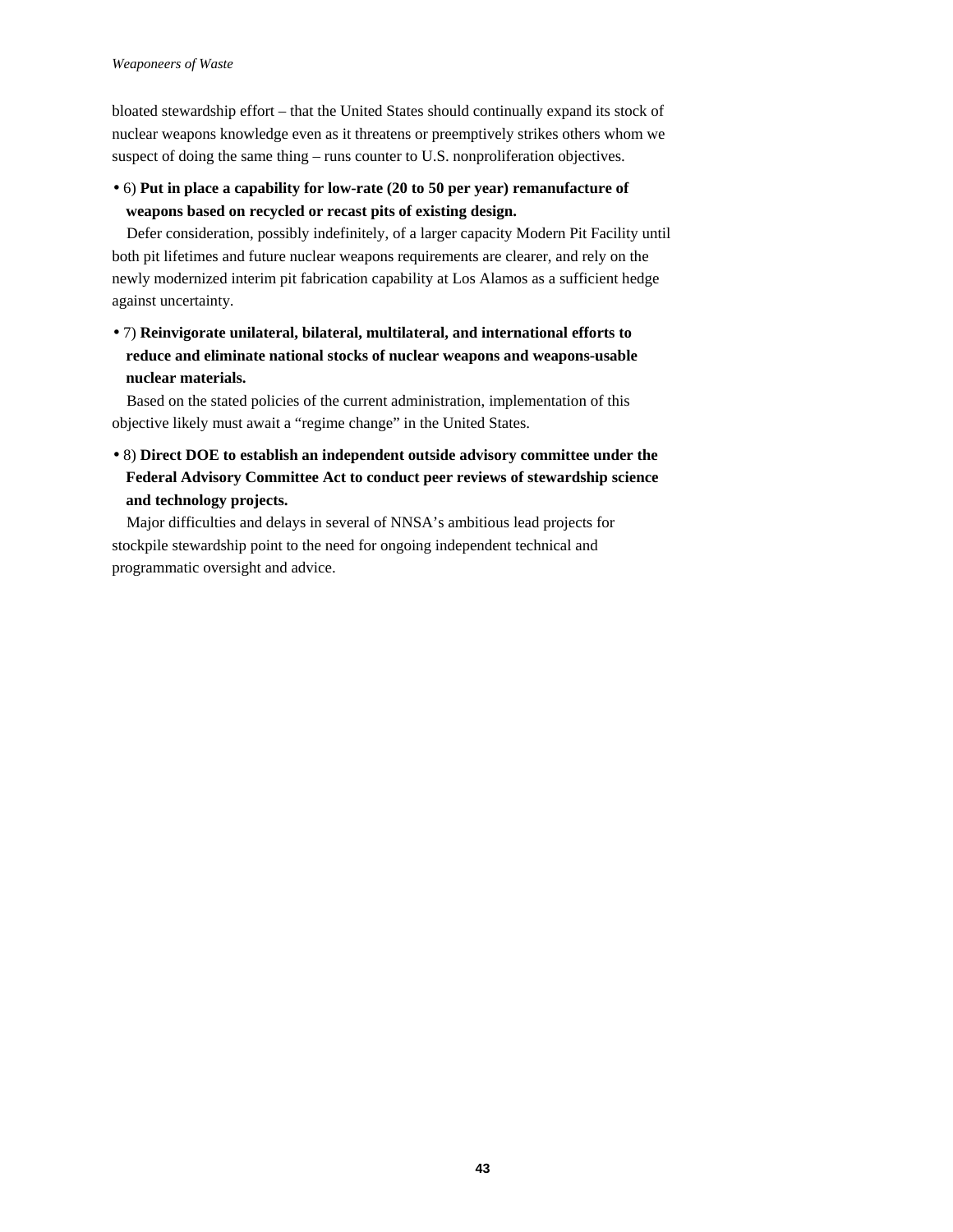## APPENDIX

## WHAT THINGS REALLY COST IN THE NNSA "WEAPONS ACTIVITIES" BUDGET

n the decades before post-Cold war public relations propelled a morphing of the U.S. In the decades before post-Cold war public relations propelled a morphing of the U.S<br>nuclear weapons program into the more benign-sounding "Science-Based Stockpile Stewardship," DOE presented its nuclear weapons budget request to Congress in a fairly straightforward fashion. The major budget categories were Nuclear Weapons Research and Development, Nuclear Weapons Testing, Nuclear Weapons Production and Surveillance, and Nuclear Weapons Materials Production.

Today's budget structure for Nuclear Weapons Activities, while covering much the same ground, is now comprised of the major elements summarized in Table A, the contents of which are no longer understood by most members of Congress, other agency decision-makers, the news media, or the public. Note the prevalence of broad, vague, generic and basically meaningless categories of funding: Science Campaign, Engineering Campaign, Readiness Campaign, Readiness in Technical Base and Facilities. From these one would hardly know that NNSA is working on nuclear weapons.

Directed Stockpile Work (DSW*)* – funded at \$1.4 billion in the current budget year and the FY 2005 request – is directed toward "maintaining confidence in the safety, security, and reliability of the nuclear weapons in the nation's stockpile through maintenance and evaluation" and "refurbishment" of existing weapons. The refurbishments consist of socalled "life extension programs" for each nuclear weapon type to be retained in the stockpile, but these actually involve substantial and costly upgrades to the weapons that go far beyond "maintenance," or even what most people commonly understand by the term "refurbishment." In fact, \$433 million of this funding is currently devoted to a budget element called Stockpile Research and Development, while only \$38 million is directed toward Dismantlement/Disposal of nuclear weapons.

The *campaigns* component – accounting for some \$2.4 billion or 38 percent of the total current funding for Nuclear Weapons Activities – is the single largest component by far in the NNSA budget. It consists of a grab bag of activities that in an earlier era were openly described as "nuclear weapons research and development." Now, under the essentially meaningless "campaigns" rubric, one finds five opaque program element titles: Science Campaigns, Engineering Campaigns, Inertial Confinement Fusion and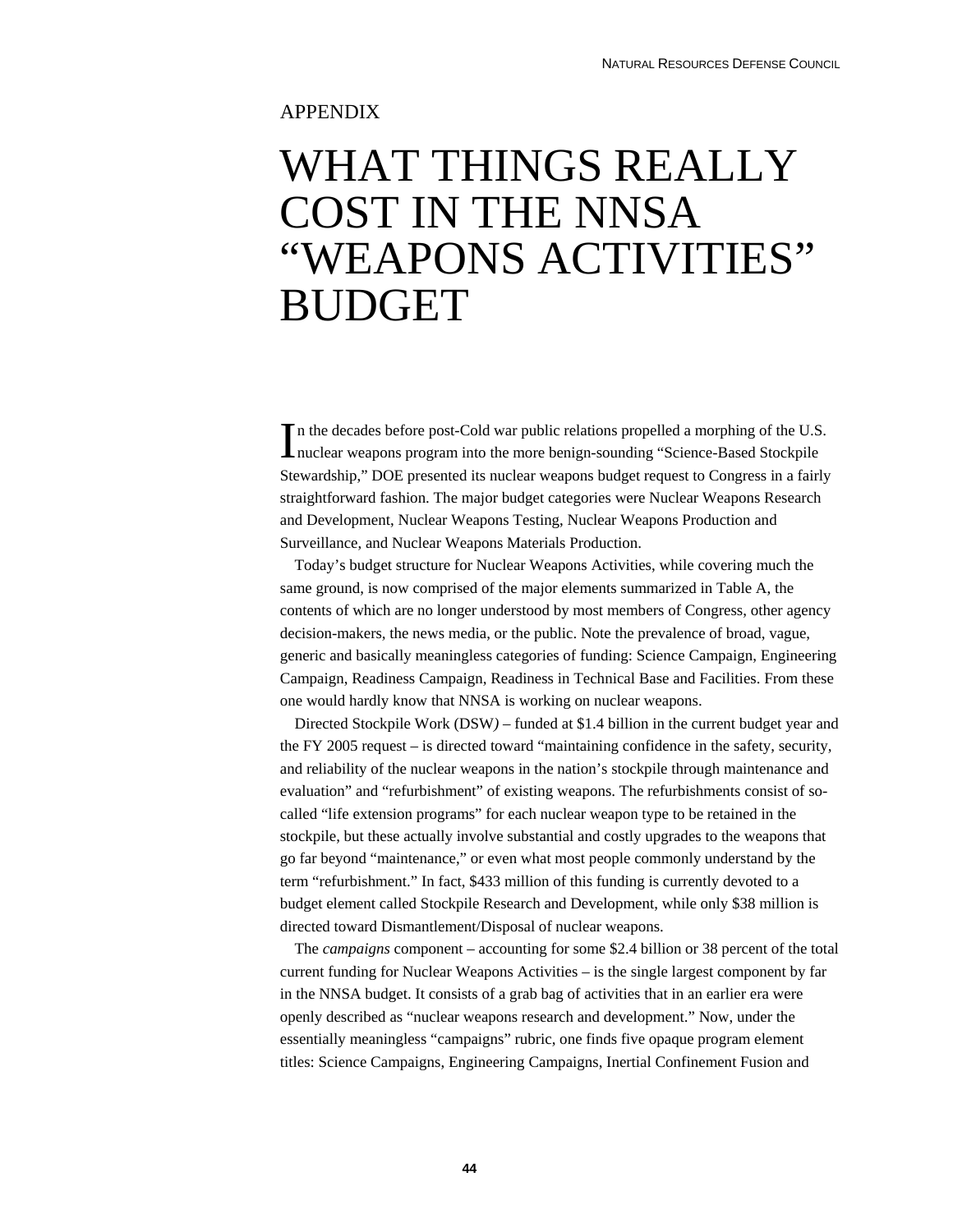High Yield, Advanced Simulation and Computing, Pit Manufacturing and Certification, and Readiness Campaigns.

| <b>Weapons Activities</b>                                      | FY 2005   | FY 2006   | FY 2007   | FY 2008   | FY 2009   | <b>FYNSP Total</b> |
|----------------------------------------------------------------|-----------|-----------|-----------|-----------|-----------|--------------------|
| Directed Stockpile Work                                        | 1,406,435 | 1,521,175 | 1,648,144 | 1,778,400 | 1,812,398 | 8,166,552          |
| Science Campaign                                               | 300,962   | 301,382   | 307,784   | 328,330   | 341,028   | 1,579,486          |
| <b>Engineering Campaign</b>                                    | 242,984   | 268,207   | 226,357   | 284,020   | 236,838   | 1,258,406          |
| <b>Inertial Confinement</b><br>Fusion & High Yield<br>Campaign | 492,034   | 521,319   | 535,070   | 437,069   | 440,557   | 2,426,049          |
| Advanced Simulation and<br><b>Computing Campaign</b>           | 741,260   | 781,509   | 825,705   | 834,160   | 848,359   | 4,030,993          |
| Pit Manufacturing and<br>Certification Campaign                | 336,473   | 323,508   | 314,180   | 154,579   | 158,168   | 1,286,908          |
| Readiness Campaign                                             | 280,127   | 330,801   | 307.383   | 357,027   | 376,460   | 1,651,798          |
| Readiness in Tech Base<br>& Facilities                         | 1,474,454 | 1,600,185 | 1,753,217 | 1,839,266 | 1,915,754 | 8,582,876          |
| Secure Transportation                                          | 201,300   | 185,000   | 185,971   | 190,014   | 195,000   | 957,285            |
| Nuclear Weapons Incident<br>Response                           | 99,209    | 100,136   | 100,657   | 98,331    | 100,609   | 498,942            |
| <b>Facilities Recapitalization</b>                             | 316,224   | 372,707   | 425,848   | 472,114   | 475,531   | 2,062,424          |
| Safeguards and Security                                        | 706,991   | 607,071   | 618,684   | 613,690   | 626,298   | 3,172,734          |
| <b>Total, Weapons Activities</b>                               | 6,598,453 | 6,913,000 | 7,249,000 | 7,387,000 | 7,527,000 | 35,674,453         |

| TABLE A: Bush Spending Plan for Nuclear Weapons Research, Development, & Production: FY 2005 - FY 2009 |  |
|--------------------------------------------------------------------------------------------------------|--|
| (Dollars in Thousands)                                                                                 |  |

Source: "FYNSP Schedule," DOE/NNSA FY 2005 CBR, p. 50.

Science Campaigns (\$301 million, +27 million) is really a series of applied science and technology research projects to improve U.S. capabilities for nuclear weapons design. In the FY 2005 budget request, Primary Assessment Technologies (called Primary Certification in FY 2004) contains \$81.5 million to develop tools and methodologies to predict ("certify") whether a specific design for the "primary" (trigger) stage of a nuclear weapon will achieve the explosive power required to drive the full weapon to its nominal design yield.

### **A BUSY SCHEDULE AT THE NEVADA TEST SITE**

The FY 2004 request for Primary Assessment Technologies includes \$30 million (+\$5.3 million) for improving Nevada Test Site readiness to resume underground nuclear test explosions (in prior years this activity was funded under Readiness in Technical Base and Facilities.) It also includes some of the funding for "subcritical experiments" with high explosives and fissile material conducted at the Nevada Test Site in the underground U1a Complex, and for plutonium shock loading experiments in Livermore's big gas gun, the Joint Actinide Shock Physics Experimental Research Facility (JASPER), also located at the test site.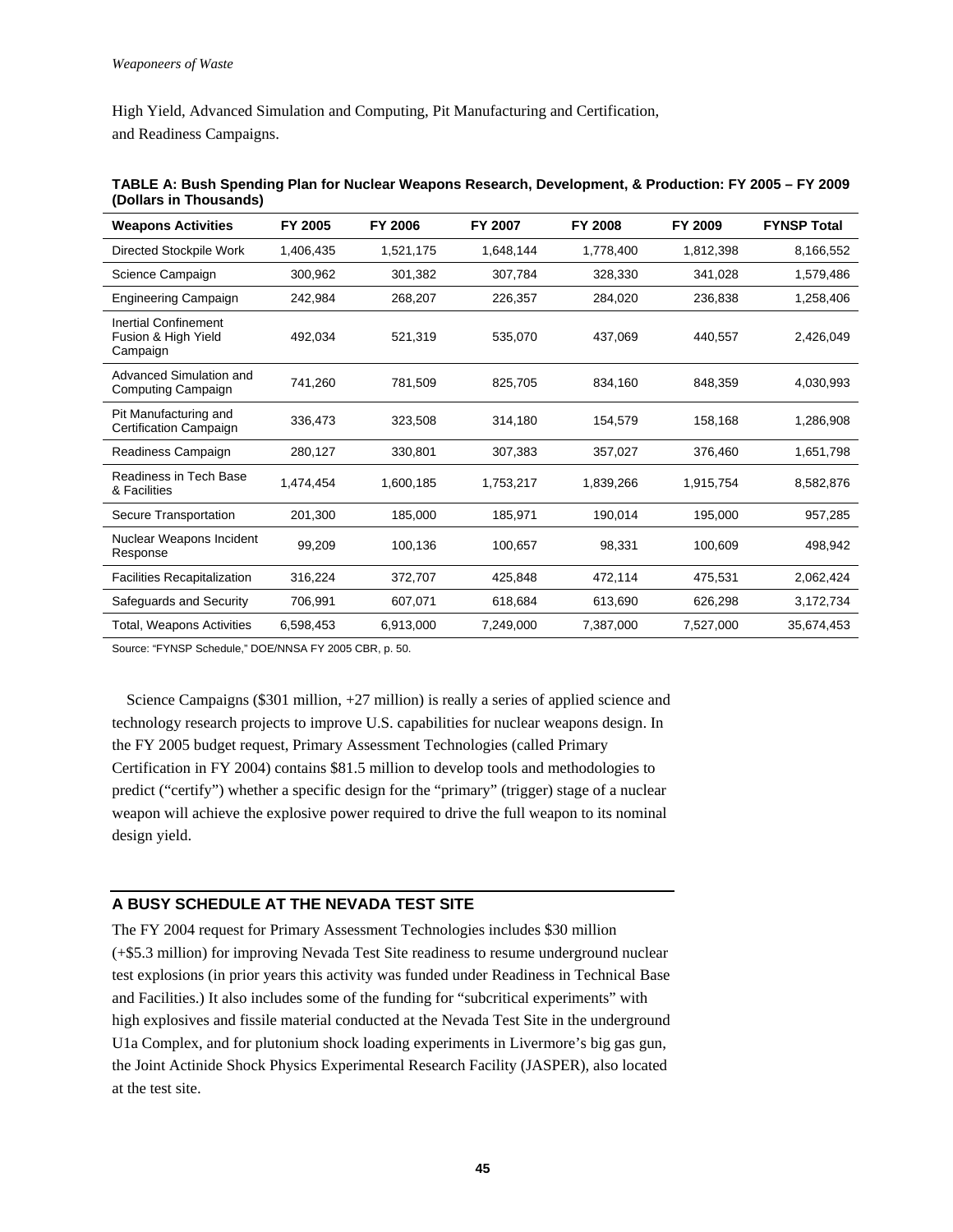The next subprogram of Science Campaigns, Dynamic Materials Properties,  $(\$91.5$  million,  $+ \$10$  million) appears to cover much the same ground as Primary Assessment Technologies, and it is not immediately clear why there are two separate programs, except perhaps to maximize the flow of funds to each nuclear design laboratory. This subprogram also supports Nevada Test Site experiments at the U1a Complex, JASPER, and the recently moved (from Los Alamos) Atlas Pulsed Power Facility, and at the Los Alamos Neutron Science Center and Sandia's pulsed power Z-facility in Albuquerque.

#### **ADVANCED RADIOGRAPHY AND PLUTONIUM AVLIS**

"Advanced Radiography" (\$62.4 million, + \$6.7 million) seeks better "quantitative radiographic data to improve the link between radiographic images [of imploding inert primaries] and the assessment of [nuclear explosive] primary performance." This subprogram also supports a secretive Advanced Materials Project at Livermore that is reviving the Plutonium AVLIS (Atomic Vapor Laser Isotope Separation) pilot plant mothballed in the early 1990s, when the first Bush administration cancelled construction of the full-scale plant slated for the Idaho National Engineering Laboratory.

According to Bruce Goodwin, Livermore's associate director for defense and nuclear technologies, the Advanced Materials Project will be "purifying [plutonium] isotopes for [dynamic] experiments." The secretive laser isotope separation project reportedly will deal with only "a few hundred grams at a time." Over a 10-year period, Godwin said, only "50 to 100 kilograms would be used."42 The plutonium isotope in question is almost certainly the rare and significantly less fissile Pu-242, which can be used for aboveground radiographic "hydrotests" (test implosions) of full-scale nuclear weapon primaries without producing an explosive nuclear chain reaction.

As noted in the body of the report, the chief preoccupation of the Advanced Radiography sub-program is fixing the badly botched second-axis of Los Alamos' Dual Axis Radiographic Hydrotest (DARHT) facility, ostensibly and arguably the most technically important facility in the science-based stockpile stewardship program.

The DARHT project began life in the FY 1988 budget request as a modest \$30 million upgrade involving deployment of two single pulse 16-Mev electron-beam accelerators producing X-rays. The project has since been "rescoped" several times, including division in 1997 into two distinct phases, and costs have ballooned to at least \$327 million, according to a May 2003 report by the DOE inspector general.<sup>43</sup> The audit disclosed that the "the DARHT facility would not be fully operational until June 2004 – 15 months later than its [most recent] projected completion date of March 2003," but that recent IG assessment is already obsolete. Given the magnitude of the schedule delay subsequently included in the current NSSA budget request, it seems likely that Los Alamos officials may have mislead the IG investigators.

Phase I, consisting of a Radiographic Support Laboratory and a twin axis Hydrotest Firing Site with one flash X-ray machine installed, was ostensibly finished in FY 2000 at a cost of \$105.7 million. Installation in Phase II of the second flash X-ray machine, the Long Pulse Induction Accelerator, has been a debacle. This machine is supposed to be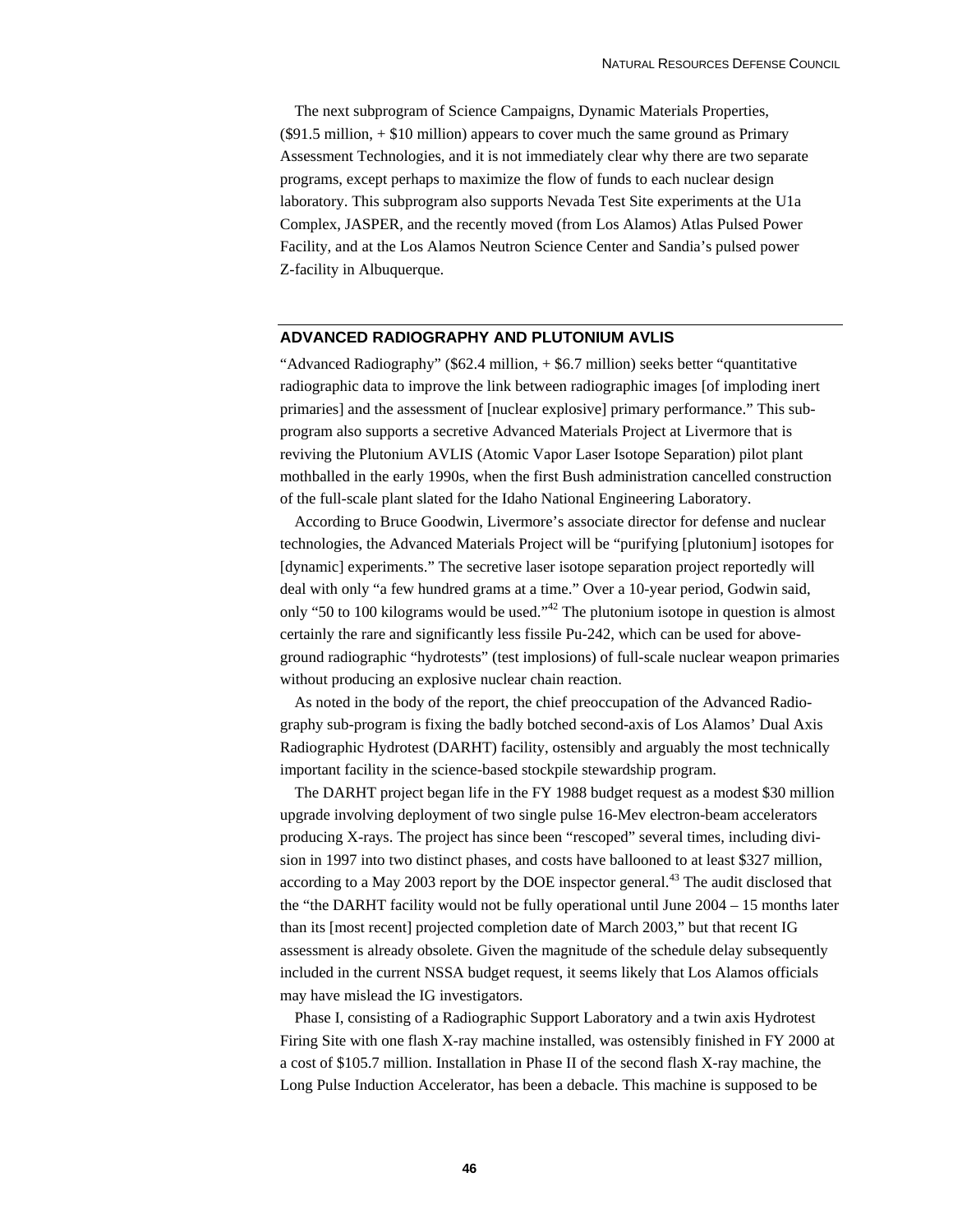#### *Weaponeers of Waste*

capable of providing "four high-quality beam pulses over four microseconds, with each pulse comparable in quality to the single pulse machine in the first axis."44 Phase II was originally to have been completed by the end of FY 2002 at a cost of \$154 million, but the current budget request for "Advanced Radiography" now states:

> In *FY 2005-2006*, the focus of this activity is on *the commissioning* of the Dual-Axis Radiographic Hydrotest (DARHT) facility, including solutions to high voltage breakdown problems on the  $2<sup>nd</sup>$  axis discovered during early commissioning experiments. Optimization includes improving beam spot size and detector develop-ments to improve radiographic image resolution, *installation and activation of the second axis beamline hardware, and the multi-pulse target assembly*. Supporting work includes the development of a composite vessel technology to mitigate the environmental consequences of hydrotests  $(emphasis added).<sup>45</sup>$

The revised timeline for this ostensibly highest priority project in the stockpile stewardship program now calls for the "first 2-axis hydro shot in support of stockpile assessment" to be conducted in FY 2007, *19 years* after the DARHT project's inception, *15 years* after U.S. entry into a nuclear test moratorium, and *four years later* than called for under the revised two-phase project timetable, but even this elongated schedule presumes success in finding and implementing a technical fix for the flawed second axis.

Those who support relying on modern hydrotest data rather than nuclear test explosions to sustain confidence in the performance of an enduring nuclear stockpile could be forgiven for getting the impression that Los Alamos and NNSA managers are doing everything they can to undermine the technical basis for continued U.S. observance of a nuclear test moratorium and eventual ratification of a Comprehensive Test Ban Treaty. Alternatively, one could surmise from the dismal performance record that DARHT never really had the top priority claimed for it when NNSA managers exempted it from NEPA programmatic analysis in 1995, on the grounds that it had an urgent independent utility apart from all other elements of the Stockpile Stewardship and Management program.  $46$  Either way – and there is probably an element of truth in both hypotheses – this botched project merits a full-blown congressional inquiry.

#### **SECONDARY ASSESSMENT TECHNOLOGIES**

The fourth and final component of FY 2005 Science Campaign budget request is called Secondary Assessment Technologies (\$65.6 million, + \$11.5 million), formerly Secondary Certification and Nuclear Systems [Performance] Margins Campaign in the FY 2004 budget. This subprogram funds experiments on high energy density physics (HEDP) facilities, including the partially completed National Ignition Facility (NIF) at Livermore, the Omega Laser at the University of Rochester, and the Z Machine at Sandia Albuquerque, to validate computer codes used to predict nuclear weapons performance, and improve models of physical properties and processes at the extreme physics regimes relevant to nuclear weapons design.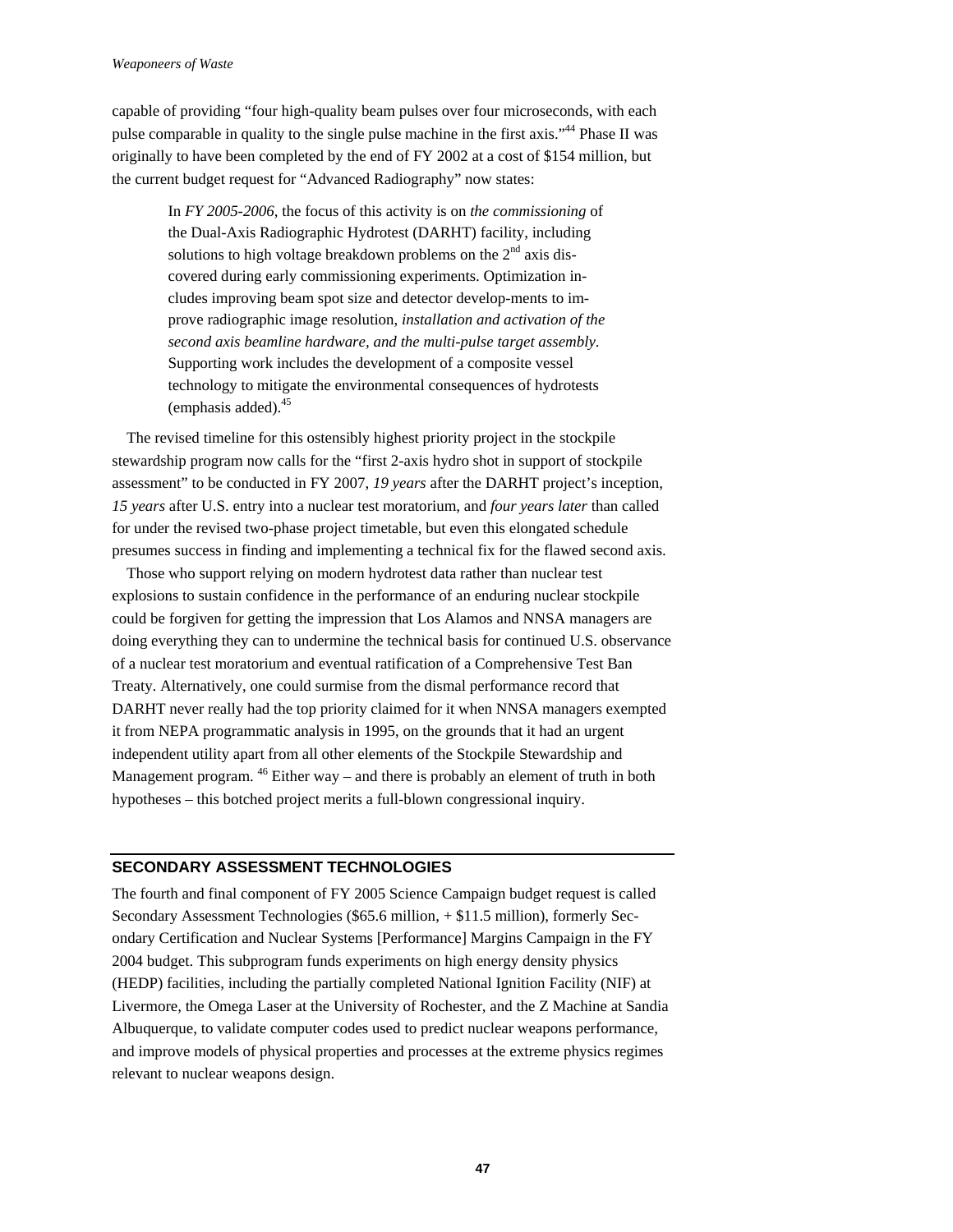Like Advanced Radiography, NNSA managers also may be tapping this operatingfunds account to off-load excess capital costs from troubled NNSA projects that continue to overrun even their *revised* "total project cost" baselines, in this case, Livermore's exorbitant \$4.2 billion NIF project. After all, what is a "National Ignition Facility" without an ignition target? The budget request states that an FY 2005 "area of emphasis" for Secondary Assessment Technologies will be "development of advanced target fabrication and diagnostic techniques required to support experiments" on NIF and other HEDP facilities. This probably refers primarily to non-ignition experiments to provide modeling data for the ASCI simulation program, but there is likely some overlap in both target fabrication and diagnostics with the effort to achieve ignition.

#### **ENGINEERING CAMPAIGNS**

The Engineering Campaigns program element (\$243 million, -\$22 million) is largely within the purview of Sandia National Laboratories. It develops enhanced "use-denial" and weapon initiation options for all stockpile weapons, establishes certification methodologies for non-nuclear components that do not rely on confirmation by further nuclear tests, develops radiation hardening techniques and hardened components for increased "survivability" of nuclear weapons systems in the intense radiation of a nuclear warfare environment, and develops (and seeks to experimentally validate) "design-toeffects" tools that translate the Pentagon's military effects "requirements" into warhead design specifications.

The two largest subprograms within Engineering Campaigns element are Enhanced Surveillance (\$99.9 million, + \$8.6 million) and Microsystems and Engineering Sciences Application (MESA) Complex (construction and "other project costs" total \$53.3 million in FY 05). Enhanced Surveillance primarily funds assessments of stockpile weapon components and materials, including new diagnostic techniques, and seeks to develop "aging models to predict lifetimes of components and materials." But this subprogram also is used to fund "advanced diagnostics and telemetry to support flight test requirements" involving new or modified weapons." (The MESA project is described in detail in the body of this report.)

#### **ICF AND NIF**

The second largest NNSA "campaign" in FY 2005, in terms of funding, is the Inertial Confinement Fusion and High Yield Campaign, (\$492 million, -\$22.2), which will rise to a planned peak of \$535 million in FY 2007 and accounts for total spending of \$2.43 billion over the course of NNSA's projected Five Year National Security Plan. Most of this planned funding is directed toward completing the National Ignition Facility (NIF), a massive 196-beam laser facility under construction at Livermore, and achieving the technical readiness to begin NIF fusion ignition experiments.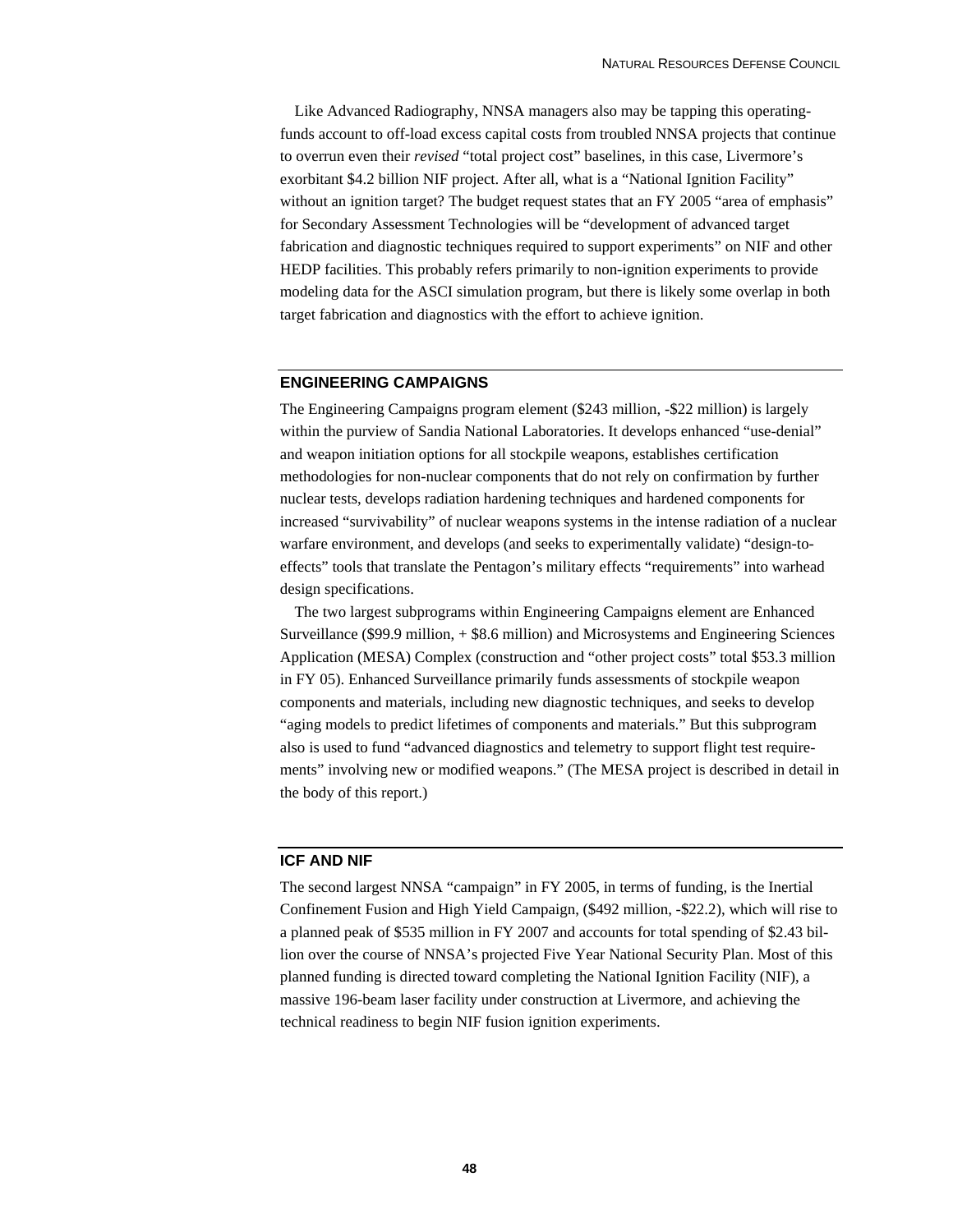| NIF Funding by Year<br>and Category                    | <b>FY2004</b><br>& Prior<br>Years | FY<br>2005 | <b>FY</b><br>2006 | <b>FY</b><br>2007 | <b>FY</b><br>2008 | <b>FY</b><br>2009 | <b>FYNSP Total</b><br>(FY05-FY09) | "Ignition-Ready<br>NIF" (Total Program<br>Cost through<br>FY2009) |
|--------------------------------------------------------|-----------------------------------|------------|-------------------|-------------------|-------------------|-------------------|-----------------------------------|-------------------------------------------------------------------|
| NIF Construction &<br>Other Project Costs <sup>a</sup> | 1,830.2                           | 132.0      | 138.6             | 128.6             | 18.7              | 0                 | 417.9                             | 2,248.10                                                          |
| NIF Laser System<br>Integration/Demo                   | 723.0                             | 114.0      | 117.0             | 121.0             | 125.0             | 0 <sup>b</sup>    | 477.0                             | 1,200.00                                                          |
| <b>NIF Ignition Target</b>                             | $517.0^\circ$                     | 76.5       | 90.2              | 94.0              | 102.6             | 105.1             | 468.4                             | 985.40                                                            |
| NIF Diagnostics &<br>Cryogenic System                  | $194.0^d$                         | 44.0       | 48.9              | 48.4              | 46.8              | 47.7              | $235.8^{\circ}$                   | 429.80                                                            |
| ICF Support Ops &<br>Target Production                 | $168.0^9$                         | 31.5       | 32.9              | 40.1              | 38.7              | $170.35^{h}$      | 313.55                            | 481.55                                                            |
| <b>Total Direct Costs</b>                              | 3,431                             | 398.0      | 419.0             | 423.5             | 323.1             | 323.15            | 1,912.65                          | 5,344.85                                                          |
| Deficit Financing at<br>4.5% APR                       | Not incl.                         | 18         | 19                | 19                | 14.5              | 14.5              | 86.00                             | 86.00                                                             |
| <b>Total Cost</b>                                      |                                   |            |                   |                   |                   |                   | 1,998.65                          | 5,430.85                                                          |

|  |  |  |  | TABLE B: Cost Estimate of "Ignition-Ready" National Ignition Facility (NIF) Through FY 2009 (Dollars in Millions) |
|--|--|--|--|-------------------------------------------------------------------------------------------------------------------|
|--|--|--|--|-------------------------------------------------------------------------------------------------------------------|

<sup>a</sup> In addition to physical construction, this line includes the costs of NIF conceptual design, detailed facility design, NEPA compliance, "R&D necessary to complete construction, and "optics vendor facilitization and quality assurance." For the three out-years FY2006-08, there is a \$26 million discrepancy between the total given by the annual funding profile shown in the FYNSP for "96-D-11 National Ignition Facility" and the "Schedule of Project Funding" for "NIF Total Project Costs – Outyears," so we have distributed this discrepancy evenly over the three outyears, adding \$8.6 million to each year.<br><sup>b</sup> FY 2009 represents the planned start of NIF routine operations. Annual

<sup>c</sup> Because of almost constant DOE weapons program budget restructurings and re-labeling of line items, and DOE's attempts to conceal from Congress the true cost of the NIF Project, it would take a major official auditing effort to gauge the full extent of DOE's actual "prior year" investment in the NIF project, particularly the indirect research and overhead costs. This figure includes the total amounts from the "Ignition" account for FY 2001-2004, plus 66% of LLNL's "Base ICF Program" cost for FY 1998-FY 2000.

<sup>d</sup> Includes funding from "Experimental Support Technologies" line for FY 2001-2003 and "Target Development, Fabrication and Handling" for FY 1998-FY2000.

e An independent analysis by former OMB budget examiner Dr. Robert Civiak in May 2001 estimated future costs of \$175 million for diagnostics and \$100 million for the target positioning system, which are consistent with the estimate given here.

f Since this account now supports "ICF target production" for all ICF facilities, including NIF, and "operations" at four other lesser ICF Program facilities – two of which directly support the "backup" NIF "direct drive" target program – this table allocates half of this funding line as an R&D related overhead cost of the NIF project. This is admittedly subjective. Some might argue that entire cost of the supporting Omega and Nike laser programs, and Los Alamos target fabrication effort should be allocated to NIF, while others might argue that these programs have some independent utility (particularly Nike, which is a very different type of laser from NIF and Omega) and allocate perhaps only 33% to the NIF Project. Given that NIF is the only facility nominally capable of imploding ignition targets, and target fabrication is critical to the success of the entire program, we have chosen 50%.

<sup>g</sup> Includes costs from FY1998-FY2004, allocated as follows: FY 1998-2000 = 0.5 x (the sum of ICF funding for UR/LLE Omega, NRL Nike Laser, and General Atomics Target Program); FY 2002-2004 = 0.5 x (sum of "Operations of Facilities/Target Production" line)

h Includes NNSA's projected \$130.345 million/yr for "NIF Operations" plus \$40 million/yr for supporting facility operations and target production. This estimate is likely to prove conservative.

According to DOE and NNSA, when laser installation is finally completed in September 2008, construction of NIF will have "officially" cost \$3.5 billion. The actual cost of the project through FY 2008 will actually be at least \$5.2 billion, and further billions will be required to reach the first "demonstration" of the facility's namesake mission, fusion ignition, now set for 2014.

In relation to NIF's marginal technical relevance for maintaining the "safety and reliability" of U.S. nuclear weapons, the cost of the project is mind-boggling. The true cost of the NIF project, through its laser system "completion" date at the end of FY 2008, is *at least* \$5 billion, However, as the preliminary data for FY 2009 suggests, continued spending at the rate of roughly \$500 million per year will be required for the next five to six years to reach the first "ignition demonstration" in FY 2014. Our "operations funding estimate" includes NNSA's official low-ball annual cost estimate for NIF facility support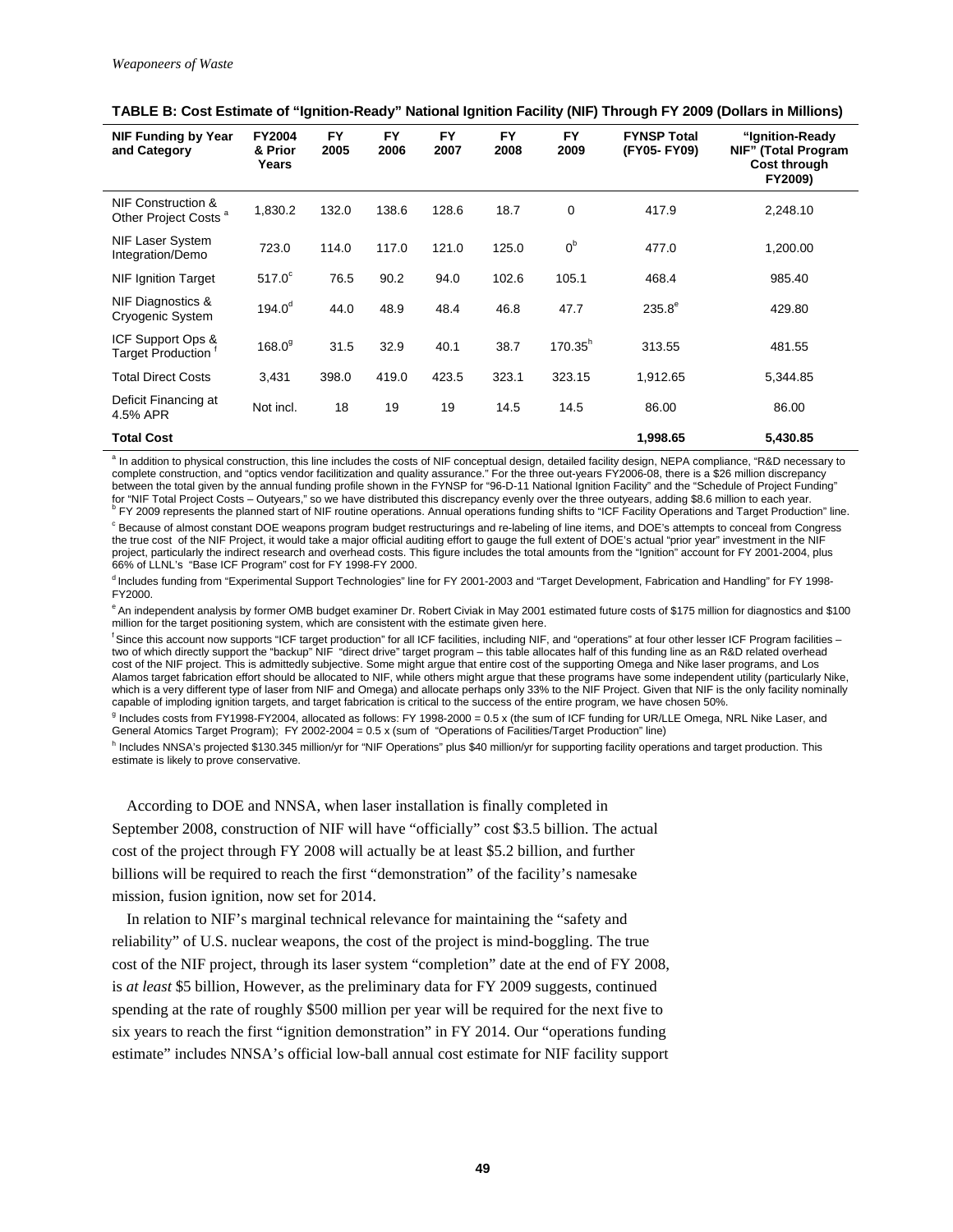personnel, maintenance and repair costs, and utilities, plus another \$40 million per year in operating funds for directly related critical facilities, such as target production.

As shown in Table C, these numbers suggest that the cumulative *direct* cost of getting to the first ignition demonstration on the NIF in FY 2014 – assuming it happens at all – will be at least \$8.4 billion, nearly triple the revised 2001 "baseline" cost estimate upon which DOE and Congress based their approval to continue with the NIF project.

|                                                           | FY 2008 &<br><b>Prior Years</b>          | FY 2009 | <b>FY</b><br>2010 | <b>FY</b><br>2011 | <b>FY</b><br>2012 | <b>FY</b><br>2013 | <b>FY</b><br>2014 | <b>Cumulative</b><br><b>Costs through</b><br>FY2014 |
|-----------------------------------------------------------|------------------------------------------|---------|-------------------|-------------------|-------------------|-------------------|-------------------|-----------------------------------------------------|
| <b>NNSA Official</b><br>"Baseline" Cost                   | 3,448.1                                  |         |                   |                   |                   |                   |                   |                                                     |
| <b>NIF Ignition Target</b><br>Development                 | 880.3                                    | 105.1   | 107.7             | 110.5             | 133.3             | 116.2             | 119.2             | $691.9^{a}$                                         |
| NIF Diagnostics &<br>Cryogenic System                     | 382.1                                    | 47.7    | 50                | 50.2              | 52.7              | 54                | 56.5              | $311.1^{b}$                                         |
| <b>ICF/NIF Facility Ops</b><br>& Target Production        | 311.2                                    | 170.35  | 200               | 235               | 270               | 310               | 350               | $1,535.35^c$                                        |
| Lab Overhead @<br>45% of Direct<br><b>Operations Cost</b> | (included in<br>NIF research<br>program) | 77      | 90                | 106               | 122               | 140               | 158               | 693.0                                               |
| Subtotal                                                  | 5,021.7                                  | 400.05  | 447.7             | 501.7             | 578.0             | 620.2             | 683.7             | 8,253.05                                            |
| Interest Expense @<br>avg 4.5 % APR                       | 71.5                                     | 18.0    | 20.0              | 22.6              | 26.0              | 27.9              | 30.8              | 216.8                                               |
| Total                                                     | 5,093.2                                  | 418.05  | 467.7             | 524.3             | 604.0             | 647.9             | 714.5             | 8,469.85                                            |

#### **TABLE C: Estimated Total Cost of "Ignition-Ready" NIF by 2014 (Dollars in Millions)**

<sup>a</sup> Assumes continued funding at FY 2009 level, plus 2.5% annual inflation adjustment for FY 2009-2014. This assumption may be excessive if one or more producible target designs are developed earlier rather than later in the program.<br>b Apaumes continued funding at EX 2000 laugh alug 2.5% apaugh inflation ediustment to

 Assumes continued funding at FY 2009 level, plus 2.5% annual inflation adjustment for FY 2009-2014. This assumption likely underestimates the costs of equipping NIF for conducting and diagnosing cryogenic target experiments, but we have no way of independently estimating how much this effort will ultimately cost.

For FY2010-FY2014, this estimate assumes that NIF operations funding will increase steadily from DOE's 2009 forecast level (\$130 million plus \$40 million for "target production") to the "rule of thumb" suggested by the National Academy of Sciences for operating "high technology" research facilities-10-13% of the total project cost. Using the minimum 10% and DOE's own (grossly understated) figure of \$3.5 billion for total project cost still yields an annual NIF operating budget of \$350 million. Hence we have assumed a four-year "ramp-up" to this level in our estimate.

> However, NRDC believes that there are additional substantial "indirect" overhead costs associated with supporting and administering a cadre of highly specialized laserfusion scientists and high-energy glass-laser system engineers, and their associated computing, equipment, and database resources, to conduct experiments on the NIF and Omega. Full and fair attribution of these indirect "laboratory overhead" costs to the NIF project's requirements, at standard lab overhead rates (45 to 55 percent), likely would add another \$700 million to \$840 million to the NIF program cost estimate, bringing the actual cost of achieving ignition on the NIF to around \$8.3 billion.

> Given that NIF is a "discretionary expenditure," and that its prolonged and more costly construction is occurring at a time of sharply rising budget deficits, there is now a *real* rather than merely "imputed" interest cost to the project. With true NIF-related project outlays of some \$400 million to \$600 million annually requiring deficit financing over the 10-year period until 2014, the government must in effect borrow that amount each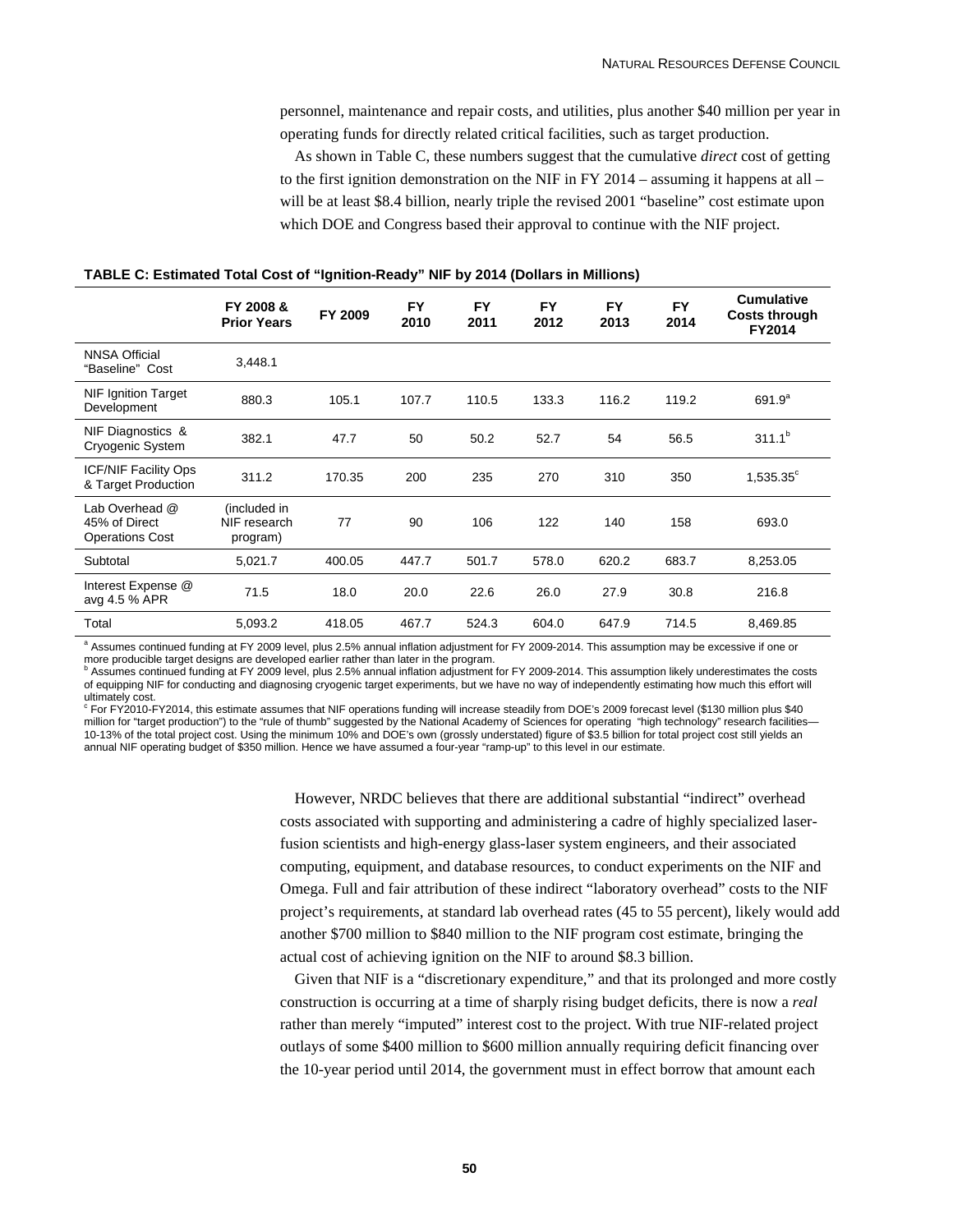year to keep the project going. Assuming an average T-bill rate of 4.5 percent for the period 2004 to 2014, that's another \$216 million in interest that must to be added to the true cost of the NIF project, bringing the total cost of an "ignition ready" NIF to \$8.5 billion by 2014.

#### **SIMULATION COSTS**

In NNSA's FY 2005 request, the Bush administration reveals that it intends to spend \$740 million next year (+19.9 million), on the Advanced Simulation and Computing Initiative (ASCI) Campaign, and an astonishing \$4.031 billion through FY 2009 – an average of \$806 million per year on nuclear weapons computing alone.

As shown in Table D (see below), over the five-year period 2002 to 2006, NNSA will have added some 656,000 square feet of floor space dedicated to nuclear weapons supercomputing at a cost of \$263 million, just for the empty buildings and utility support systems. The bill for equipping these centers with supercomputer hardware and advanced display technology through the end of the current Five Year National Security Plan comes to \$1.71 billion, and operating them will cost another \$1.35 billion. So by the end of 2009 all this supercomputing overkill will have cost U.S. taxpayers at least \$3.3 billion, just for the buildings and computer hardware! Developing the three-dimensional weapons simulation codes (applications software) to utilize all this supercomputing power will cost billions more.

#### **READINESS CAMPAIGN**

NNSA's Readiness Campaign is intended to "revitalize the nuclear weapons manufacturing infrastructure" by improving both its "responsiveness" and its "technology base." Claiming marching orders from the Bush administration's December 2001 Nuclear Posture Review, NNSA claims "a truly responsive infrastructure is the cornerstone of the new nuclear defense triad" outlined in that document. "To be considered a credible deterrent, this infrastructure must include a manufacturing capability with state-of-the-art equipment combined with cutting-edge applications of technology, and an ability to quickly provide modified or enhanced capabilities and products to meet emerging threats."47

In FY 2005 to FY2009, five subprograms – covering capabilities for thermonuclear component ("secondary") manufacturing, high explosives production and weapons assembly/disassembly, electronic and mechanical components, new computerized production technologies, and readiness to produce tritium for stockpile weapons – comprise the planned Bush Readiness Campaign with a projected price tag of \$1.65 billion. Some of this work is necessary for maintaining a nuclear deterrent stockpile, but much of it is not.

Consider, for example, the Advanced Design and Production Technologies (ADAPT) nuclear weapons program, which has received more than \$548 million since FY 1998 and is slated to receive another \$459 million in spending over the next five years, for a total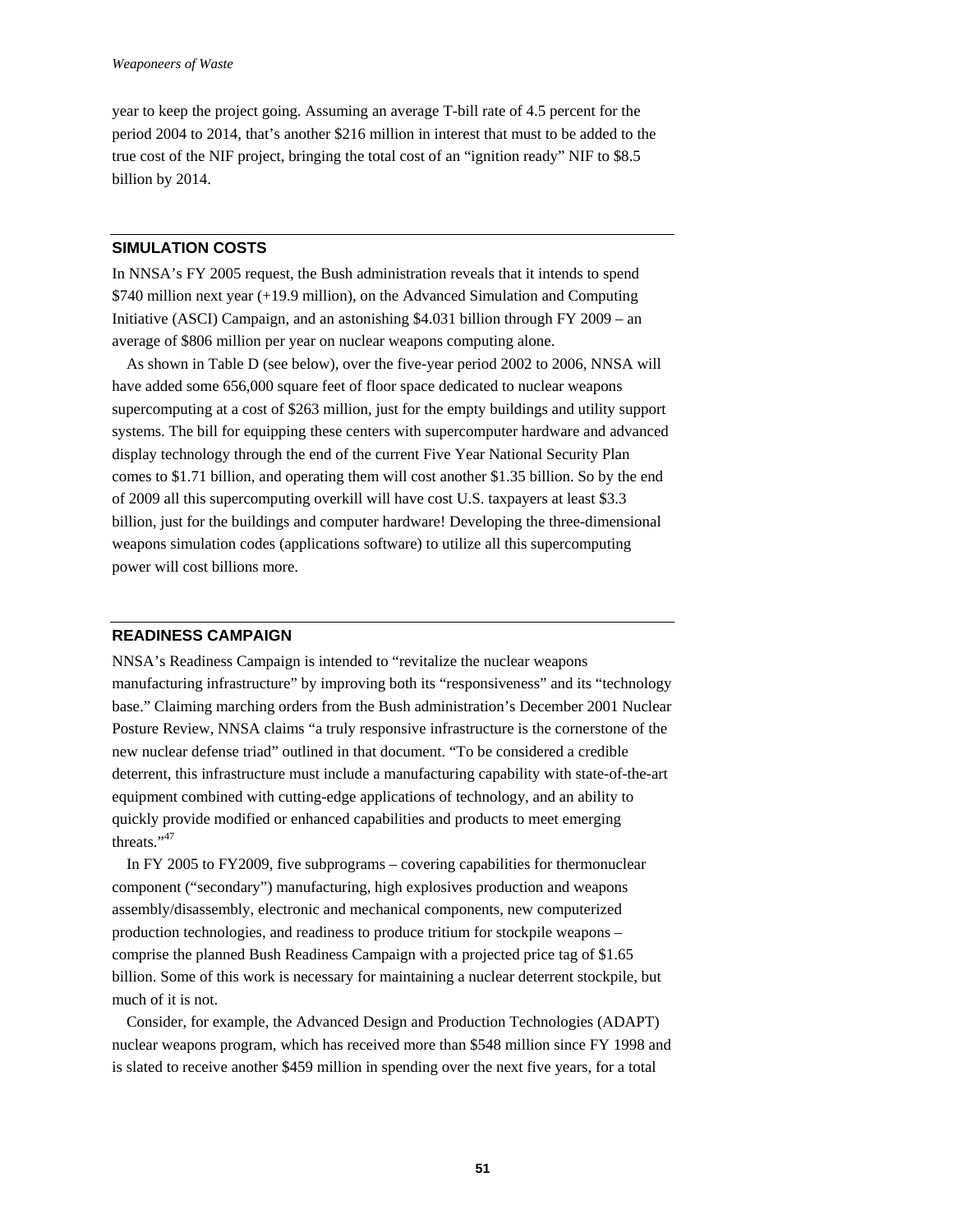of more than \$1 billion. As shown in Table E, this program has been developing and deploying new weapons production technology for quite some time, and the program shows no signs of abating. The objective appears to be a modern, geographically dispersed, but nevertheless highly integrated "virtual" weapons design and production enterprise, making maximum use of computer-aided-design and manufacturing (CAD/CAM) techniques and high-speed secure networking to enable rapid prototyping and low-volume production of nuclear weapon parts.

#### **New ASCI Facilities Square Footage Year Added Number of Nuclear Weapons Simulation Staff Construction Cost (excl. computers) \$ in millions Facility Annual Operating Costs (\$ mil.) Computer & Displays (VIEWS) Acquisition FY2002- 2009 Weapons Computing Capacity (in trillions of floating point operations per second (TeraOPS)**  Los Alamos Strategic **Computing** Complex (SCC) 267,000 FY 2002 300 "nuclear weapon designers, computer scientists, code developers, and university and industrial scientists and engineers" 100 63.5 (\$508 million through FY09) Data not available by site "Scaleable" Facility has 20 TeraOPS operating, can support 50 with current mechanical infrastructure, has space 150 TeraOPS in a 43,500 sq. ft. computer room Sandia/NM Joint Computational Engineering Laboratory (JCEL)  $64.900$  FY 2003 175 "scientists and engineers" exploring "design alternatives using iterative simulations of virtual prototypes." 30.8 53.1 (\$372 million through FY2009) Data not available by site 50 TeraOPS in FY 2005 Livermore Terascale Simulation Facility (TSF) 253,000 FY 2004- 2006 288 "weapons scientists, engineers and support staff" in a four story office complex 94.3 66.2 (\$265 million through FY 2009) Data not available by site 60 TeraOPS to be installed in FY 2004, 100 in FY 2005, 200+ capacity in two 128 x 192 ft. two-story computer rooms Sandia/CA Distributed Information Systems Laboratory  $71,516$  FY 2004 130 "employees and visiting researchers... to apply vital high-end distributed resources across thousands of miles to meet the urgent and expansive design, analysis, and engineering needs of stockpile stewardship." 38 33.2/yr (\$199.2 million through FY 2009) Data not available by site N/A - facility will emphasize distributed and distance computing techniques for sharing data, computing resources between sites. Total 656,416 sq. ft. over 5 years 893 professional  $\frac{333}{263.1}$  263.1 \$216/yr \$1.35 billion through \$1.2 billion for computers .<br>\$510 million 360 TeraOPS (projected) in FY 2007

#### **TABLE D: The NNSA Buildup in Nuclear Weapons Simulation Capacity**

Sources: DOE/CBR's FY 2000-2005.

FY 2009

for displays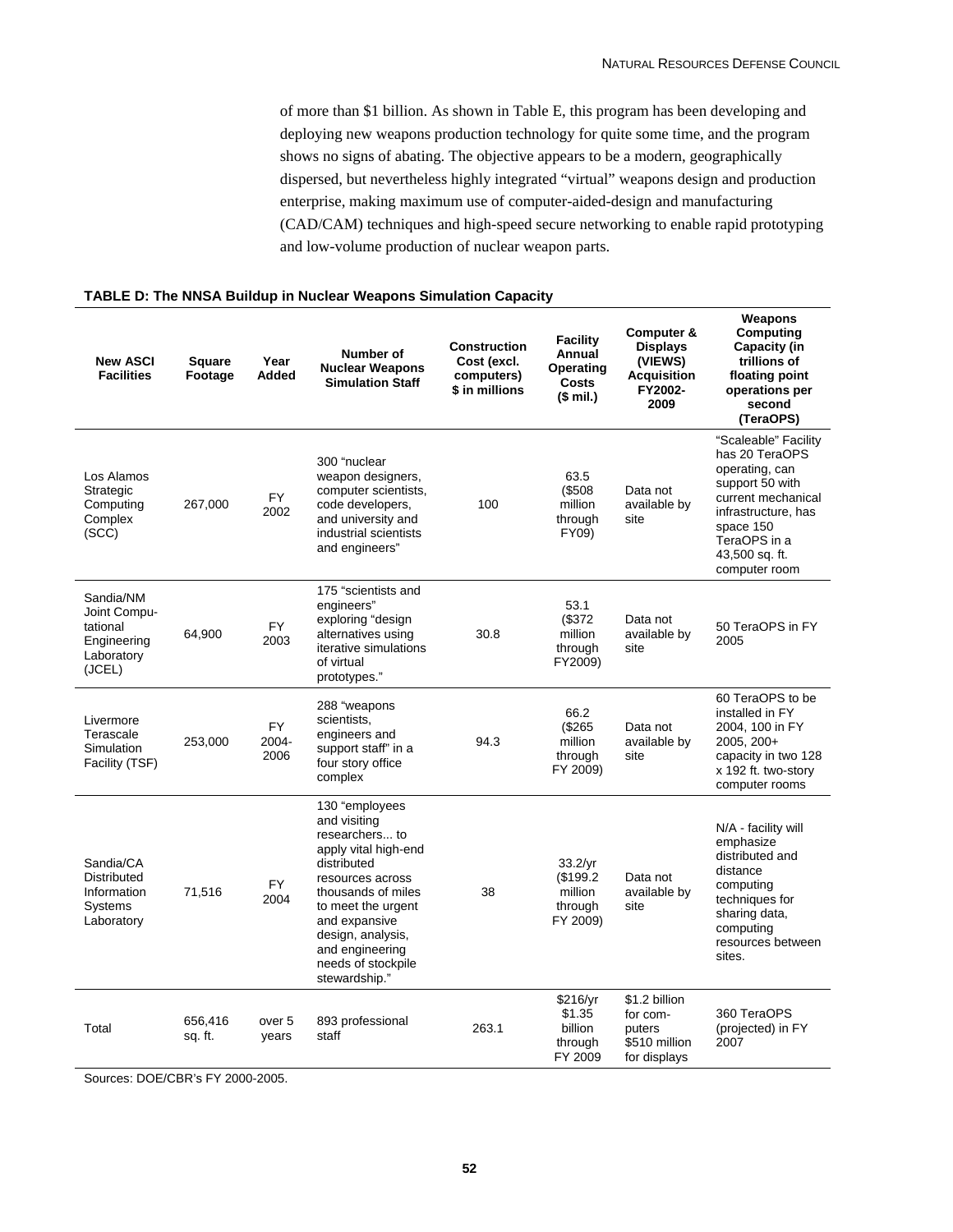| <b>Fiscal Year</b><br>(\$ in<br>1,000's | 1998   | 1999   | 2000   | 2001   | 2002   | 2003   | 2004   | Total       |
|-----------------------------------------|--------|--------|--------|--------|--------|--------|--------|-------------|
| Prior<br>Funding                        | 90.098 | 79.520 | 85.000 | 75.958 | 68.432 | 71.581 | 77.461 | 548.050     |
|                                         |        |        |        |        |        |        |        |             |
| <b>Fiscal Year</b>                      | 2005   | 2006   | 2007   | 2008   | 2009   |        |        |             |
| Future<br>Funding                       | 84.788 | 89.506 | 89,441 | 95,633 | 99,522 |        |        | 458,890     |
| Total<br>Spending<br>(Projected)        |        |        |        |        |        |        |        | \$1,006,940 |

**TABLE E: Funding for Advanced Design and Production Technologies (FY 1998 – FY 2004)** 

In recent years, NNSA has used ADAPT funding from the Process Development Program to "develop and prototype equipment and processes to recover tritium effluents from tritium facilities and assure product quality," effectively supplementing funding for the troubled Tritium Extraction Facility (see below), which has vastly overrun its budget.48 This trend continues, although less visibly, in the FY 2005 budget request, which makes ADAPT a sub-element of Readiness Campaigns and briefly states that a "major focus area" of the program will be "developing capabilities and improvements to tritium processing."

### **TRITIUM COSTS**

NRDC estimates that DOE and NSSA has spent at least \$2.6 billion since 1996 maintaining and attempting to restore U.S. tritium recycling, production, and extraction capabilities. The recent spending has been premised on restoring a capability to support the START II stockpile tritium requirement (i.e. 4,900 "active" nuclear weapons with filled tritium reservoirs plus a plus a "five-year reserve" to replenish same in the event production were (implausibly) disrupted for a prolonged period. Suffice to say, this tritium requirement scenario is now outdated but has yet to be formally replaced with another, more realistic one (see text of report for detailed discussion of future tritium requirements.)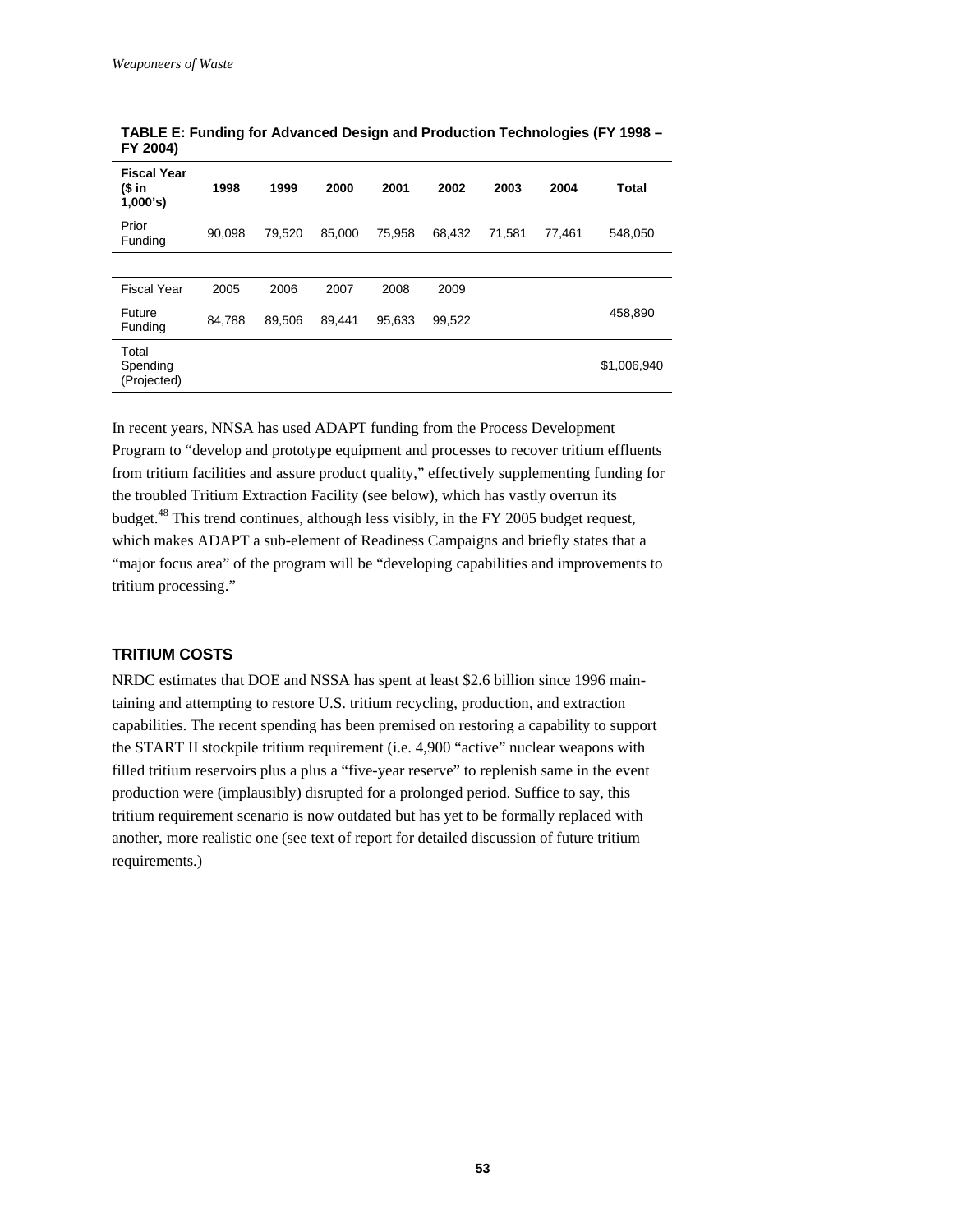| Program: FY                                                            | 1996             | 1997             | 1998             | 1999             | 2000               | 2001               | 2002               | 2003               | 2004               | Total     |
|------------------------------------------------------------------------|------------------|------------------|------------------|------------------|--------------------|--------------------|--------------------|--------------------|--------------------|-----------|
| Target Irradiation &<br>Extraction<br>Capabilities                     | 75,000           | 100,000          | 260,855          | 167,000          | 170,000            | 165,321            | 132,489            | 129,802            | 134,115            | 1,334,582 |
| Consolidate &<br><b>Modernize Tritium</b><br><b>Recycle Facilities</b> |                  | 1,500            | 8,492            | 20,408           | 28,400             | 29,141             | 29,561             | 21,908             | 0                  | 139,410   |
| <b>SRS Tritium</b><br>(RTBF) Operations<br>Fundinga                    | 75,000<br>(est.) | 75,000<br>(est.) | 75,000<br>(est.) | 75,000<br>(est.) | 52,046<br>(actual) | 75.191<br>(actual) | 73,753<br>(actual) | 83,035<br>(actual) | 78,016<br>(actual) | 662,041   |
| <b>SRS Capability for</b><br>Advanced Loading<br>Missions (CALM)       |                  |                  |                  |                  |                    |                    | 1,118              | 1,381              | 261                | 2,760     |
| <b>RTBF Material</b><br>Recycle &<br>Recoveryb                         | 8,000            | 9,000            | 10,500           | 10,500           | 10,500             | 10,500             | 10,500             | 10,500             | 10,500             | 90,500    |
| <b>SRS Tritium Sitec</b><br>Safeguards &<br>Security                   | 8,000            | 8,500            | 9,000            | 9,500            | 9,825              | 10,329             | 13,055             | 11,450             | 11,885             | 96,719    |
| Tritium R & D<br><b>Facilities, RTBF</b><br>Funding (est.)d            | 25,000           | 26,000           | 27,000           | 28,000           | 29,000             | 30,000             | 31,000             | 32,000             | 33,000             | 261,000   |
| Total FY1996-2004                                                      |                  |                  |                  |                  |                    |                    |                    |                    |                    | 2,587,012 |

**TABLE F: Tritium Capabilities Spending Estimate: FY1996 – FY 2004 (Dollars in Thousands)** 

<sup>a</sup> For FY 1996-2000, this number was not broken out under the old budget structure, but an estimate of 50% of the \$152 million provided in FY 98 for "limited life component exchange" (i.e. neutron generators and tritium reservoirs) is consistent with actual amounts for FY 2001-2005 SRS Tritium Site "operations costs" that were identified in the budget.

 $^{\rm b}$  Estimated values, based on actual value of \$7 million in FY 1995 that represented 12.25 % of the total MR&R line that year. Recent actual values may be significantly higher, but are unlikely to be significantly lower.

FY 96 – FY 1999 safeguards and security costs for SRS were not separately identified in the former DOE Defense Programs budget.

<sup>d</sup> RTBF funding base "guesstimate " in FY 96 as follows: Los Alamos "Weapons Engineering Tritium Facility (WETF)" - \$12 million/yr; Los Alamos "Tritium Science and Fabrication Facility (TSFF) - \$11 million; total = \$23 million out of LANL/RTBF operations funding of about \$300 million per year . Livermore's "Tritium Facility" (B331) in the "Superblock Complex" estimated at \$2 million/yr out of an RTBF total of \$40 million. Annual sum of \$25 million for all three facilities is then escalated by \$1 million (4%) per year. It should be emphasized that this is only a guess, and the real number may be significantly larger or smaller than that estimated.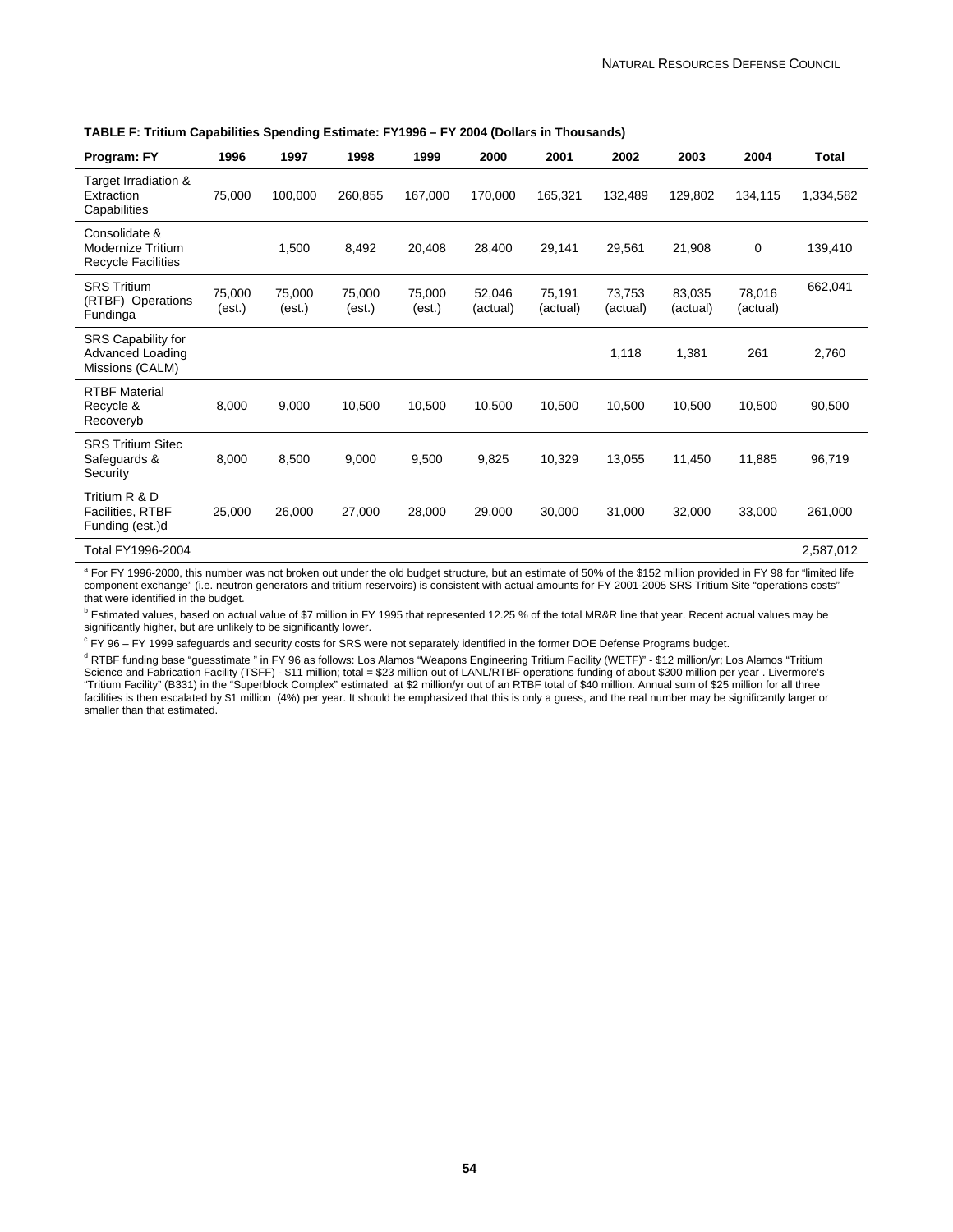| <b>FYNSP (Planned)</b>                                        | 2005                | 2006             | 2007             | 2008             | 2009             | Total         |
|---------------------------------------------------------------|---------------------|------------------|------------------|------------------|------------------|---------------|
| Target Irradiation &<br>Extraction                            | 79,850              | 97,808           | 68,059           | 85,586           | 91,637           | 422,940       |
| Cleaning & Loading<br>Mods (CALM)                             | 8,025               | 15,822           | 14,650           | 12,479           | 4,004            | 54,980        |
| <b>SRS Tritium Site</b><br><b>RTBF Operations</b><br>Fundinga | 95,173<br>(request) | 83,144<br>(est.) | 85,275<br>(est.) | 87,462<br>(est.) | 89,704<br>(est.) | 440,758       |
| <b>RTBF Material</b><br>Recycle &<br>Recoveryb                | 10,500              | 10,770           | 11,045           | 11,329           | 11,619           | 55,263        |
| <b>SRS Tritium Site</b><br>Safeguards &<br>Security           | 12,000              | 12,307           | 12,623           | 12,948           | 13,280           | 63,158        |
| Tritium R & D<br><b>Facilities, RTBF</b><br>Funding (est.)c   | 34,000              | 35,000           | 36,000           | 37,000           | 38,000           | 180,000       |
| Tritium Facility B331<br>Modernization, LLNL                  |                     |                  |                  |                  |                  | 14,000 (est.) |
| Total Tritium Cost:<br>FY 2005-FY2009                         |                     |                  |                  |                  |                  | 1,231,099     |

**TABLE G: Projected Tritium Capabilities Spending FY2005-2009** 

<sup>a</sup> FY 2006-09 amounts are estimated, based on average of prior five years of funding, escalated by 2.5% per year.

<sup>b</sup> Estimated amounts, based multiplying total FY2005 MR&R costs by known (1995) SRS percentage of 12.25, and escalating result by 2.5% per year for FY 2006-2009. Since 1995 represented the post Cold War low point in Weapons Activity funding, this methodology probably understates the actual cost.

<sup>c</sup> From previous table, RTBF funding base "guestimate " in FY 96 was as follows: Los Alamos "Weapons Engineering Tritium Facility (WETF)" - \$12 million/yr; Los Alamos "Tritium Science and Fabrication Facility (TSFF) - \$11 million; total = \$23 million out of LANL/RTBF operations funding of about \$300 million per year . Livermore's "Tritium Facility" (B331) in the "Superblock Complex" estimated at \$2 million/yr out of an RTBF total of \$40 million. Annual sum of \$25 million for all three facilities is then escalated by \$1 million (4% declining to 2.7%) per year to reach FY2009 estimate of \$38 million. It should be emphasized that this is only a guess, and the real number may be significantly larger or smaller than that estimated.

#### **READINESS IN TECHNICAL BASE AND FACILITIES**

The DOE's FY 2005 request for Readiness in Technical Base and Facilities is for \$1.47 billion, an increase of \$66 million over this year. This catch-all program category, alluded to above in the previous discussion of spending on tritium-related projects, is a functionally meaningless account with vague sounding sub-programs titles such as "Operations of Facilities Program Readiness" and "Construction" that conceal far more than they reveal.

From the program analysis standpoint, such categories are useless, as they reveal nothing about how NNSA is allocating and investing its "operating" and "capital" funds across the functional program areas required for nuclear weapons. A more transparent and useful budget breakdown would resemble something along the lines of the following:

- "nuclear weapons design, testing, and simulation,"
- "plutonium processing and component fabrication,"
- "uranium operations and other secondary nuclear explosive materials,"
- "tritium production, purification and reservoir replenishment,"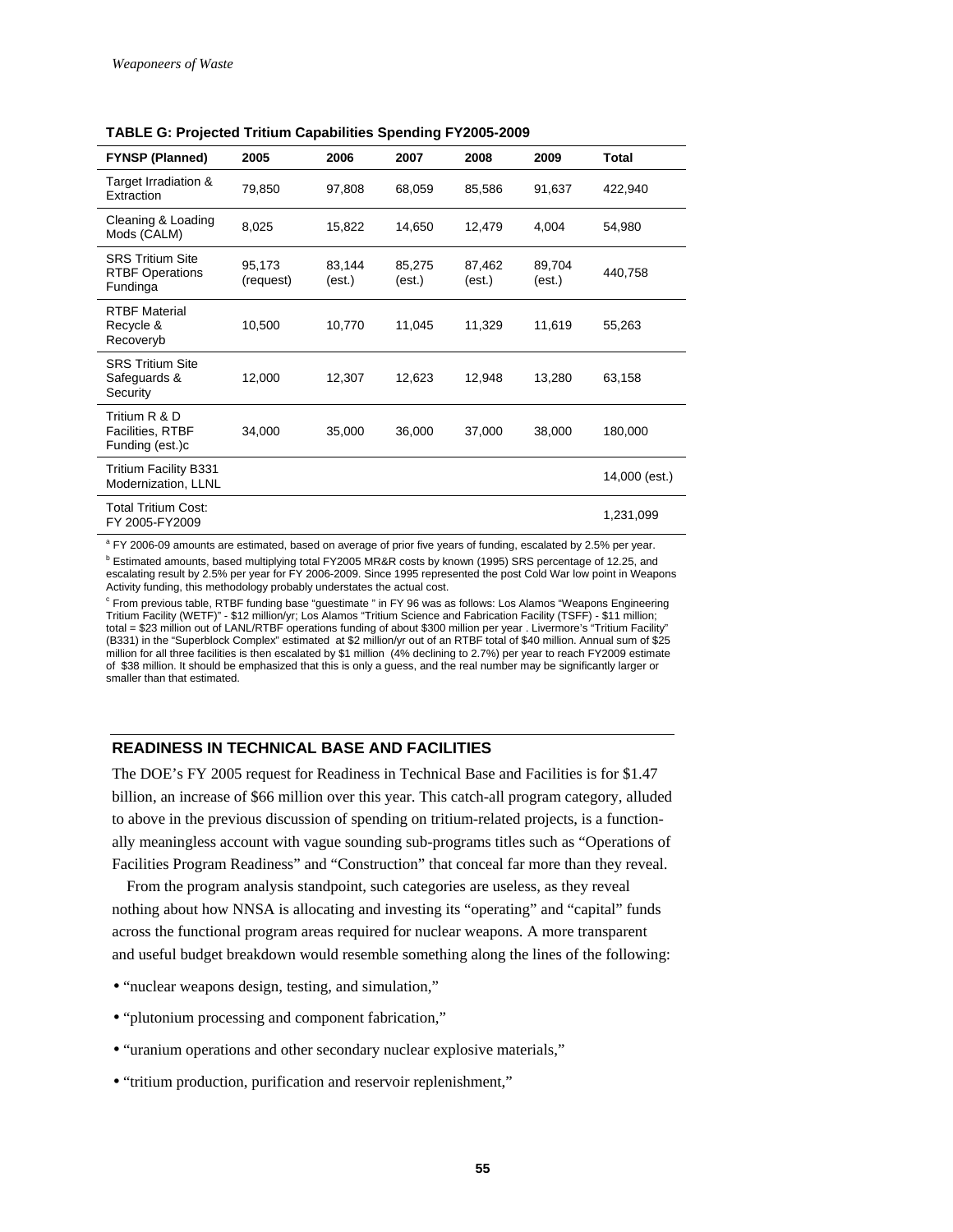- "limited-life components,"
- "high explosive components,"
- "other non-nuclear components,"
- "weapons system integration and flight-testing,"
- "weapons assembly and modification"
- "stockpile surveillance and evaluation,"
- "warhead dismantlement," and
- "nuclear component storage."

Within each of these functional categories, expenditures should and could be identified by type of activity (e.g., R&D, field-testing, production, surveillance and evaluation) by type of expenditure (e.g., operations funding, capital equipment, construction, safeguards and security) and by site and facility (e.g. Los Alamos TA-55, LLNL B331). Such required budgeting would simultaneously reveal not only how DOE is allocating its funding between *operations* and *capital investment*, and between *R&D* and *stockpile maintenance* activities, but it would make clear to Congress the real costs of the redundant capabilities and locations that are being sustained within the current complex.

For the moment, however, or until it demands better, Congress is stuck with such dysfunctional monikers as Readiness in Technical Base and Facilities, which immediately raises the question, "Readiness for what?" To resume the technological arms race with Russia (or China?) To "surge" future production of nuclear weapons to discourage any would be challengers to U.S. nuclear supremacy?

Within Readiness in Technical Base and Facilities the two largest sub-programs in FY 2005 and recent years are Operation of Facilities, at \$1.02 billion, and Construction at \$206.3 million. Los Alamos facilities get roughly a third of the "operations" funding at \$319 million, followed by Sandia at \$151 million, the Kansas City Plant (which makes non-nuclear warhead components) at \$102 million, the Pantex Plant at \$98 million, and the Oak Ridge Y-12 National Security Complex at \$98 million. This spending has no particular programmatic focus, but rather operates and maintains a wide range of "program infrastructure and facilities … in a state of readiness, ensuring each capability (workforce and facility) is operationally ready to execute programmatic tasks identified in Campaigns and Directed Stockpile Work (DSW)."

To make matters worse, NNSA shuffles programs and projects in and out of the Readiness in Technical Base and Facilities category and makes "comparability adjustments" to prior year funding, making it even harder to discern trends in spending or to follow projects from beginning to end. Such budget games mask the fact that 14 years after the dissolution of America's only plausible nuclear adversary, NNSA's overhead expenses continue to rise even as America's nuclear forces and requirements have been significantly reduced.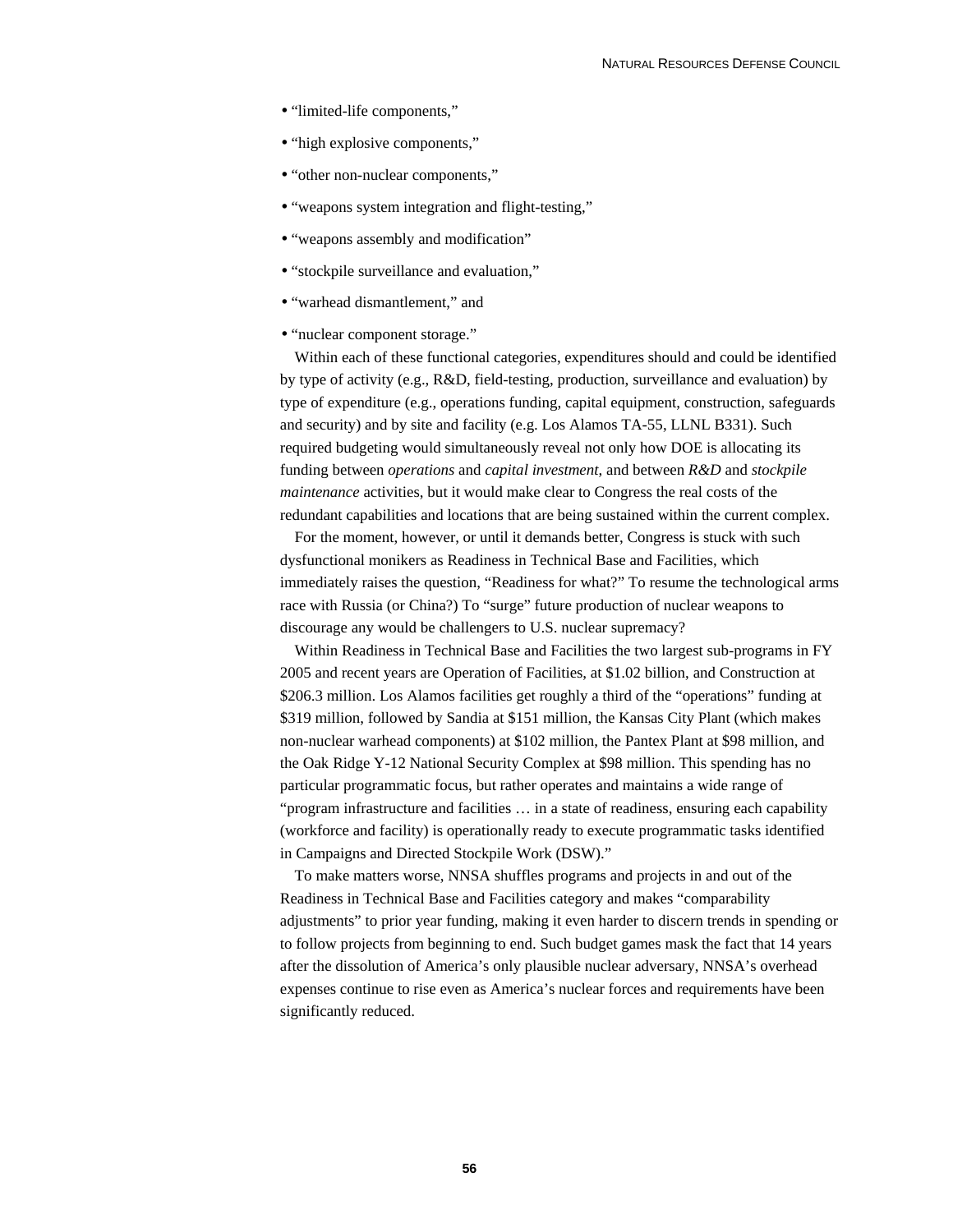*Weaponeers of Waste* 

## GLOSSARY OF ACRONYMS AND TECHNICAL TERMS

| AHF   | Advanced Hydrotest Facility, a multi-axis dynamic radiography<br>facility, for imaging imploding nuclear weapons, proposed billion- |
|-------|-------------------------------------------------------------------------------------------------------------------------------------|
|       | dollar follow-on to DAHRT (see below)                                                                                               |
| ASCI  | Advanced Simulation and Computing Initiative (formerly Advanced                                                                     |
| AVLIS | Strategic Computing Initiative)                                                                                                     |
|       | Atomic Vapor Laser Isotope Separation, a process that uses laser light                                                              |
|       | to selectively charge and collect a particular isotope in a stream of                                                               |
| CTBT  | vaporized radioactive material, such as plutonium or uranium                                                                        |
| DARHT | Comprehensive Test Ban Treaty                                                                                                       |
|       | Dual Axis Radiographic Hydrotest Facility, a Los Alamos facility that                                                               |
|       | takes a rapid sequence of X-ray images of a mock nuclear weapon test                                                                |
|       | implosion                                                                                                                           |
| FYNSP | Five Year National Security Plan, submitted by NNSA with its annual                                                                 |
|       | projecting<br>future<br>request,<br>nuclear<br>weapons<br>budget<br>funding                                                         |
|       | requirements                                                                                                                        |
| HEDP  | High Energy Density Physics, applicable to the study of nuclear                                                                     |
|       | weapons and stars                                                                                                                   |
| ICBM  | Intercontinental Ballistic Missile, used to deliver nuclear weapons at                                                              |
|       | long range, based on land                                                                                                           |
| ICF   | Inertial Confinement Fusion, a proposed path to achieving the fusion of                                                             |
|       | light elements in the laboratory using lasers, electrical pulse power                                                               |
|       | machines, or ion beams to raise the density and temperature of a target                                                             |
|       | to a level that ignites fusion reactions in the material.                                                                           |
| IFE   | Inertial Fusion Energy, the application of ICF for civil power                                                                      |
|       | generation                                                                                                                          |
| LANL  | Los Alamos National Laboratory, one of two nuclear weapon design                                                                    |
|       | DOE's<br>National<br>laboratories<br>operated<br>for<br>Nuclear<br>Security                                                         |
|       | Administration by the University of California, located in northeastern                                                             |
|       | New Mexico                                                                                                                          |
| LLNL  | Lawrence Livermore National Laboratory, the second NNSA nuclear                                                                     |
|       | weapon design laboratory operated by the University of California,                                                                  |
|       | located 50 miles east of San Francisco                                                                                              |
| MESA  | Microsystems Engineering Sciences and Applications complex, under                                                                   |
|       | construction at Sandia National Laboratory to produce micro-machine                                                                 |
|       | components for nuclear weapons                                                                                                      |
| MOX   | Mixed oxide fuel is a nuclear reactor fuel made by mixing plutonium                                                                 |
|       | oxide and uranium oxide and compressing it into ceramic pellets.                                                                    |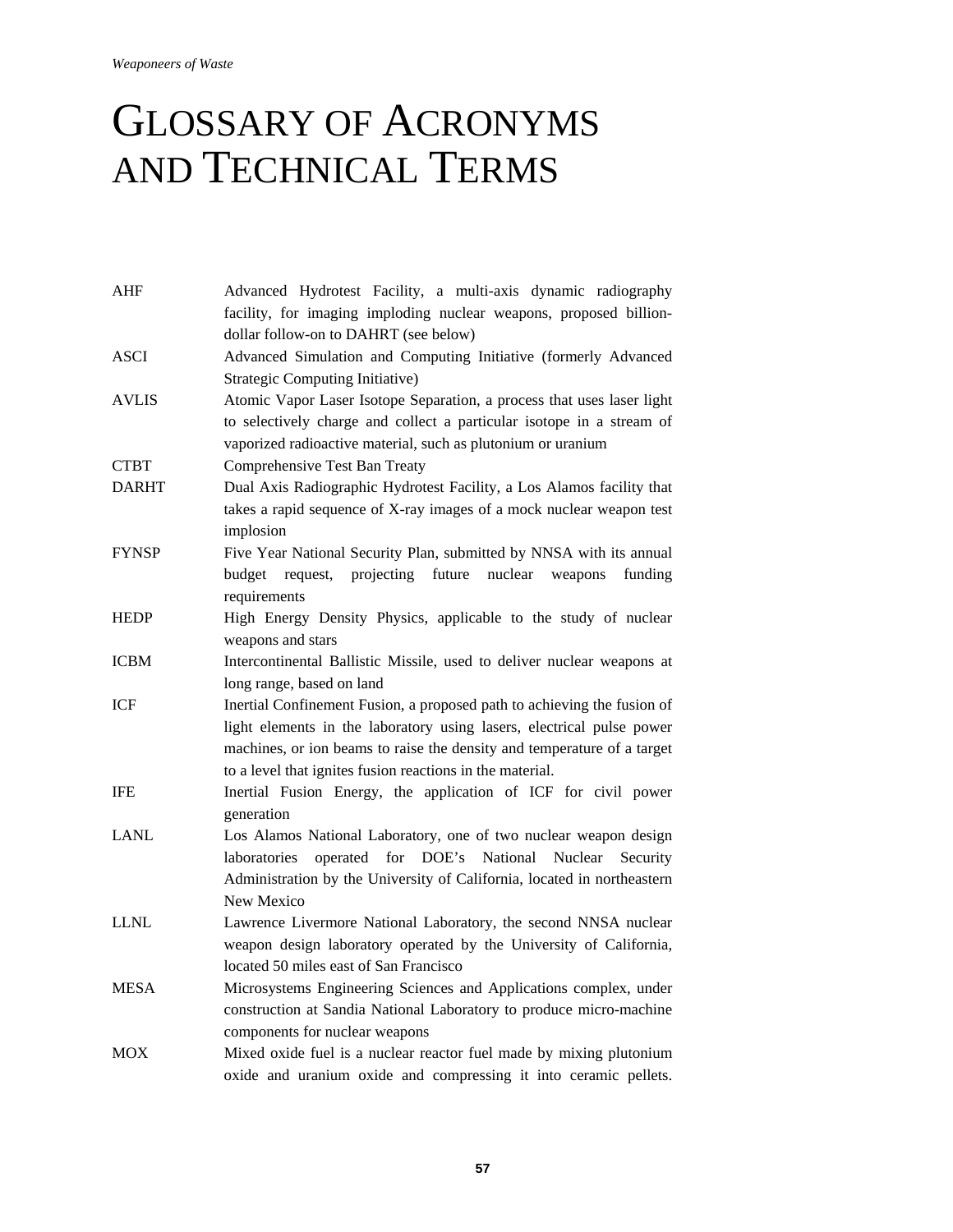|             | While some European reactors use MOX fuel, it also has been               |
|-------------|---------------------------------------------------------------------------|
|             | proposed as a technique to dispose of weapons-grade plutonium from        |
|             | the U.S. and Russian Cold War arsenals.                                   |
| <b>MPF</b>  | Modern Pit Facility, a Bush administration proposal to build a new \$2    |
|             | billion to \$4 billion factory for processing and fabricating plutonium   |
|             | components for nuclear weapons                                            |
| <b>NIF</b>  | National Ignition Facility, a massive \$5-billion high-energy laser under |
|             | construction in Livermore, California, that is supposed to ignite fusion  |
|             | reactions in a tiny frozen droplet of heavy hydrogen                      |
| <b>NNSA</b> | National Nuclear Security Administration, a quasi-independent agency      |
|             | with the Department of Energy that operates the U.S. nuclear weapons      |
|             | complex and is also charged with reducing nuclear proliferation risks     |
|             | worldwide                                                                 |
| <b>NTS</b>  | Nevada Test Site, formerly the site of hundreds of underground nuclear    |
|             | explosions, now used for underground "subcritical experiments" with       |
|             | high explosives and plutonium                                             |
| Omega       | A powerful glass laser facility at the University of Rochester            |
|             | Laboratory for Laser Energetics (UR/LLE) that is used as an R&D           |
|             | facility for the NIF Project. Omega is exploring the "direct drive"       |
|             | approach to fusion ignition, in which the laser light strikes the target  |
|             | and compresses it directly, rather than first being converted within a    |
|             | small cylinder (hohlraum) to X-rays ("indirect drive")                    |
| $Pu-239$    | The isotope of plutonium most suitable for use in nuclear weapons         |
| Pu-242      | A scarce isotope of plutonium that fissions much less easily than Pu-     |
|             | 239, and therefore can be used for high-fidelity, full-scale radiographic |
|             | hydrotests of the first stage of a nuclear weapon without causing a       |
|             | nuclear explosion                                                         |
| <b>RNEP</b> | Robust nuclear earth penetrator, a new high-yield nuclear weapon          |
|             | under development by the Bush administration to destroy deeply buried     |
|             | targets                                                                   |
| SBSS        | Science-based stockpile stewardship                                       |
| <b>SRS</b>  | Savannah River Site, a large Department of Energy reservation in          |
|             | South Carolina where the NNSA currently purifies recycled tritium and     |
|             | loads it into reservoirs that are then returned to weapons in the         |
|             | stockpile                                                                 |
| TEF         | Tritium Extraction Facility, under construction at the Savannah River     |
|             | Site in South Carolina to process tritium bearing rods irradiated in the  |
|             | Tennessee Valley Authority's Watts Bar reactor                            |
| TeraOPS     | Trillions of operations per second, a measure of computer processing      |
|             | speed                                                                     |
| Tritium     | a radioactive heavy isotope of hydrogen, which together with              |
|             | deuterium is used as a source of fusion neutrons to boost the first stage |
|             | (primary) fission yield of a nuclear weapon. Also used to fuel the ICF    |
|             | capsules that are the targets of the NIF.                                 |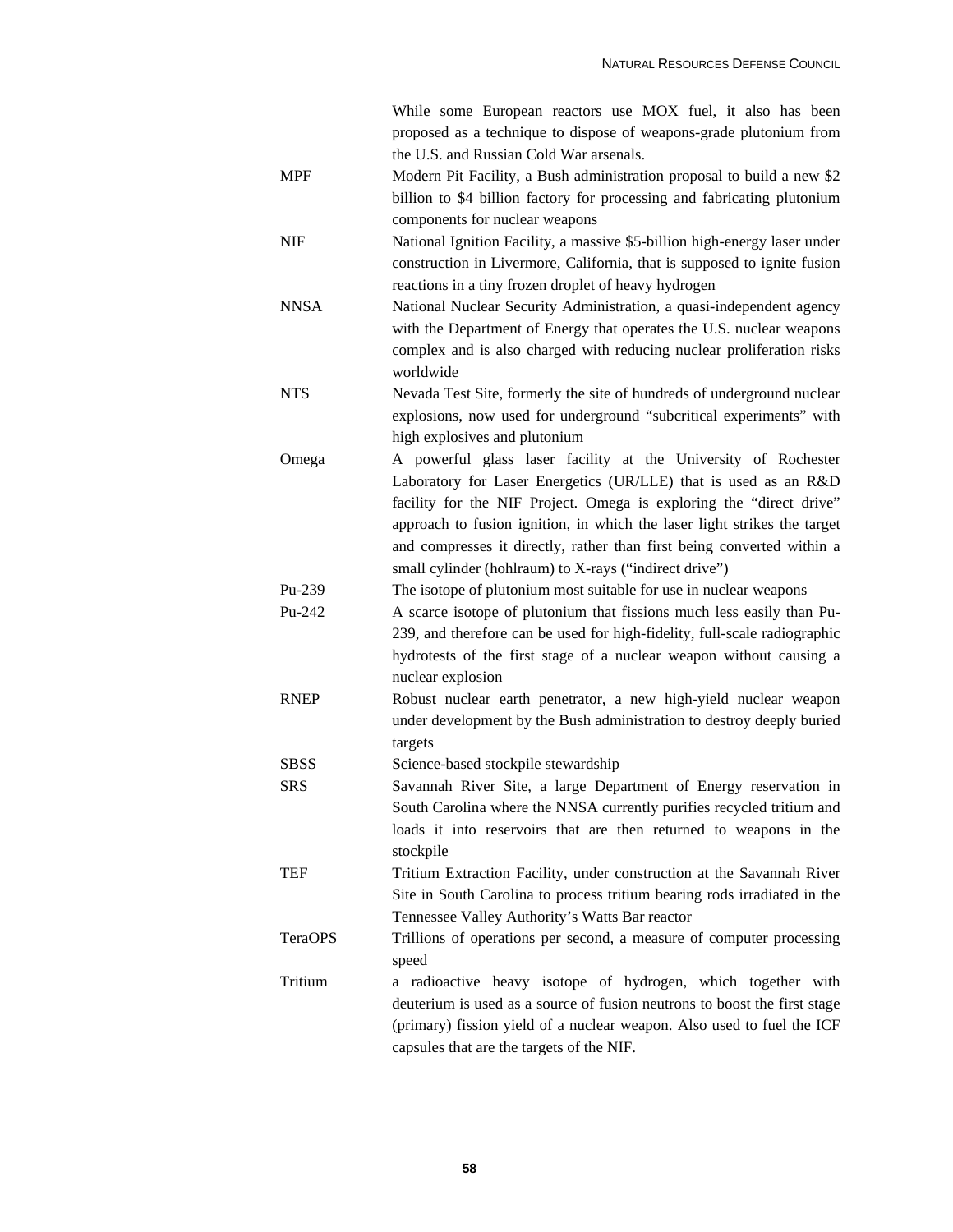| <b>TSF</b>   | TeraScale Simulation Facility, a new weapons supercomputing center    |
|--------------|-----------------------------------------------------------------------|
|              | under construction at Lawrence Livermore National Laboratory in       |
|              | California                                                            |
| <b>VIEWS</b> | Visual Interactive Environment for Weapons Simulation, advanced       |
|              | display technology for viewing and understanding what is occurring in |
|              | complex nuclear weapon simulations                                    |
| Z Machine    | A large electrical pulse power machine at the Sandia National         |
|              | Laboratory in Albuquerque that is a powerful generator of X-rays, and |
|              | a less expensive alternative to NIF for some stockpile stewardship    |
|              | experiment                                                            |
|              |                                                                       |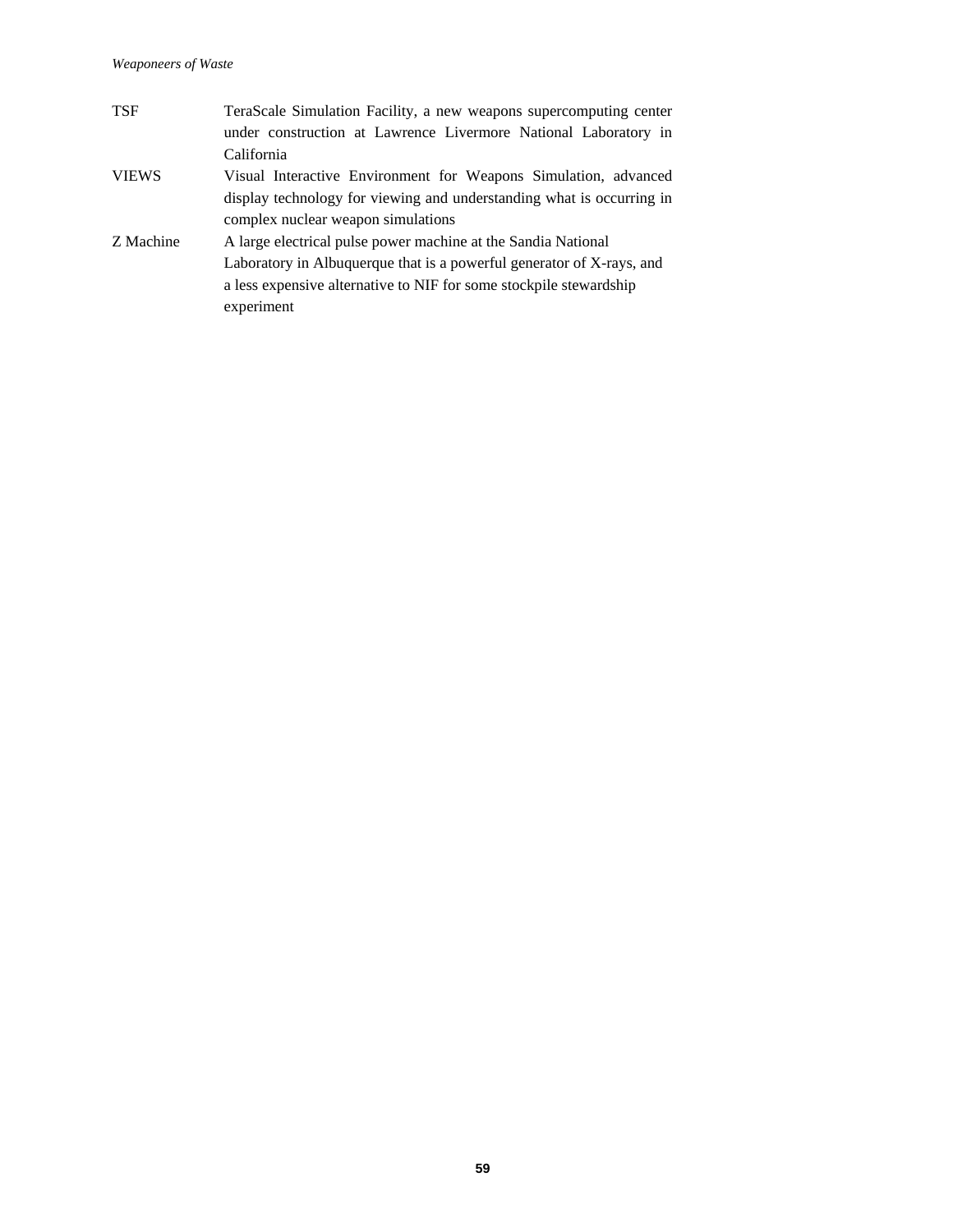## ENDNOTES

- <sup>1</sup> Hecker quoted in C. E. Paine, "A Case against Virtual Testing," Scientific American, September 1999, p. 66.
- <sup>2</sup> *DOE/NNSA FY 2005 CBR*, "Weapons Activities/Readiness Campaign," p. 158. As shown in Appendix Table E, an NNSA program called Advanced Design and Production Technologies (ADAPT) has received more than \$548 million since FY 1998, and is slated to receive another \$459 million over the next five years, for a total of more than \$1 billion for new design and production technology for nuclear weapons over the 11-year period. And this is but one of several accounts that funds capital equipment upgrades to the weapons production complex.
- <sup>3</sup> For FY 2004, Congress appropriated \$6.237 billion for "weapons activities," but this sum excludes the costs of administering the program, which are appropriated separately. Based on its 72 percent share of NNSA's total budget in FY 2004, weapons activities account for \$251 million of the \$340 million appropriation for NNSA's Office of the Administrator, bringing the actual FY 2004 total for nuclear weapons spending to \$6.488 billion.
- 4 DOE/NNSA FY 2005 CBR, Weapons Activities/Directed Stockpile Work, p. 63. In addition, NNSA proposes \$4.1 billion (outside the weapons Activities account) for U.S. Navy nuclear reactor development.
- 5 DOE/NNSA *FY 2003 CBR*, Weapons Activities/Directed Stockpile Work, p. 76.
- 6 Despite more than a 10-year hiatus in the operation of this

intrinsically hazardous "Engineering Demonstration System" (EDS) pilot plant, originally constructed in the late 1980s for DOE's cancelled Special Isotope Separation Project for weapons plutonium, NNSA secretly determined in June 2002 that it could "conduct a series of limited laser isotope separation experiments on plutonium (and no radioactive surrogates of plutonium)" using "newly built solid state laser systems," without preparing any updated NEPA analysis. This phase of the EDS project's restart is arbitrarily designated the "Advanced Material Program," and is included in the "No Action Alternative" in the recently issued *Draft Site-Wide Environmental Impact Statement for Continued Operation of the Livermore National Laboratory (LLNL SW/PEIS)*. NNSA plans continuing operation of the facility with plutonium beginning in FY 2007, and this phase of the project, called the "Integrated Technology Project," is part of the "proposed action" analyzed in the current draft EIS. NNSA's failure to prepare a timely EIS analyzing the proposed refurbishment and restart of the EDS, including test runs with plutonium, could trigger a legal challenge to the project.

- <sup>7</sup> *DOE FY 2005 CBR*, "Weapons Activities/Science Campaign," p. 88.
- <sup>8</sup> *Audit Report: Dual Axis Radiographic Hydrodynamic Test Facility*, DOE/IG-0599, p. 4. The report cites an official "total project cost" of \$270 million, plus \$57.5 million in additional costs "associated with work elements transferred outside of the project." NRDC believes that the final cost of the fully commissioned DARHT facility will be even higher, probably \$500 million.
- 9 DOE FY 2005 CBR, "Weapons Activities/ Science Campaigns, table, p. 84.
- 10 DOE FY 2005 CBR, Weapons Activities/Engineering Campaigns, p. 105-107.

 $^{11}$  The funding history of the  $\,$ MESA project supports this view: The FY 2003 Omnibus Appropriations Act provided \$113 million, an increase of \$38 million above the request. The FY 2004 Energy and Water Development Appropriations Act, P.L. 108- 137, enacted December 1, 2003, provided \$87 million for MESA, an increase of \$25.2 million above the request. These increases were "unauthorized appropriations," meaning the additional funds exceeded the congressionally authorized funding levels for the MESA project specified in the relevant National Defense Authorization bills, and almost certainly done at the behest of the senior senator from New Mexico, Pete Domenici, chairman of the Energy and Water Appropriations subcommittee.

- <sup>12</sup> The first generation of ASCI machines deployed from 1996 to 2000 had processing speeds ranging from roughly 1 to 10 teraOPS (trillions of floating point operations per second); the current second generation has speeds in the 10 to 100 teraOPS range, and the third generation, starting in 2005, will have speeds of hundreds of teraOPS to 1 or more petaOPS.
- 13 DOE FY 2003 CBR, p. 150.
- <sup>14</sup> The production of fusion neutrons in the core of the primary "boosts" the fission explosion that comprises the first stage of a two stage thermonuclear weapon.
- <sup>15</sup> Sources: For FY 1996 to FY 2001, ASCI budget requests as compiled by Greg Mello and Blake Trask of the Los Alamos Study Group (www.lasg.org),

undated tables prepared circa April, 2002; for FY 2002 to FY 2005, NNSA CBR's.

- 16
	- http://www.top500.org/dlist/20 03/11
- <sup>17</sup> *Problems in the Management and Use of Supercomputers,*  GAO/T-RCED-99-257
- 18 LANL Daily News Bulletin (online), Friday, May 17, 2002. Seven megawatts of electric power is enough to supply the needs of some 5,800 homes.
- 19 Only 6 TeraOps had been installed by the April 30 contract date, accounting for 768 of the 3,072 AlphaServer nodes (with a total of 12,288 1.25 GHz CPU's) specified in the contract.
- 20 Jim Danneskiold, Los Alamos National Laboratory spokesman, in a Letter to the Editor, Supercomputing Online.com, 6/19/2002.
- 21 DOE/NNSA FY2004 CBR Weapons Activities/Campaigns/Advance d Simulation and Computing, p.199 (web version)
- $^\mathrm{22}$  DOE/NNSA FY 2005 CBR, Weapons Activities/Advanced Simulation and Computing Campaign, p.134.
- <sup>23</sup> Danneskiold, op. cit.
- <sup>24</sup> "BlueGene/L Facts," at www.research.ibm.com/bluege ne.
- $^{25}$  DOE Defense Programs  ${\rm FY}$ 2000 CBR, Weapons Activities, p.112.
- 26 DOE-NNSA FY 2005 CBR, Weapons Activities, p. 144.
- 27 GAO investigators found that by early 1999, "two dozen senior NIF managers knew the project faced growing problems that threatened both its costs and schedules, but these concerns were not shared with [external contract] reviewers." GAO also found that DOE had "instructed the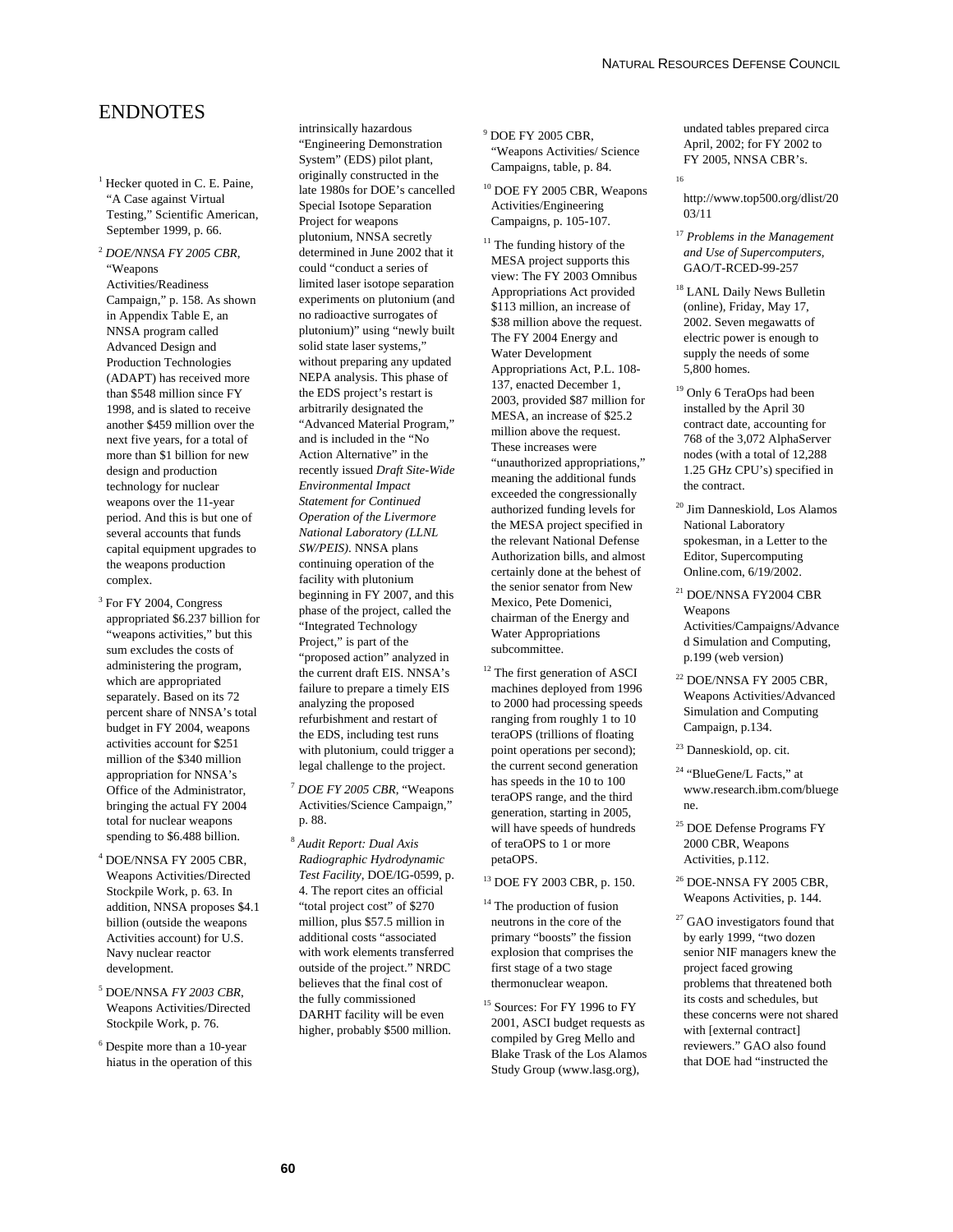contractor not to examine NIF supporting research and development, which was a vital part of the NIF program," and that "a DOE manager and the Laboratory's NIF Project Manager edited the [supposedly independent] contractor's draft report before it was submitted to Congress." The contractors report, requested by Congress, had concluded that NIF was "by far the best managed of any U.S. government project" that the contractor had reviewed. The following year, the total cost of the project tripled, completion of the laser system was delayed five years, and the promised demonstration of ignition – the essential *raison d'etre* of the project – became an "eventual goal." In response to this debacle, carefully documented by the GAO, Congress and the Clinton administration did nothing except give the project more money.

- <sup>28</sup> Associated Press hearing transcript, Energy and Water Appropriations Subcommittee hearing on the NNSA budget request, March 23, 2004. The "Dr. [Everett] Beckner" referred to in the transcript is the deputy NNSA administrator for defense programs.
- 29 DOE/NNSA FY 2005 CBR, p. 143.
- $^{30}$  Ibid.
- <sup>31</sup> For descriptions of Omega and Z, see the Glossary in the front of this report.
- 32 In 1989, nuclear weapons production at Rocky Flats was abruptly halted because of serious environmental, safety and health problems at the plant. Operations at the plant and the site contractor, Rockwell International, were the subject of an intensive twoyear federal grand jury investigation that began in 1989 after FBI agents raided the plant. Rockwell, which had

operated Rocky Flats for more than a decade ending in 1989, later pled guilty to 10 environmental crimes and paid an \$18.5 million fine. In 1993, a Colorado federal judge released the grand jury's report, which said the federal government and Rockwell repeatedly violated environmental laws under the guise of national security. Grand jurors alleged, among other things, that the Energy Department and Rockwell employees engaged in an ongoing criminal enterprise by repeatedly violating environmental laws. For a detailed look at this sordid history, see Len Ackland, "Making a Real Killing: Rocky Flats and the Nuclear West," University of New Mexico Press, 1999.

- 33 DOE FY 2005 CBR for Weapons Activities/Pit Manufacturing and Certification Campaign, p.151.
- 34 A typical weapon grade Pu pit  $= 3,500$  grams/31.103486 gms/oz  $t = 112.52757$  oz t (Gold) @\$405.00/oz t =  $$45,573.66; $22/0.04557366 =$ 482.
- 35 DOE CBR's for Weapons Activities, FY 2000-2005. Ironically, a cursory April 2002 "Audit" of the Los Alamos Pit Production effort by the DOE Inspector General (DOE/IG-0551) noted that the program was slipping behind schedule and missing important technical milestones, but said not one word about the burgeoning costs of the project, and whether they were remotely justified by the work performed and the technical capabilities achieved.
- <sup>36</sup> Tritium, a radioactive isotope of hydrogen, is used to boost the fission reaction in the primary stage of nuclear weapons, enabling the use of lesser amounts of plutonium and high explosive and making the weapons more resistant to

accidental nuclear detonation. But tritium decays at the rate of 5.47 percent per year, so the stockpile must ultimately be replenished when stockpile reductions can no longer keep pace with the decline in the tritium inventory. Powerful, reliable nuclear weapons can be designed without tritium.

- <sup>37</sup> In reality, other than grafting strained rationales for missile defense and a technologically dynamic defense infrastructure onto the longstanding *idée fixe* of a triad of redundant offensive strategic forces for nuclear deterrence, the 2001 Nuclear Posture Review merely tinkered with the nuclear force-planning assumptions of Clinton's overly cautious 1993-94 review.
- 38 Ian Hoffman, "LANL Loses Production of Tritium, Research to Continue," *Albuquerque Journal*, December 23, 1998.
- 39 See, for example, C.E. Paine, "A Case Against Virtual Nuclear Testing," *Scientific American*, Vol. 281, No. 3, Sept. 1999, p. 64; C.E. Paine and M.G. McKinzie, "Does the U.S. Science-Based Stockpile Stewardship Program Pose a Proliferation Threat?" *Science and Global Security*, 1998 Volume 7, pp. 151-193; M.G. McKinzie, T. B. Cochran, C.E. Paine, *Explosive Alliances*: Nuclear Weapons Simulation Research at American Universities, NRDC Nuclear Program, Washington, D.C., Jan. 1998.
- <sup>40</sup> "The nuclear weapons program as currently conceived – a program focused primarily on refurbishing the legacy stockpile – will not meet the country's future needs." *Report of the Defense Science Board Task Force on Future Strategic Strike Forces*, Office of the Under Secretary of Defense For Acquisition, Technology, and Logistics,

Washington, D.C. 20301-3140, February 2004, p. 1-10.

- <sup>41</sup> This was a key efficiency recommendation, never implemented, of the 1994-95 "Galvin Commission" on Alternative Futures for the Department of Energy National Laboratories.
- <sup>42</sup> "Lab plans to revive plutonium project," by Dan Stober*, San Jose Mercury News*, July 17, 2002 (posted).
- <sup>43</sup> *Audit Report: Dual Axis Radiographic Hydrodynamic Test Facility*, DOE/IG-0599, p. 4. The report cites an official "total project cost" of \$270 million, plus \$57.5 million in additional costs "associated with work elements transferred outside of the project. NRDC believes that the final cost of the fully commissioned DARHT facility will be even larger, probably on the order of \$500 million.
- 44 DOE FY 2000 CBR, Feb. 1999, Vol. 1, p. 158.
- 45 DOE FY 2005 CBR, Feb. 2004, "Weapons Activities/Science Campaign," p. 88.
- $\rm ^{46}$  In a 1997 NEPA lawsuit contesting the adequacy of DOE's programmatic analysis of the Stockipile Stewardship and Management Program, plaintiffs argued that all of NNSA's current and planned radiographic facilities should be included in the analysis of the future complex required for maintaining the safety and reliability of a significantly reduced stockpile in a no-test environment.
- $\rm ^{47}$  DOE/NNSA FY 2005 CBR, "Weapons Activities/Readiness Campaign," p. 158.
- $^{48}$  DOE/NNSA FY 2004 CBR,  $\,$ **Weapons** Activities/Engineering Campaigns/Advanced Design and Production Technologies, p. 160. Note that in FY 2005,